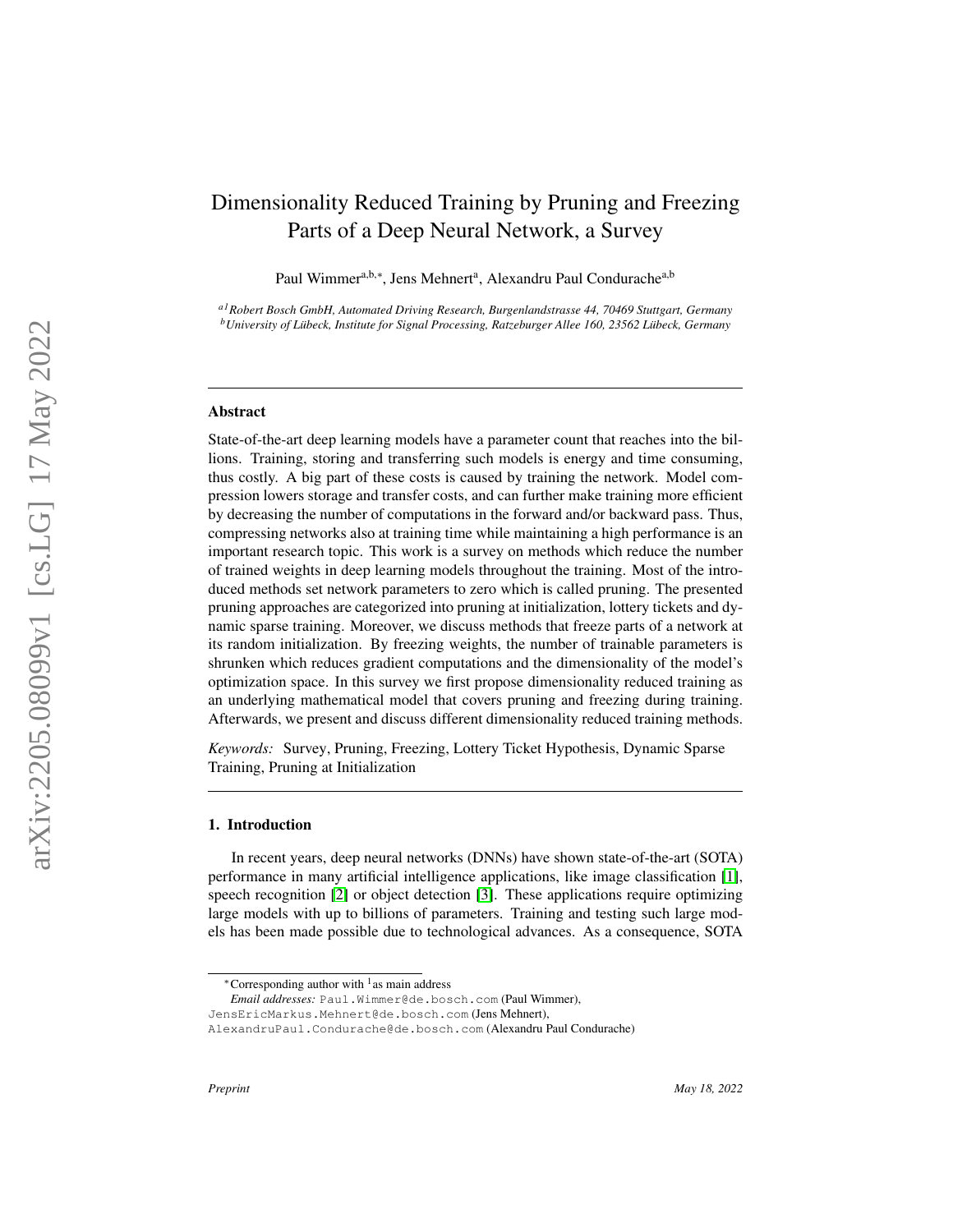

Two Distinct Eras of Compute Usage in Training AI Systems

<span id="page-1-0"></span>Figure 1: (From [the OpenAI blog post](https://openai.com/blog/ai-and-compute/) [\[11\]](#page-29-3)) Evolution of the number of computations required for training SOTA models in the first era and in the modern era of AI systems.

models are trained on specialized hardware for fast tensor computations, like GPUs or TPUs. Usually, not only one GPU/TPU is utilized to train these models but many of them. For example, XLNet [\[4\]](#page-29-4) needs 5.5 days of training on 512 TPU v3 chips. Not only training, but transferring, storing and evaluating big models is costly, too [\[5\]](#page-29-5). In order to train SOTA models, huge amount of data is required [\[6](#page-29-6)[–9\]](#page-29-7) which needs resources for collecting, labeling, storing and transferring it. Of course, the large number of parameters and data, along with high computational demands lead to excessive energy consumption for training and evaluating deep learning (DL) models. For example, training a big transformer in conjunction with a previously performed neural architecture search results in emissions of 284t CO<sub>2</sub> [\[10\]](#page-29-8). This is about  $315\times$  the CO<sub>2</sub> emissions of a passenger traveling by air from New York City to San Francisco.

Between 2012 and 2018, computations required for DL research have been increased by estimated 300, 000 times which corresponds to doubling the amount of computations every few months [\[5\]](#page-29-5), see Figure [1.](#page-1-0) This rate outruns by far the predicted one by Moore's Law [\[12\]](#page-29-9). The performance improvements of DL models are to a great extent induced by raising the number of parameters in the networks and/or increasing the number of computations needed to train and infer the network [\[10,](#page-29-8) [13\]](#page-30-0). Orthogonal to the development of new, big SOTA models which need massive amount of data, hardware resources and training time it is important to simultaneously improve parameter, computational, energy and data efficiency of DL models.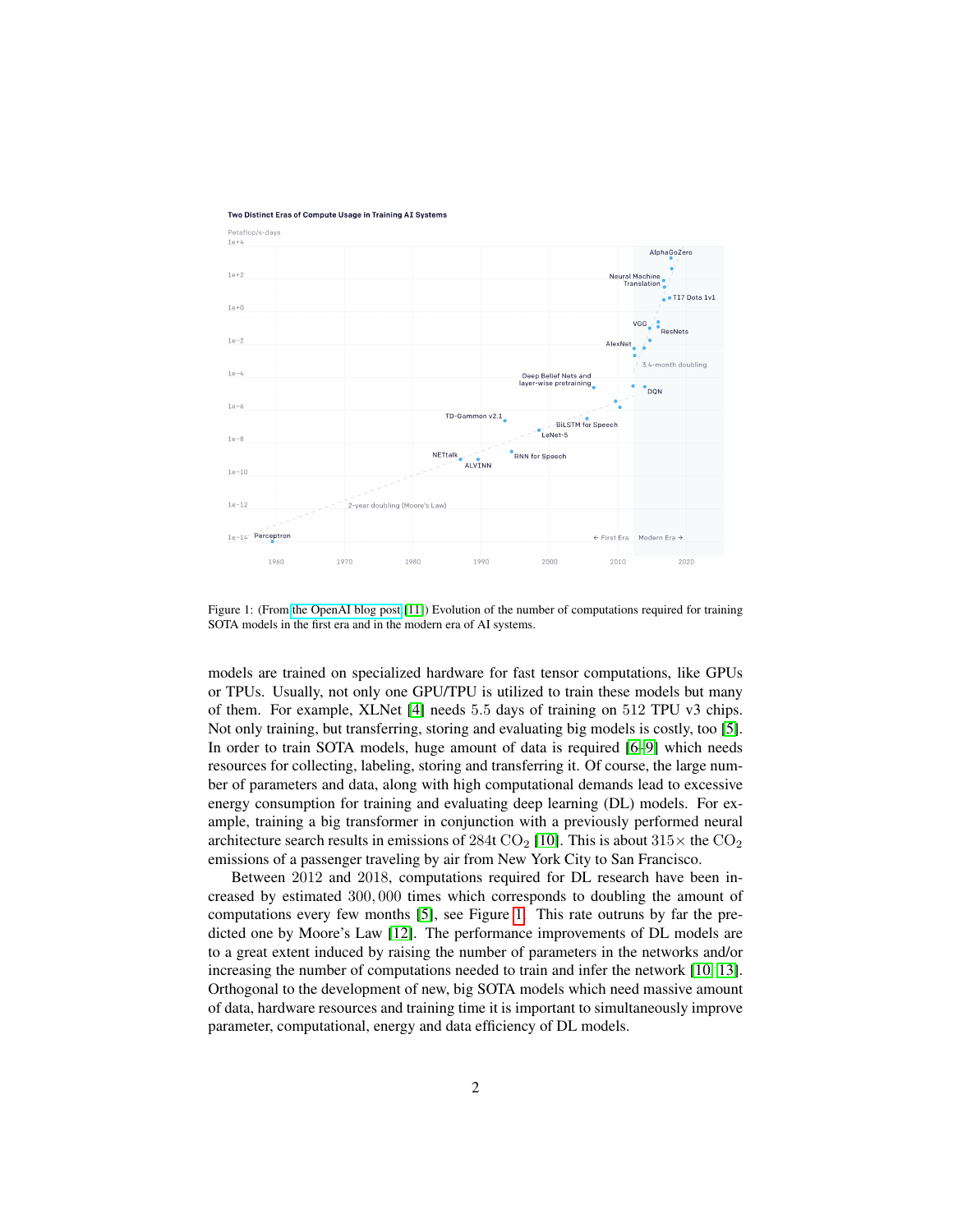

<span id="page-2-0"></span>Figure 2: Graphical overview of the proposed dimensionality reduced training methods with a low dimensional initialization  $\vartheta^{(0)} \in \mathbb{R}^d$ . To use superior trainability of big networks, the low dimensional space must be embedded in a bigger space, modeled by an embedding  $\Theta^{(0)} = \Psi^{(0)}(\vartheta^{(0)}) = \psi^{(0)} \cdot \vartheta^{(0)} + \chi^{(0)}$  where  $\Theta^{(0)} \in \mathbb{R}^D$ ,  $d \ll D$ . Here,  $\chi^{(0)}$  is the optional affine part modeling the frozen parameters. The embedding is obtained by either (a) *scoring* the big random initialization  $\Theta^{(0)}$ , (b) using a pre-training step to generate  $\psi^{(0)}$  or (c) mapping  $\vartheta^{(0)}$  onto a randomly chosen subset of  $\Theta^{(0)}$ . During training, only the low dimensional  $\vartheta^{(0)}$  is learned. Furthermore, the embedding  $\Psi^{(t)}$  can be adjusted to improve results, see Section [6.](#page-19-0)

*Model compression* lowers storage and transfer costs, speeds up inference by reducing the number of computations or accelerates the training which uses less energy. It can be achieved by methods such as *quantization*, *weight sharing*, *tensor decomposition*, *low rank tensor approximation*, *pruning* or *freezing*. Quantization reduces the number of bits used to represent the network's weights and/or activation maps [\[14–](#page-30-1) [20\]](#page-30-2). 32bit floats are replaced by low precision integers, thereby decreasing memory consumption and speeding up inference. Memory reduction and speed up can also be achieved by weight sharing [\[21–](#page-30-3)[23\]](#page-30-4), tensor decomposition [\[24–](#page-30-5)[26\]](#page-31-0) or low rank tensor approximation [\[27–](#page-31-1)[29\]](#page-31-2) to name only a few. *Network pruning* [\[14,](#page-30-1) [30–](#page-31-3)[35\]](#page-31-4) sets parts of a DNN's weights to zero. This can help to reduce the model's complexity and memory requirements, speed up inference [\[36\]](#page-31-5) and even improve the network's generalization ability [\[33,](#page-31-6) [37–](#page-31-7)[39\]](#page-31-8).

Pruning DNNs can be divided into *structured* and *unstructured* pruning. Structured pruning removes channels, neurons or even coarser structures of the network [\[40–](#page-32-0)[46\]](#page-32-1). This generates leaner architectures, resulting in reduced computational time. A more fine-grained approach is given by unstructured pruning where single weights are set to zero [\[30–](#page-31-3)[33,](#page-31-6) [47](#page-32-2)[–50\]](#page-32-3). Unstructured pruning usually leads to a better performance than structured pruning [\[51,](#page-32-4) [52\]](#page-32-5) but specialized soft- and hardware which supports sparse tensor computations is needed to actually reduce the runtime [\[53,](#page-33-0) [54\]](#page-33-1). For an overview of the current SOTA pruning methods we refer to Blalock et al. [\[36\]](#page-31-5).

*Freezing* a DNN means that only parts of the network are trained, whereas the remaining ones are frozen at their initial/pre-trained values [\[55–](#page-33-2)[59\]](#page-33-3). This leads to faster convergence of the networks [\[55\]](#page-33-2) and reduced communication costs for distributed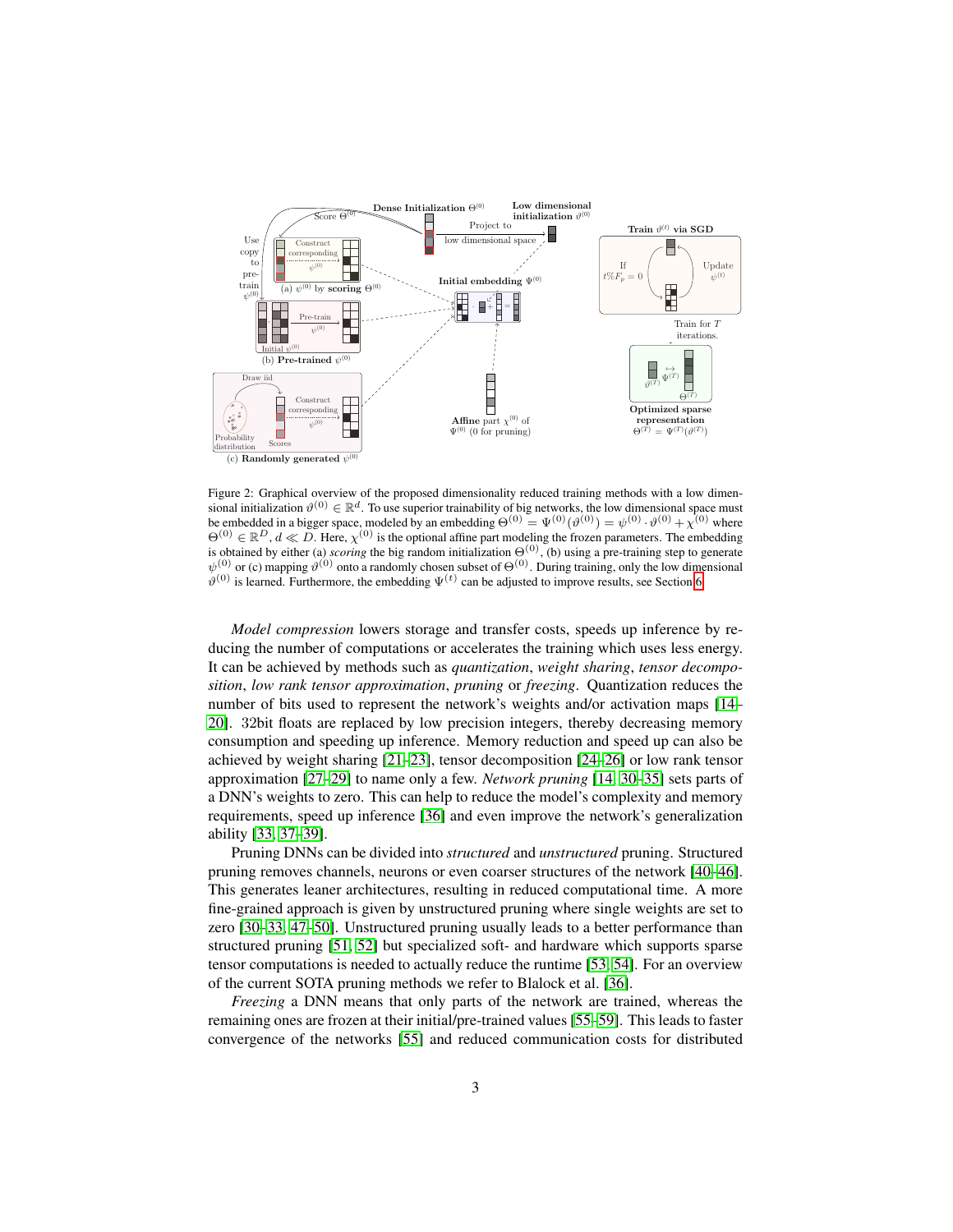training [\[59\]](#page-33-3). Furthermore, freezing reduces memory requirements if the networks are initialized with pseudorandom numbers [\[58\]](#page-33-4).

In recent years, *training* only a sparse part of the network, *i.e*. a network with many weights fixed at zero or their randomly initialized value, became of interest to the DL community [\[47–](#page-32-2)[50,](#page-32-3) [58,](#page-33-4) [60–](#page-33-5)[62\]](#page-33-6), providing the benefit of reduced memory requirements and the potential of reduced runtime not only for inference but also for training. Diffenderfer and Kailkhura [\[63\]](#page-33-7) even show that sparsely trained models are more robust against distributional shifts than (i) their densely trained counterpart and (ii) networks pruned with *classical* techniques. With classical techniques we denote pruning during or after training where the sparse network is fine-tuned afterwards. A high level overview of recent approaches to prune a network at initialization is given in Wang et al. [\[64\]](#page-33-8). In our work, the underlying mathematical framework is generalized to involve other dimensionality reducing training methods. Moreover, our work discusses the analyzed methods in more detail.

*Scope of this work.* As mentioned above, there are many possibilities to reduce the cost of a DL framework. In this work, we focus on methods that reduce the number of trainable parameters in a DL model. For this, we reversely define dimensionality reduction by embedding a low dimensional space into a high dimensional one, see Section [2.2.](#page-5-0) The high dimensional space corresponds to the original DNN, whereas the low dimensional one is the space where the DNN is actually trained. Therefore, training proceeds with reduced dimensionality.

*Pruning* and *freezing* parts of the network during training are two methods that yield *dimensionality reduced training* (DRT). This survey compares different strategies for pruning and freezing networks during training. Figure [2](#page-2-0) shows a graphical overview of the proposed DRT methods. A structural comparison between *freezing* DNNs at initialization and *pruning* them is given in Figure [3.](#page-4-0) For pruning, we differentiate between *pruning at initialization* (PaI) which trains a *fixed* set of parameters in the network and *dynamic sparse training* (DST) which adapts the set of trainable parameters during training. Closely related to PaI is the so called *Lottery Ticket Hypothesis* (LTH) which uses well trainable sparse subnetworks, so called *Lottery Tickets* (LTs). LTs are obtained by applying train-prune-reset cycles to the network's parameters, starting with the dense network and finally chiseling out the subnetwork at initialization with desired sparsity.

*Structure of this work.* First we propose the problem formulation and mathematical setup of this survey in Section [2.](#page-4-1) Then, we discuss different possibilities to reduce the network's dimensionality in Section [3.](#page-7-0) The LTH and PaI are introduced in Sections [4](#page-12-0) and [5,](#page-14-0) respectively. This is followed by a comparison of different DST methods in Section [6.](#page-19-0) As last DRT method we present freezing initial parameters in Section [7.](#page-21-0) Subsequently, the different DRT methods from Sections [4](#page-12-0) - [7](#page-21-0) are compared at a high level in Section [8.](#page-23-0) The survey is closed by drawing conclusions in Section [9.](#page-28-0)

For better readability, the Figures should best be printed in color or viewed in the colored online version.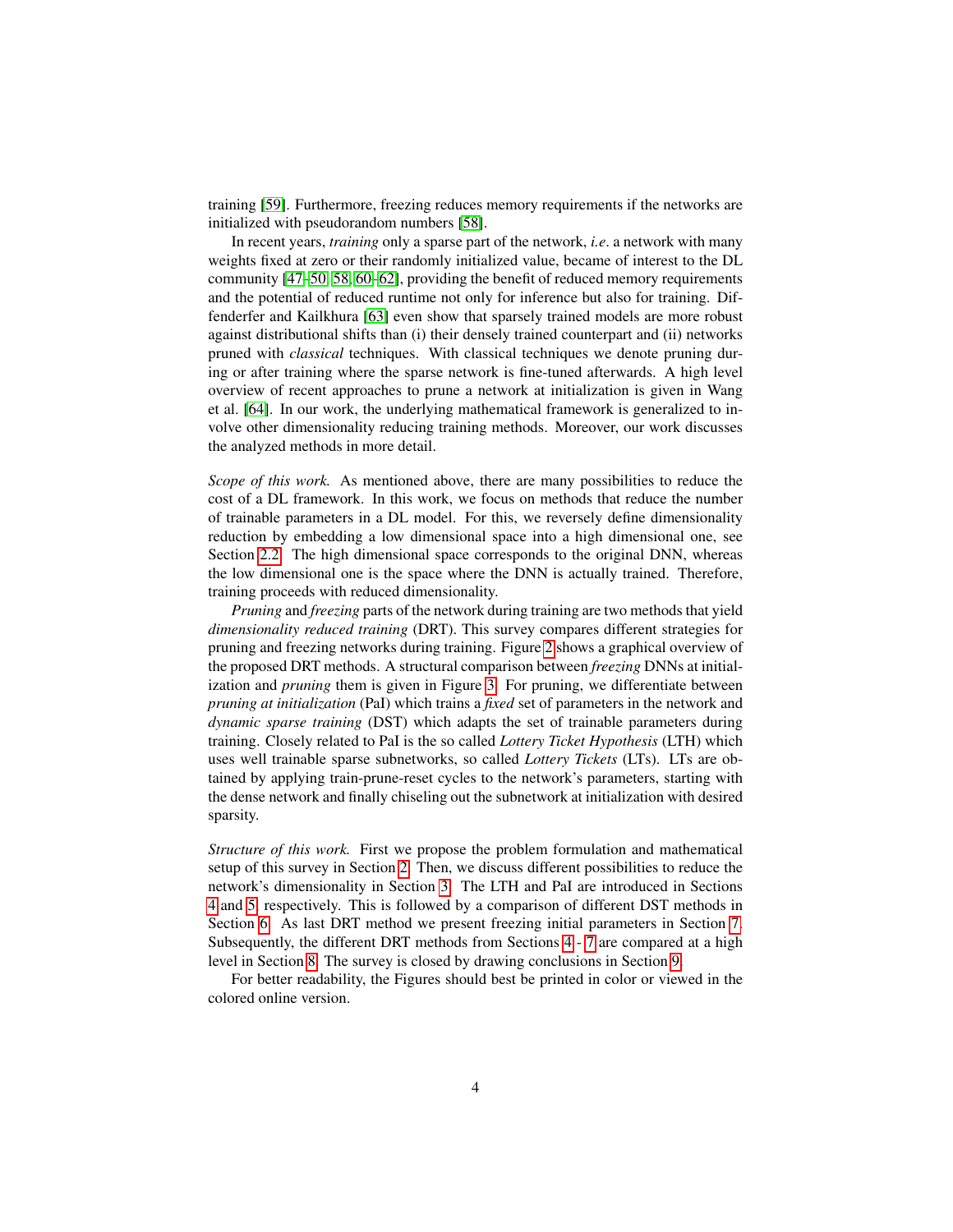

<span id="page-4-0"></span>Figure 3: Structural comparison between the three main categories of DRT. Here, the Lottery Ticket Hypothesis is seen as a sub-category of pruning at initialization.

#### <span id="page-4-1"></span>2. Problem formulation

We will start Section [2](#page-4-1) with a general introduction into DL. This is followed by defining a mathematical framework describing DRT. This framework comprises PaI, LTH, DST and freezing parts of a randomly initialized DNN.

#### *2.1. General deep learning and setup*

Let  $f_{\Theta} : \mathbb{R}^m \to \mathbb{R}^n$  define a DNN with vectorized weights  $\Theta \in \mathbb{R}^D \cong \mathbb{R}^{D_1} \times$  $\ldots \times \mathbb{R}^{D_L}$ . Here,  $D_l$  denotes the number of parameters in layer l of a DNN with L layers and  $D = \sum_{l=1}^{L} D_l$  parameters in total. We further assume the global network structure (activation functions, ordering of layers, ordering of weights inside one layer, ...) to be fixed and encoded in  $f_{\Theta}$ , *i.e.* only the weight values  $\Theta$  can be changed.

We assume a standard DNN training, starting with *random* initial weights  $\Theta^{(0)}$  ∈  $\mathbb{R}^D$ . See for example He et al. [\[65\]](#page-33-9), Glorot and Bengio [\[66\]](#page-34-0), Saxe et al. [\[67\]](#page-34-1), Martens [\[68\]](#page-34-2), Sutskever et al. [\[69\]](#page-34-3), Hanin and Rolnick [\[70\]](#page-34-4) for possibilities to randomly initialize a DNN. These initial weights are iteratively updated with gradient based optimization like SGD [\[71\]](#page-34-5), AdaGrad [\[72\]](#page-34-6), Adam [\[73\]](#page-34-7) or AdamW [\[74\]](#page-34-8) to minimize the loss function

$$
\mathcal{L}: \mathbb{R}^D \times \mathbb{R}^n \times \mathbb{R}^m \to \mathbb{R}, \ (\Theta, X, Y) \mapsto \mathcal{L}(f_{\Theta}, X, Y) \tag{1}
$$

over a training dataset  $\mathcal{D} = (\mathcal{X}, \mathcal{Y}) \subset \mathbb{R}^n \times \mathbb{R}^{m}$ .<sup>[1](#page-4-2)</sup> After initialization, a model is trained for T iterations forming a sequence of model parameters  $\{\Theta^{(0)}, \Theta^{(1)}, \dots, \Theta^{(T)}\}$ . Updating the parameters  $\Theta^{(t)}$  in iteration t is done by calculating the current gradient

$$
\nabla_{\Theta^{(t)}} \mathcal{L} = \sum_{b=1}^{B} \frac{\partial \mathcal{L}(f_{\Theta^{(t)}}, X_b^{(t)}, Y_b^{(t)})}{\partial \Theta^{(t)}}, \qquad (2)
$$

<span id="page-4-2"></span><sup>&</sup>lt;sup>1</sup>Unsupervised learning can be modeled by setting  $\mathcal{Y} = \emptyset$ .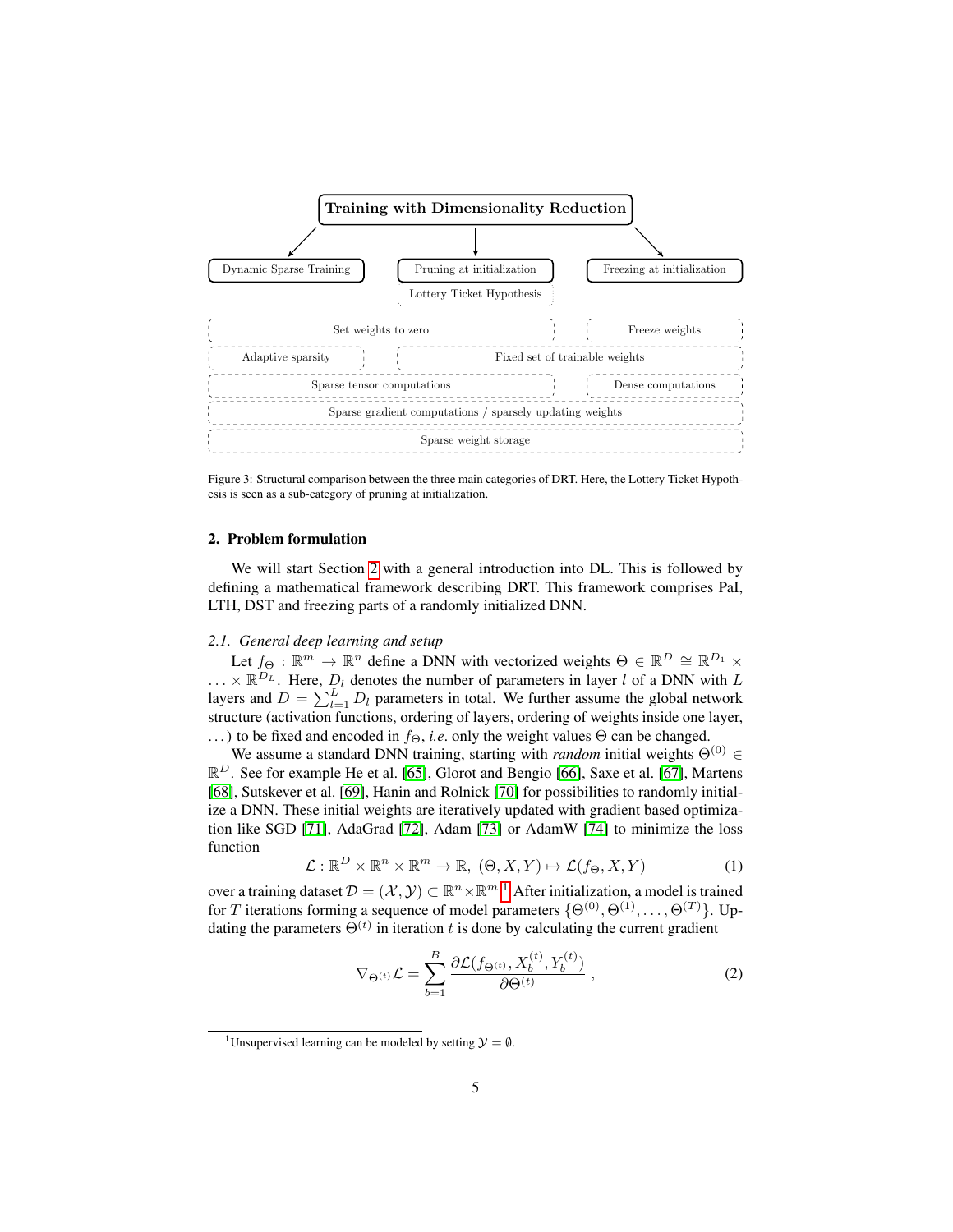and using it, possibly together with former gradients  $\nabla_{\Theta^{(0)}}\mathcal{L}, \dots, \nabla_{\Theta^{(t-1)}}\mathcal{L}$  and parameter values  $\Theta^{(0)}, \ldots, \Theta^{(t-1)}$ , to minimize the loss function further. Here, a batch of training data with batch size B is given by  $\{(X_b^{(t)}, Y_b^{(t)}) : b = 1, \ldots, B\} \subset \mathcal{D}$ . The batches vary for different training steps t.

The final model is then given by  $f_{\Theta}(T)$ . Note, the overall training goal is for the model to *generalize* well to unseen data. Generalization ability is usually measured on a separate, held back test dataset. Therefore, regularization methods like weight decay [\[75\]](#page-34-9), dropout [\[76–](#page-34-10)[78\]](#page-34-11), batch normalization [\[79\]](#page-34-12) or early stopping [\[80,](#page-35-0) [81\]](#page-35-1) are used to prevent  $f_{\Theta(T)}$  to overfit on the training data. Generalization can also be improved by enabling the model to use geometrical prior knowledge about the scene [\[82–](#page-35-2)[86\]](#page-35-3), shifting the model back to an area where it generalizes well [\[87](#page-35-4)[–90\]](#page-35-5) but also by pruning the network [\[33,](#page-31-6) [38,](#page-31-9) [91\]](#page-35-6).

#### <span id="page-5-0"></span>*2.2. Model for dimensionality reduced training*

A reduction of dimensionality for  $\Theta^{(t)}$  at training step t will be modeled through a transformation, also called *embedding*,  $\Psi^{(t)} : \mathbb{R}^d \to \mathbb{R}^D$ ,  $\Theta^{(t)} = \Psi^{(t)}(\vartheta^{(t)})$  and  $\overline{d} \ll \overline{d}$  $D<sup>2</sup>$  $D<sup>2</sup>$  $D<sup>2</sup>$  In this work, we restrict  $\Psi^{(t)}$  to form an affine linear transformation which includes all standard pruning/freezing approaches. However,  $\Psi^{(t)}$  has parameters which need to be stored. Therefore, we not only assume  $d \ll D$  but also  $size(\Psi^{(t)}) + d \ll D$ , where size $(\cdot)$  computes the minimal number of parameters needed to express the affine linear transformation  $\Psi^{(t)}$ . To model DST,  $\Psi^{(t)}$  is allowed to change during training.

In our setup, the parameter count in the network is reduced not only after training but also during it. Thus, the trainable parameters of the network are given by  $\theta^{(t)} \in \mathbb{R}^d$ . All methods discussed in this work are restricted to fulfill  $\theta^{(t)} \in \mathbb{R}^d$  for all training iterations  $t \in \{1, \ldots, T\}$ , *i.e.* reduce dimensionality throughout training. The corresponding model with reduced dimensionality is  $f_{\Psi^{(t)}(\vartheta^{(t)})}$ .

## *2.2.1. Pruning and dynamic sparse training*

<span id="page-5-3"></span>For pruning,  $\Psi^{(t)}$  encodes the positions of the non-zero entries whereas  $\vartheta^{(t)}$  stores the values of those parameters. A corresponding  $\Psi^{(t)}$  can be easily constructed by setting

<span id="page-5-2"></span>
$$
\Psi^{(t)}(\vartheta^{(t)}) = \psi^{(t)} \cdot \vartheta^{(t)} \,, \tag{3}
$$

with the *pruning embedding*  $\psi^{(t)} \in \mathbb{R}^{D \times d}$  defined via

$$
\psi_{i,j}^{(t)} = \begin{cases} 1, & \text{if } \Theta_i^{(t)} \text{ is the } j^{\text{th}} \text{ un-pruned element.} \\ 0, & \text{else} \end{cases} \tag{4}
$$

where we assume the d un-pruned elements  $\Theta_{\cdot(t)}^{(t)}$  $\theta^{(t)}_{i_1^{(t)}}, \ldots, \Theta^{(t)}_{i_d^{(t)}}$  $i_d^{(t)}$  to have the natural ordering  $i_1^{(t)} < \ldots < i_d^{(t)}$ . Consequently, the pruned version of  $\Theta^{(t)}$  is encoded by the low dimensional

$$
\vartheta^{(t)} = (\vartheta_j^{(t)})_j = (\Theta_{i_j^{(t)}}^{(t)})_j . \tag{5}
$$

<span id="page-5-1"></span><sup>&</sup>lt;sup>2</sup>We use the same transformation as introduced in Mostafa and Wang [\[92\]](#page-35-7) to embed  $\mathbb{R}^d$  into  $\mathbb{R}^D$ .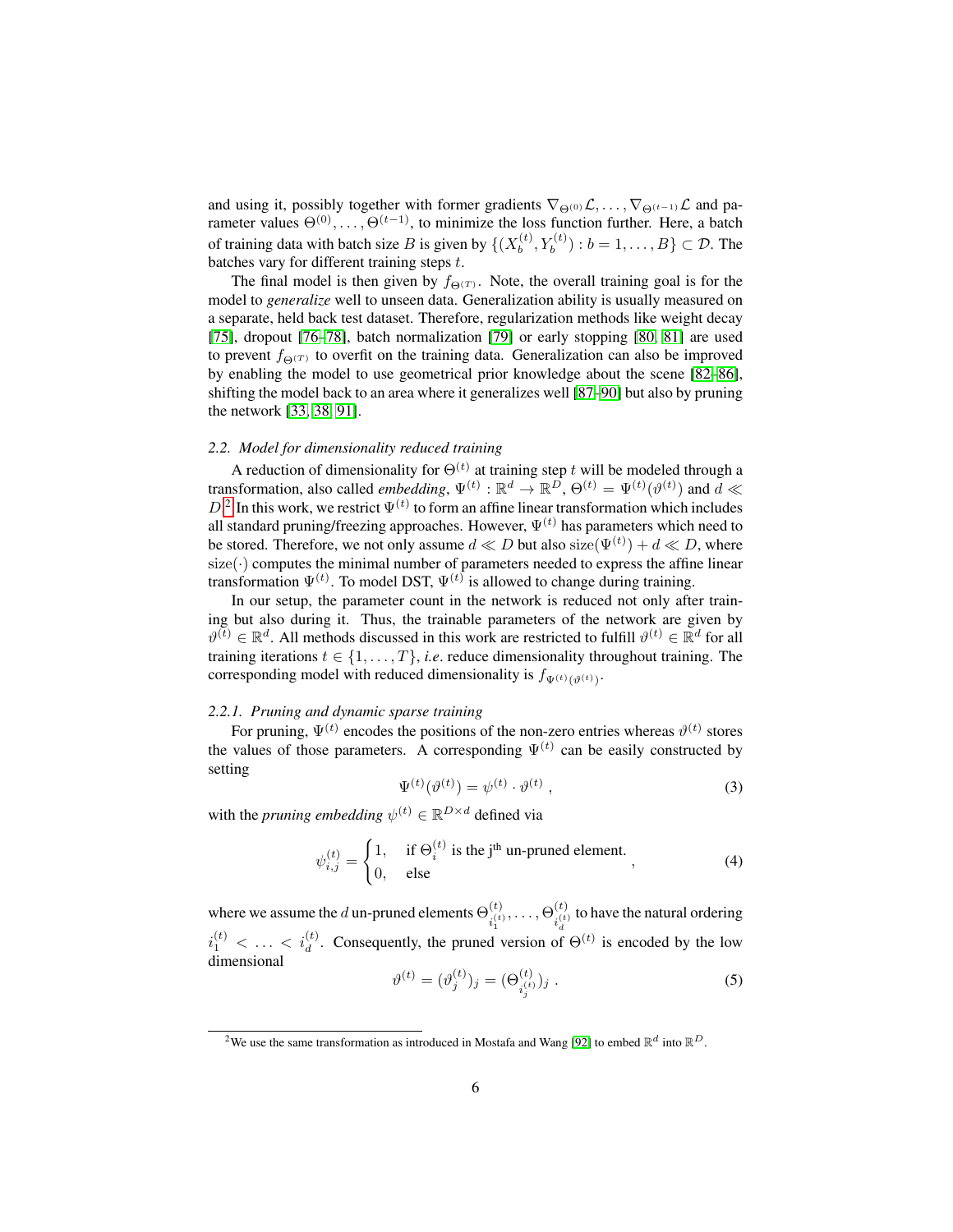

<span id="page-6-1"></span>Figure 4: Left: Standard dense model. Middle left: Topology of the frozen weights. Middle right: The forward pass is exactly the same for the dense and the frozen model. Right: The frozen weights are used for the backward pass. However, they are not updated and therefore drawn with dotted arrows.

Further, we define  $p := 1 - d/D$  as the model's *pruning rate*. For pruning at initialization, *i.e.* fixed position  $i_1^{(0)}, \ldots, i_d^{(0)}$  for the non-zero parameters,  $\psi^{(t)} = \psi^{(0)}$  for all training iterations t. Whereas,  $\psi^{(t)}$  might adapt for DST.

Since  $d \ll D$ , the embedding  $\Psi^{(t)}(\vartheta^{(t)})$  is automatically sparse in the bigger space  $\mathbb{R}^D$ . A possibility to overcome sparse  $\Theta^{(t)}$  while still training only a small part  $\vartheta^{(t)}$ of a DNN is proposed in Wimmer et al. [\[62\]](#page-33-6). Here, convolutional  $K \times K$  filters are represented via few non-zero coefficients of an adaptive dictionary. The dictionary is shared over one or more layers of the network. This procedure can be described by the adaptive embedding

<span id="page-6-4"></span>
$$
\Psi^{(t)} = \Phi^{(t)} \cdot \psi^{(t)} \tag{6}
$$

with the pruning embedding  $\psi^{(t)} \in \mathbb{R}^{D \times d}$  as defined in [\(4\)](#page-5-2) and the trainable dictionary  $\Phi^{(t)} \in \mathbb{R}^{D \times D}$ .<sup>[3](#page-6-0)</sup> In this case, the coordinates w.r.t.  $\Phi^{(t)}$  are sparse, but the resulting representation in the spatial domain  $\mathbb{R}^D$  will be dense [\[62\]](#page-33-6).

Orthogonal to that approach, Price and Tanner [\[93\]](#page-35-8) combine a sparse pruning embedding [\(3\)](#page-5-3) with a dense *discrete cosine transformation* (DCT) by summing them up. A DCT is free to store and can be computed with  $D \cdot \log D$  FLOPs. By doing so, the network keeps a high information flow while only a sparse part of the network has to be trained. Moreover, the computational cost is almost equal to a fully sparse model.

#### *2.2.2. Freezing parameters*

Another approach, which is similar to [\[93\]](#page-35-8), proposed by Rosenfeld and Tsotsos [\[57\]](#page-33-10), Wimmer et al. [\[58\]](#page-33-4), Sung et al. [\[59\]](#page-33-3), uses frozen weights on top of the trainable ones. The resulting transformation is given by

<span id="page-6-2"></span>
$$
\Psi^{(t)}(\vartheta^{(t)}) = \psi^{(t)} \cdot \vartheta^{(t)} + \chi^{(t)} \cdot \Theta^{(0)} \tag{7}
$$

with the pruning embedding  $\psi^{(t)} \in \mathbb{R}^{D \times d}$  from [\(4\)](#page-5-2),  $\chi^{(t)} = \text{diag}(\chi_1^{(t)}, \dots, \chi_D^{(t)}) \in \mathbb{R}^{D \times d}$  $\mathbb{R}^{D\times D}$  defined as

<span id="page-6-3"></span>
$$
\chi_i^{(t)} = \begin{cases} 0, & \text{if } i \in \{i_1^{(t)}, \dots, i_d^{(t)}\} \\ 1, & \text{else} \end{cases}
$$
 (8)

<span id="page-6-0"></span><sup>&</sup>lt;sup>3</sup>Here,  $\Phi^{(t)}$  corresponds to a block diagonal matrix with shared blocks. By sharing blocks, the total parameter count of  $\Phi^{(t)}$  is at most  $D/10,000$  [\[62\]](#page-33-6). Furthermore, the formulation in Wimmer et al. [62] is not restricted to quadratic  $D \times D$  matrices, but also allows *undercomplete* or *overcomplete* systems  $\Phi^{(t)}$ .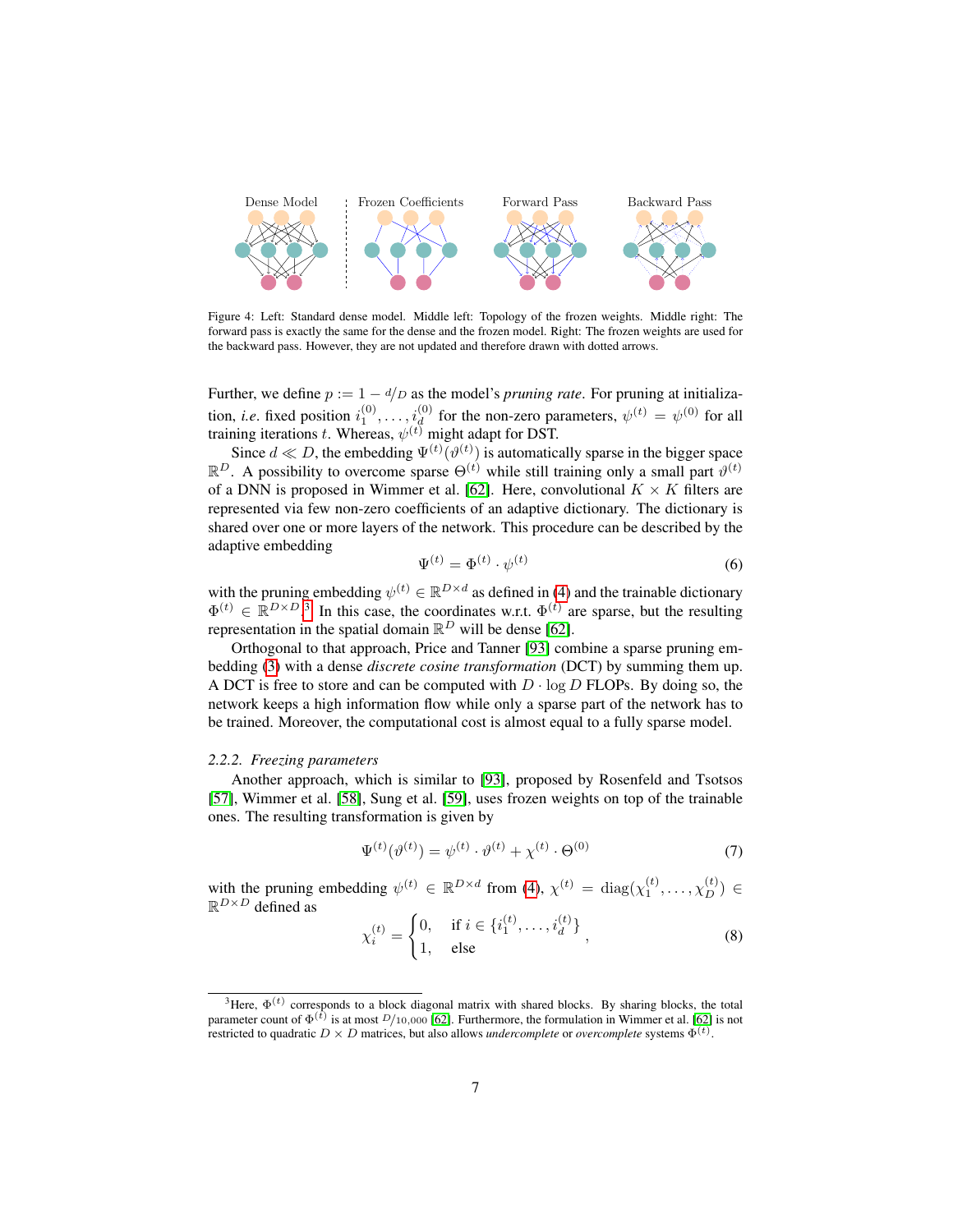and the random initialization  $\Theta^{(0)} \in \mathbb{R}^D$ . A graphical overview of freezing parts of a network is given in Figure [4.](#page-6-1) Similarly to pruning, we define  $p := 1 - \frac{d}{D}$  as the model's *freezing rate*, *i.e*. the rate of parameters which are frozen at their random initial value. Note, Rosenfeld and Tsotsos [\[57\]](#page-33-10) and Wimmer et al. [\[58\]](#page-33-4) both use a fixed set of un-frozen weights, *i.e.*  $\Psi^{(t)} = \Psi^{(0)}$ . Therefore, the network parameters  $\Theta^{(t)} = \Psi^{(0)}(\vartheta^{(t)})$  consist of two parts, the dynamic un-frozen weights defined by  $\psi^{(0)} \cdot \vartheta^{(t)}$  and the fixed, frozen weights  $\chi^{(0)} \cdot \Theta^{(0)}$ . Sung et al. [\[59\]](#page-33-3) allow the embedding  $\Psi^{(t)}$  to adapt during training, however their procedure still leaves a large part of the network completely untouched.

By setting  $\chi^{(t)} = 0$ , [\(3\)](#page-5-3) is only a special case of [\(7\)](#page-6-2), since pruning is naturally the same as freezing un-trained weights at zero. The same transformation [\(7\)](#page-6-2), but restricted on freezing whole layers or even the whole network, is used for *extreme learning machines* [\[94,](#page-36-0) [95\]](#page-36-1) or other works like Hoffer et al. [\[56\]](#page-33-11), Saxe et al. [\[96\]](#page-36-2), Giryes et al. [\[97\]](#page-36-3).

Another construction of  $\Theta^{(t)}$  is given by interchanging the pruning embedding  $\psi^{(t)}$ in [\(7\)](#page-6-2) with a fixed, random orthogonal transformation  $\psi_o \in \mathbb{R}^{D \times d}$  [\[98\]](#page-36-4).

# <span id="page-7-1"></span>2.3. Storing the embedding  $\Psi^{(t)}$

In practice, storage techniques like the *compressed sparse row* format [\[99\]](#page-36-5) take over the role of the pruning embedding  $\psi^{(t)}$ . If  $\psi^{(t)}$  is known,  $\chi^{(t)}$  can be easily constructed by using equation [\(8\)](#page-6-3). Furthermore, by using pseudorandom number generators for the initialization, also  $\Theta^{(0)}$  can be recovered by knowing only a single random seed number. In this case, storing  $\Psi^{(t)}$  has up to 32bit the same cost as storing  $\psi^{(t)}$ . On the other hand, if an additional learnt transformation  $\Phi^{(t)}$  is used as well, compare [\(6\)](#page-6-4), the corresponding transformation has to be stored – this is why Wimmer et al. [\[62\]](#page-33-6) share many elements in  $\Phi^{(t)}$ .

# <span id="page-7-0"></span>3. High-level overview of dimensionality reducing transformations  $\Psi^{(t)}$

In this Section we give a high-level overview of different approaches to determine the dimensionality reducing transformation  $\Psi^{(t)}$ . First, we discuss the *structure* of the parameters which are pruned or frozen in Section [3.1.](#page-8-0) Then, we compare *global* and *layer wise* dimensionality reduction in Section [3.2.](#page-8-1) Section [3.3](#page-9-0) covers the *update frequency* for  $\Psi^{(t)}$ . Afterwards, the most prominent criteria for determining the pruning embedding  $\psi^{(t)}$  are proposed in Section [3.4.](#page-9-1) Finally, we discuss *pre-training* the transformation  $\Psi^{(t)}$  in Section [3.5.](#page-12-1)

Throughout this Section, we restrict the transformation  $\Psi^{(t)}$  to use  $\psi^{(t)}$  from [\(4\)](#page-5-2), *i.e.* a sparse linear embedding  $\psi^{(t)} \in \{0, 1\}^{D \times d}$  with  $\|\psi^{(t)}\|_0 = d$ , as linear part. Further we assume the affine part of  $\Psi^{(t)}$  to be either zero (pruning) or correspond to the almost free to store pseudorandom initialization (freezing). We use the notion of *trainable* weights (in iteration t) for all weights  $\Theta_i^{(t)}$  with  $i \in \{i_1^{(t)}, \ldots, i_d^{(t)}\}$ , *i.e.* elements of

$$
\{i : \exists j \text{ s.t. } \psi_{i,j}^{(t)} \neq 0\} \ . \tag{9}
$$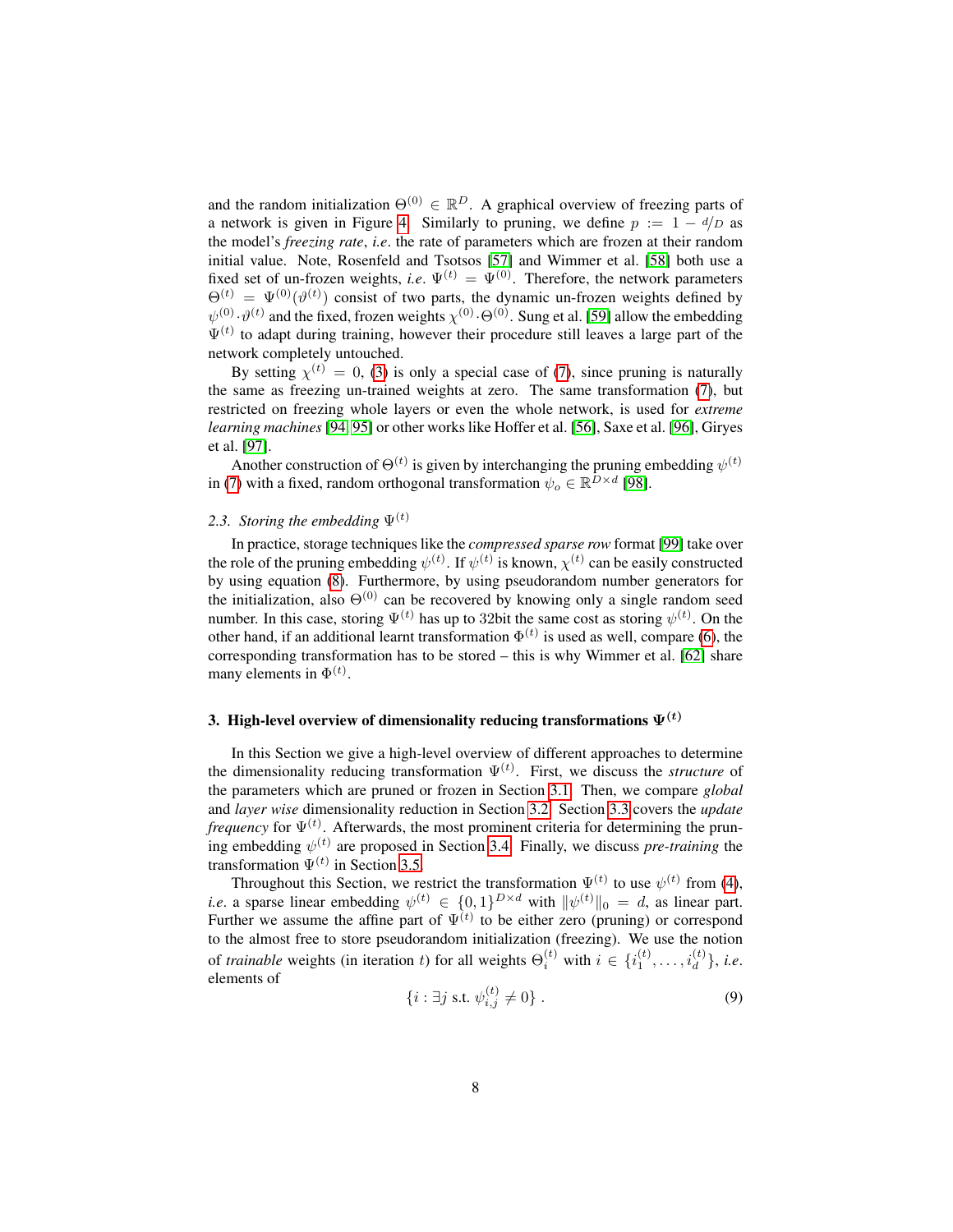

<span id="page-8-2"></span>Figure 5: Structured and unstructured pruning.

#### <span id="page-8-0"></span>*3.1. Structure of trainable weights*

Pruning is generally distinguished in *structured* and *unstructured* pruning, see Figure [5.](#page-8-2) Of course it can be generalized to our setup, including freezing of parameters. Structured freezing/pruning means freezing/pruning whole neurons or channels or even coarser structures of the network. For pruning, this immediately results in reduced computational costs, whereas gradient computations can be skipped for the frozen structure. For structured freezing, usually whole layers are frozen [\[56,](#page-33-11) [94](#page-36-0)[–96\]](#page-36-2) with the extreme case of freezing the *entire* network [\[97\]](#page-36-3). For pruning it is more common to prune on the level of channels/neurons [\[100–](#page-36-6)[102\]](#page-36-7) .

Unstructured pruning of single weights usually improves results compared to structured pruning [\[51,](#page-32-4) [52\]](#page-32-5). Unstructured pruning has the disadvantage to require software which supports sparse computations to actually speed up the forward and backward propagation in DNNs. Furthermore, such software only accelerates sparse DNNs on CPUs [\[103,](#page-36-8) [104\]](#page-36-9) or specialized hardware [\[53,](#page-33-0) [54,](#page-33-1) [105–](#page-36-10)[107\]](#page-37-0). Weights can also be frozen in an unstructured manner [\[58,](#page-33-4) [59,](#page-33-3) [98\]](#page-36-4), leading to reduced gradient computations, memory requirements and communication costs for distributed training.

In recent years, a semi-structured pruning strategy developed, the so called  $N : M$ sparsity [\[108–](#page-37-1)[113\]](#page-37-2). A tensor is defined as  $N : M$  sparse if each block of size M contains (at least) N zeros. Here, the tensor is covered by non-overlapping, homogeneous blocks of size M. This development is driven by NVIDIA's A100 Tensor Core GPU Architecture [\[113\]](#page-37-2) which is able to accelerate matrix multiplications up to a factor of almost 2 if a matrix is 2 : 4 sparse.

As shown in Frankle and Carbin [\[47\]](#page-32-2), using sophisticated methods to determine a sparse, fixed subset of trainable parameters at random initialization greatly outperforms choosing them randomly. Contrarily, choosing and fixing the trainable channels randomly or via well performing classical techniques leads to similar results for structured pruning at initialization [\[100\]](#page-36-6). Therefore, most pruning methods presented and discussed in this work are unstructured. Consequently, we assume, if not mentioned otherwise, unstructured pruning/freezing in the following.

### <span id="page-8-1"></span>*3.2. Global or layerwise dimensionality reduction*

An important distinction for DRT methods is whether the rate of the trained parameters is chosen separately for each layer or globally. As presented in Section [3.4,](#page-9-1) the *importance* of a weight  $\Theta_i^{(0)}$  for training is measured via a score  $s_i \in \mathbb{R}$ . A weight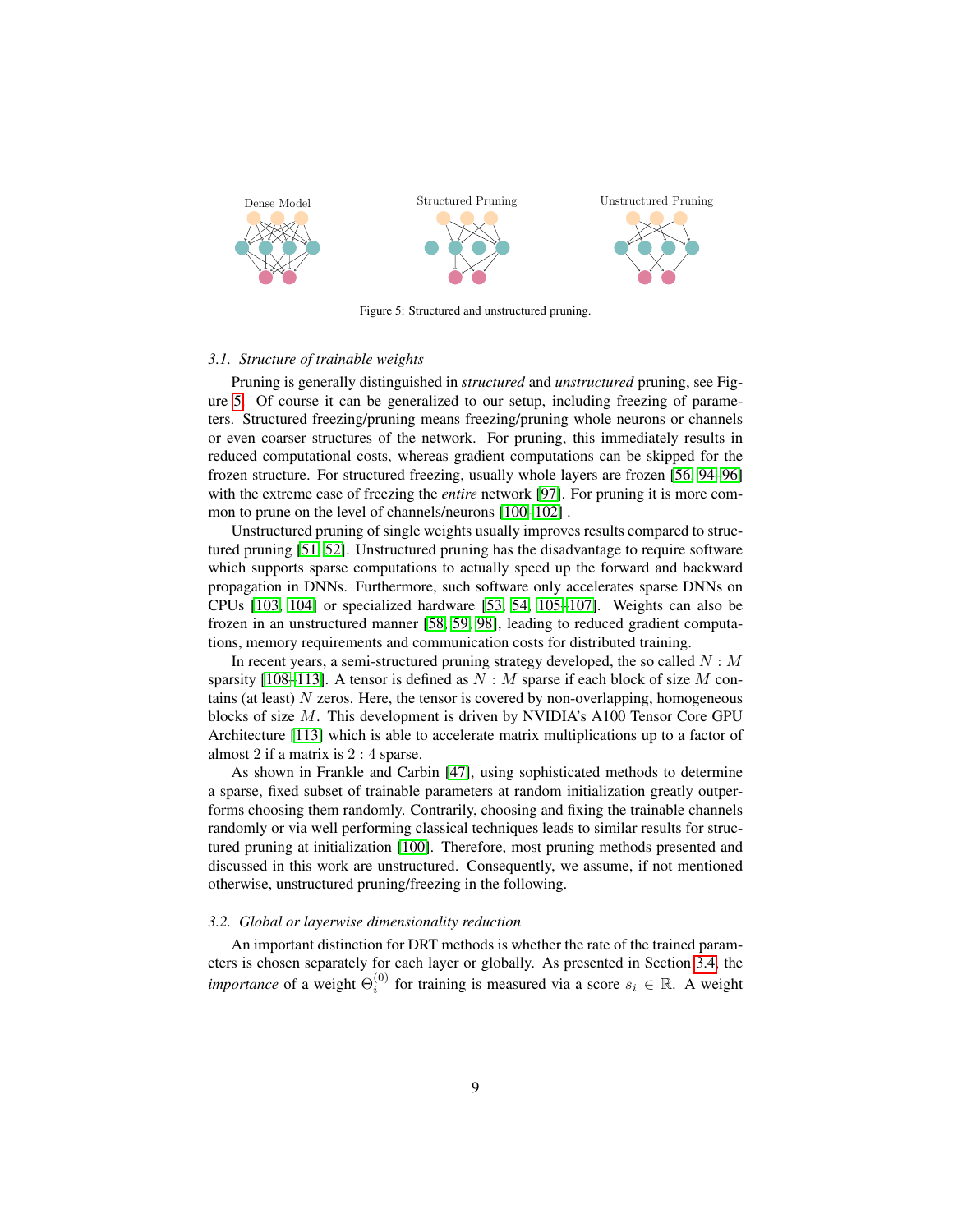

<span id="page-9-3"></span>Figure 6: Dynamic sparse training where the initial pruning embedding  $\Psi^{(0)}$  is usually determined randomly.

is frozen or pruned if the corresponding score is below a threshold  $\tau_i^4$  $\tau_i^4$ . This threshold can be determined *globally* [\[47](#page-32-2)[–49,](#page-32-6) [58,](#page-33-4) [60,](#page-33-5) [92,](#page-35-7) [114\]](#page-37-3) or *layerwise*. For thresholding the score layerwise we differentiate between setting a constant rate of trainable parameters in each layer [\[115\]](#page-37-4), using heuristics or optimized hyperparameters to find the best rate of trainable parameters for each layer individually [\[116,](#page-37-5) [117\]](#page-37-6) or letting the number of trained parameters in each layer *adapt* dynamically during training [\[92,](#page-35-7) [118\]](#page-37-7).

## <span id="page-9-0"></span>*3.3. Update frequency*

The frequency of updating the dimensionality reducing transformation  $\Psi^{(t)}$  is called *update frequency*  $F_p$ , see Figure [6.](#page-9-3) Given an update frequency  $F_p \in \mathbb{N}^+ \cup \{\infty\}$ , it holds

$$
\Psi^{(t_0)} = \Psi^{(t_0+1)} = \ldots = \Psi^{(t_0 + F_p - 1)} \tag{10}
$$

where  $t_0 \in \{0, F_p, 2F_p, \ldots\}$  is an iteration where the transformation is updated. If  $\Psi^{(t)} = \Psi^{(0)}$  is constant, the update frequency equals  $F_p = \infty$ . We assume the number of trained parameters to be fixed. Consequently, the proposed methods usually have  $F_p \gg 1$ . This guarantees (i) stability of the training and (ii) a chance for newly trainable weights to grow big enough to be not pruned/frozen immediately in the next update step.

## <span id="page-9-1"></span>*3.4. Criteria to choose trainable parameters*

In the following, we present the most common criteria to determine the trainable weights.

*Random criterion.* Randomly selecting trainable parameters means that a given percentage of them are chosen to be trained by a purely random process, see Figure [2](#page-2-0) (c). This can be done by sampling a score for each weight from a standard Gaussian distribution and training those weights with the  $d$  biggest samples. Random pruning is often used as first comparison for a newly developed pruning method. For dynamic sparse training, initially trained parameters are often chosen by random [\[116,](#page-37-5) [117\]](#page-37-6) as the dynamics of the sparse topology will find a well performing architecture anyway. Also for DRT methods where information flow is not a limiting factor, like PaI combined with DCTs [\[93\]](#page-35-8) or freezing [\[57,](#page-33-10) [98\]](#page-36-4), trainable weights are often chosen randomly.

<span id="page-9-2"></span><sup>&</sup>lt;sup>4</sup>We index the threshold with the same index as the weight to show that the threshold might depend on the position of  $\Theta_i^{(0)}$  but not the weight itself.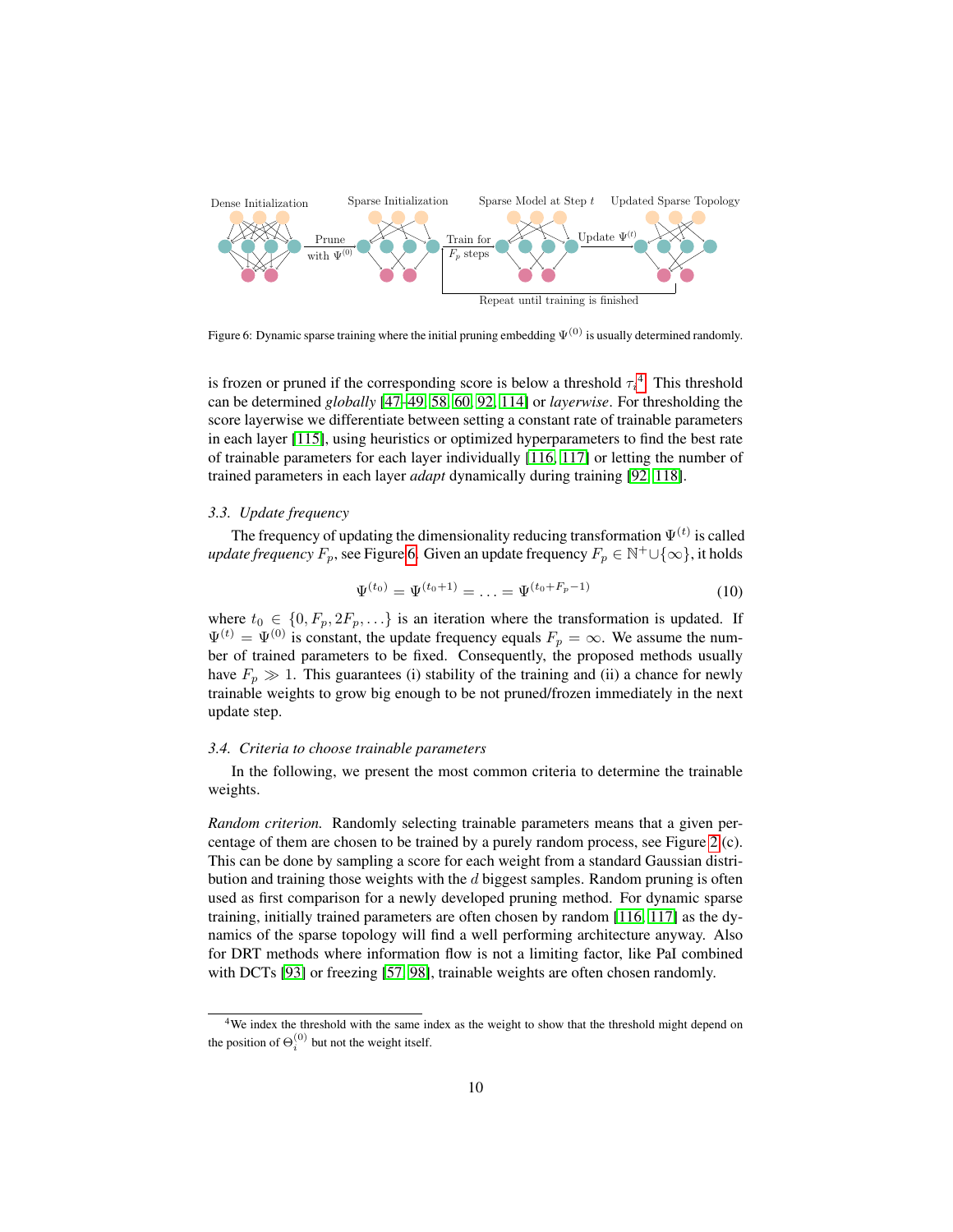*Magnitude criterion.* A straight forward way to determine trainable weights is to use those with the highest magnitude. This is done by the LTH [\[47,](#page-32-2) [119\]](#page-37-8) and also by many DST methods for updating the sparse architecture during training [\[92,](#page-35-7) [116–](#page-37-5)[118\]](#page-37-7). Magnitude pruning for  $\Theta$  is equivalent to the solution of

$$
\min_{\bar{\Theta} \in \mathbb{R}^D, \|\bar{\Theta}\|_0 \le d} \|\Theta - \bar{\Theta}\|_q ,\qquad(11)
$$

*i.e.* the best *d*-sparse approximation of  $\Theta$  w.r.t.  $\|\cdot\|_q$ . Here,  $q \in (0, \infty)$  is arbitrary. Assume  $\text{mat}(\Theta) \in \mathbb{R}^{n \times m}$  to be the matrix representing a linear network with m dimensional input and  $n$  dimensional output with corresponding vectorized parameters  $\Theta \in \mathbb{R}^{n \cdot m}$ . With  $q = 2$  it holds for  $x \in \mathbb{R}^m$ 

$$
\|\text{mat}(\Theta)x - \text{mat}(\bar{\Theta})x\|_2 \le \|\text{mat}(\Theta - \bar{\Theta})\|_F \|x\|_2
$$
\n(12)

<span id="page-10-0"></span>
$$
= \|\Theta - \bar{\Theta}\|_2 \|x\|_2 . \tag{13}
$$

For a d-sparse  $\Theta$ , the right hand side [\(13\)](#page-10-0) is minimized by the solution of magnitude pruning. This shows the ability of magnitude pruning to approximate dense networks sparsely if the pruned parameters are not too big. In practice, this is guaranteed by pruning only small fractions of the parameters in one step [\[14,](#page-30-1) [47,](#page-32-2) [100,](#page-36-6) [120\]](#page-38-0). The magnitude criterion in the viewpoint of dynamical systems is analyzed in Redman et al. [\[121\]](#page-38-1). They show that magnitude pruning is equivalent to pruning small modes of the Koopman operator [\[122\]](#page-38-2) which determines the networks convergence behavior. Consequently, pruning small magnitudes only slightly disturbs the long term behavior of DNNs.

Lee et al. [\[123\]](#page-38-3) analyze the minimal  $\ell_2$  distortion induced by pruning the whole network altogether. Their greedy solution approximates magnitude pruning with *layerwise optimal pruning ratios*. The solution is obtained by rescaling the magnitudes with a weight-dependent factor, applying global magnitude pruning and finally reset the un-pruned weights to their value before the rescaling.

If dimensionality reduction is applied at initialization without any pre-training, the magnitude criterion chooses trainable parameters purely by their initial, randomly drawn weight. Still as shown in Frankle et al. [\[124\]](#page-38-4), magnitude pruning at initialization is a non-trivial baseline for other PaI methods and outperforms random PaI.

*Gradient based criterion.* As discussed above, the magnitude criterion is for the most part random at initialization. Consequently, different criteria to chose the trainable weights are used for SOTA PaI methods. The most common gradient based criterion relies on the first order Taylor expansion of the loss function at the beginning of training [\[48,](#page-32-7) [58,](#page-33-4) [102,](#page-36-7) [114,](#page-37-3) [125](#page-38-5)[–127\]](#page-38-6) and is mainly used for PaI in our setup. It measures how disturbing the weights at initialization will affect the loss function. It holds

$$
\mathcal{L}(\Theta^{(0)} - \delta) = \mathcal{L}(\Theta^{(0)}) - \nabla_{\Theta^{(0)}} \mathcal{L} \cdot \delta + \mathcal{O}(\|\delta\|^2) \ . \tag{14}
$$

In our setup, the disturbance introduced by the dimensionality reduction is given by  $\delta = \Theta^{(0)} - \Psi^{(0)}(\vartheta^{(0)})$ . Neglecting the higher order terms and the sign, the following optimization problem has to be solved

<span id="page-10-2"></span><span id="page-10-1"></span>
$$
\max_{\Psi,\vartheta} |\nabla_{\Theta^{(0)}} \mathcal{L}| \cdot |\Psi(\vartheta)| \;, \tag{15}
$$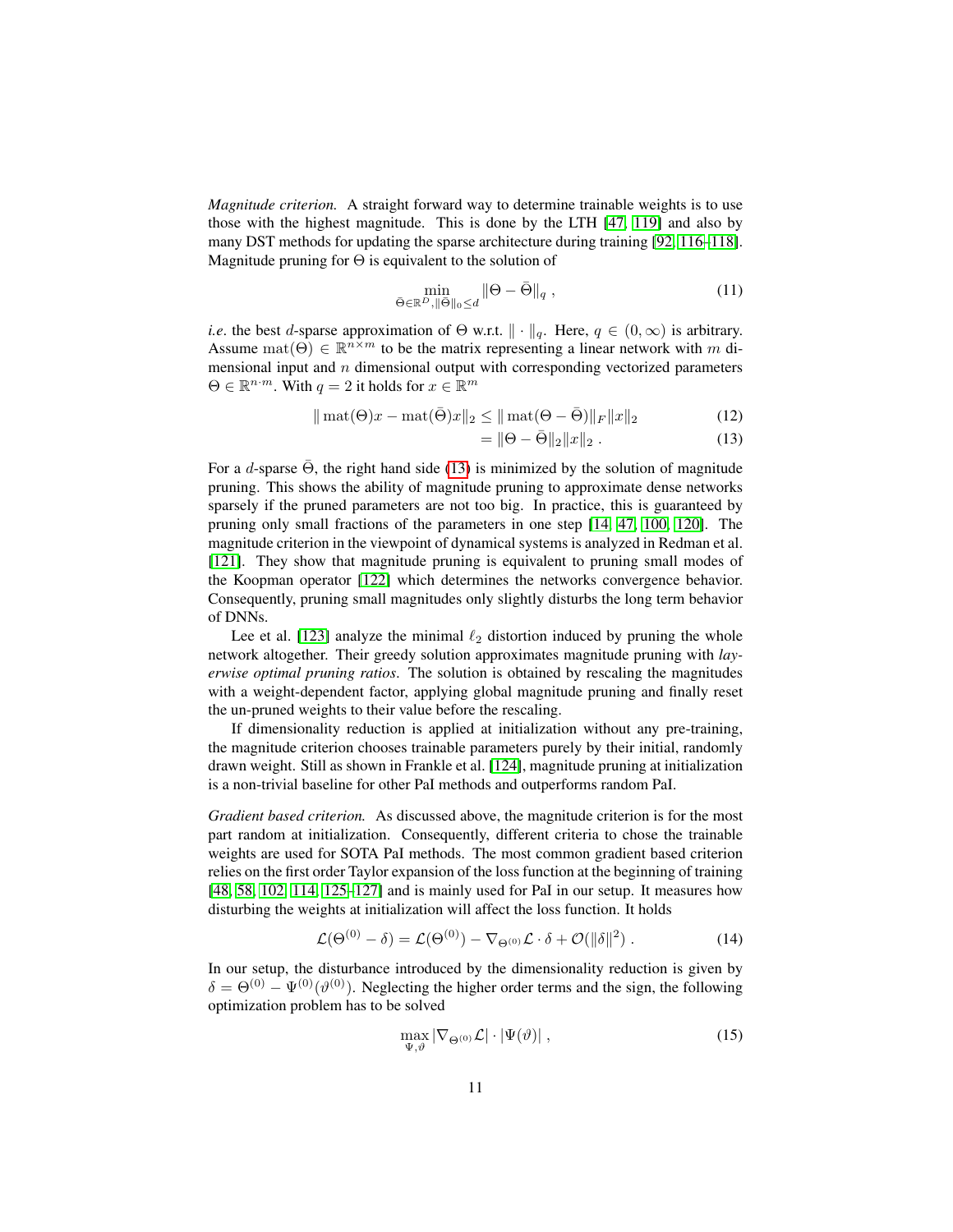in order to determine  $\Psi^{(0)}$  and  $\vartheta^{(0)}$ . If  $\Psi$  is restricted to be a pruning transformation defined by [\(3\)](#page-5-3) and [\(4\)](#page-5-2), the optimization problem [\(15\)](#page-10-1) reduces to

<span id="page-11-0"></span>
$$
\max_{\{i_1^{(0)},\dots,i_d^{(0)}\}\subset\{1,\dots D\}} \sum_{j=1}^d |(\nabla_{\Theta^{(0)}} \mathcal{L})_{i_j} \cdot \Theta_{i_j}^{(0)}| \,, \tag{16}
$$

which is solved by the indices with top- $d \, |(\nabla_{\Theta^{(0)}} \mathcal{L})_i \cdot \Theta_i^{(0)}|$ .

Using the aforementioned gradient based criterion for PaI might lead to a loss of information flow for high pruning rates since some layers are pruned too aggressively [\[49,](#page-32-6) [50,](#page-32-3) [58\]](#page-33-4). Without information flow in the network, the gradient is vanishing and no training is possible. Thus, there are several approaches to overcome a weak gradient flow in networks pruned according to [\(16\)](#page-11-0). Using a random initialization, fulfilling the layerwise *dynamic isometry* property [\[67,](#page-34-1) [128](#page-38-7)[–130\]](#page-38-8) will lead to an improved information flow in the pruned network [\[125\]](#page-38-5). Another approach [\[127\]](#page-38-6) uses a rescaling of the pruned network to bring it to the *edge of chaos* [\[128–](#page-38-7)[130\]](#page-38-8) which is benefitial for DNN training. A straight forward way, proposed by Wimmer et al. [\[58\]](#page-33-4), is given by freezing the un-trained weights instead of pruning them.

*Conserving information flow.* Sufficient information flow can also be guaranteed directly by the criterion for selecting trainable parameters. Wang et al. [\[49\]](#page-32-6) train the sparse network with the highest total gradient  $\ell_2$  norm *after pruning*. Consequently, the information flow is not the bottleneck for training.

<span id="page-11-1"></span>*Synaptic saliency* of weights is introduced in Tanaka et al. [\[50\]](#page-32-3). A synaptic saliency is defined as

$$
S(\Theta) = \nabla_{\Theta} \mathcal{R} \odot \Theta , \qquad (17)
$$

where  $\mathcal{R} : \mathbb{R}^D \to \mathbb{R}$  is a function, dependent on the weights  $\Theta$ . In Tanaka et al. [\[50\]](#page-32-3), a conservation law for a layer's total synaptic saliency is shown. By iteratively pruning a small fraction of parameters based on a synaptic saliency score [\(17\)](#page-11-1), the conservation law guarantees a faithful information flow in the sparse network. Examples for a synaptic flow based pruning criterion are setting  $\mathcal{R}(\Theta)$  as the  $\ell_1$  path norm [\[131,](#page-38-9) [132\]](#page-38-10) of the DNN  $f_{\Theta}$  [\[50\]](#page-32-3) or the  $\ell_2$  path norm [\[133,](#page-39-0) [134\]](#page-39-1). In Patil and Dovrolis [\[134\]](#page-39-1), the  $\ell_2$ path norm is combined with a random walk in the parameter space to gradually *build* up the sparse topology. In contrast, standard approaches *slim* the dense architecture into a sparse one.

*Trainable*  $\psi^{(0)}$ . All aforementioned criteria are based on heuristics, usually limited to work well in some scenarios but fail for other ones, see Frankle et al. [\[124\]](#page-38-4) for an empirical comparison for the SOTA PaI methods Lee et al. [\[48\]](#page-32-7), Wang et al. [\[49\]](#page-32-6), Tanaka et al. [\[50\]](#page-32-3). A natural way to overcome these limitations is given by *training* the embedding  $\psi^{(0)}$ . This approach is especially in the interest for pruning randomly generated networks *without* training the weights afterwards, where the determination of  $\psi^{(0)}$  is the only way to optimize the network [\[63,](#page-33-7) [119,](#page-37-8) [135,](#page-39-2) [136\]](#page-39-3).

Finding  $\psi^{(0)} \in \{0,1\}^{D \times d}$  can not be done by simple backpropagation since  $\psi^{(0)}$  is optimized in a *discrete* set  $\{\psi \in \{0,1\}^{D \times d} : ||\psi||_0 = d\}$ . Diffenderfer and Kailkhura [\[63\]](#page-33-7), Ramanujan et al. [\[135\]](#page-39-2), Aladago and Torresani [\[136\]](#page-39-3), Mallya et al. [\[137\]](#page-39-4), Zhang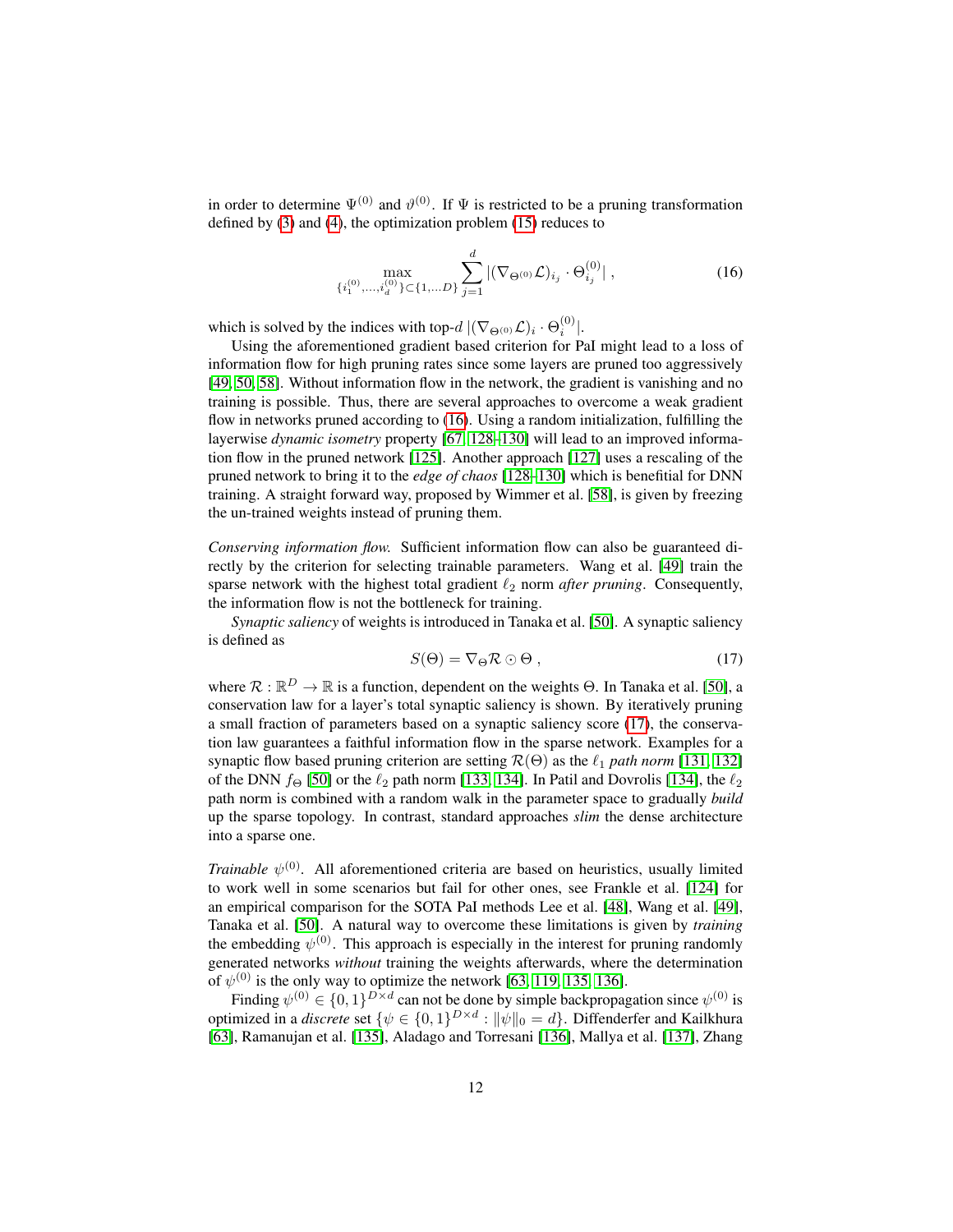| Method                     | Prune<br>criterion                                                                                                                                                                                           | Late<br>rewinding | Early<br>stopping | Low<br>precision | Data<br>size | Transfer            | Additional<br>Trafo $\Phi$ |
|----------------------------|--------------------------------------------------------------------------------------------------------------------------------------------------------------------------------------------------------------|-------------------|-------------------|------------------|--------------|---------------------|----------------------------|
| Frankle and Carbin [47]    | $ \Theta^{(0)}$                                                                                                                                                                                              | $\lambda$         | x                 | х                |              |                     |                            |
| Frankle et al. [120]       | $ \Theta_i^{(0)}\>$                                                                                                                                                                                          |                   | Ā                 | x                |              |                     |                            |
| Morcos et al. [144]        | $ \Theta_i^{(0)}\>$                                                                                                                                                                                          |                   | x                 | x                |              | Datasets/Optimizers |                            |
| Zhang et al. [145]         | $\Theta^{(0)}$                                                                                                                                                                                               |                   |                   | x                |              |                     |                            |
| You et al. [146]           | $ \Theta_i^{(0)}\>$                                                                                                                                                                                          |                   |                   |                  |              |                     |                            |
| Rosenfeld and Tsotsos [57] | $ \Theta_i^{(0)}\>$                                                                                                                                                                                          |                   | x                 | x                |              | Predict Performance |                            |
| Wimmer et al. [62]         | $ \Theta_i^{(0)}\>$                                                                                                                                                                                          |                   | x                 |                  |              |                     | Trainable                  |
| Lee et al. $[123]$         | $^{-1}$<br>$\hspace{0.3cm} \hspace{0.3cm} \hspace{0.3cm} \hspace{0.3cm} \hspace{0.3cm} \mathcal{L}_{ \Theta_j^{(0)} \geq  \Theta_i^{(0)} } \,  \Theta_j^{(0)}  \, \hspace{0.3cm} \big)$<br>$ \Theta_i^{(0)}$ | v                 | ^                 | X                |              |                     |                            |
| Zhang et al. [138]         | $\Theta^{(0)}$                                                                                                                                                                                               |                   | x                 |                  |              |                     | <b>Inertial Manifold</b>   |

<span id="page-12-3"></span>Table 1: Comparison of different methods to find lottery tickets. Data size  $\bullet$  means using the full dataset for finding LTs whereas  $\Phi$  shrinks the full dataset during the process of finding LTs. Note, all methods can be used in an iterative manner, but also as one-shot methods.

et al. [\[138\]](#page-39-6) find the pruned weights with a trainable score  $s \in \mathbb{R}^D$  together with a (shifted) sign function. The score  $s$  is optimized via backpropagating the error of the sparse network on the training set by using the straight through estimator [\[139\]](#page-39-7) to bypass the zero gradient of the sign function. Overcoming the vanishing gradient of zeroed scores can also be achieved by training a pruning probability for each weight and sampling a corresponding  $\psi \in \{0,1\}^{D \times d}$  in each optimization step [\[119\]](#page-37-8).

## <span id="page-12-1"></span>*3.5. Pre-training the transformation*

Similar to a trainable  $\psi^{(0)}$ , discussed in Section [3.4,](#page-9-1) also a pre-training step for finding  $\psi^{(0)}$  can be applied. The difference is that for pre-training  $\psi^{(0)}$  the corresponding dense weights  $\Theta^{(0)}$  can be trained as well. Using pre-training for finding the initial transformation  $\psi^{(0)}$  is of course costly in terms of time and also in terms of an increased parameter count during the pre-training phase. Note, *after* pre-training  $\psi^{(0)}$ , the pre-trained weights are *not allowed* to be used, but reset to  $\Theta^{(0)}$ .

The most prominent example for this is given by the LTH which trains  $\Theta^{(0)}$  to convergence, prunes  $p_0 \cdot 100\%$  of the non-zero weights and resets the remaining non-zero weights to their initial values. This procedure is continued until the desired pruning rate is reached. Then, the pruning transformation  $\psi^{(0)}$  is applied to the initial weights Θ(0) and fixed for the training of the sparse architecture. Here, the *full* network is used for finding a well performing sparse architecture while for the actual training only the sparse part of the network, starting from the random initialization, is used.

Another approach for pre-training  $\psi^{(0)}$  is given in Liu and Zenke [\[140\]](#page-39-8) which pretrains a sparse network to mimic the training dynamics of a randomly initialized dense network, measured by the *neural tangent kernel* [\[141](#page-39-9)[–143\]](#page-39-10).[5](#page-12-2)

## <span id="page-12-0"></span>4. Lottery ticket hypothesis

In this Section we discuss the LTH, proposed by Frankle and Carbin [\[47\]](#page-32-2), in detail. Frankle and Carbin [\[47\]](#page-32-2) show that extremely sparse subnetworks of a randomly initial-

<span id="page-12-2"></span> $5T\sigma$  be precise, in order to mimic the training dynamics, Liu and Zenke [\[140\]](#page-39-8) also pre-train the weights  $\vartheta^{(0)}$  by using  $\Theta^{(0)}$ . Therefore, it is not within the narrow bounds of this work.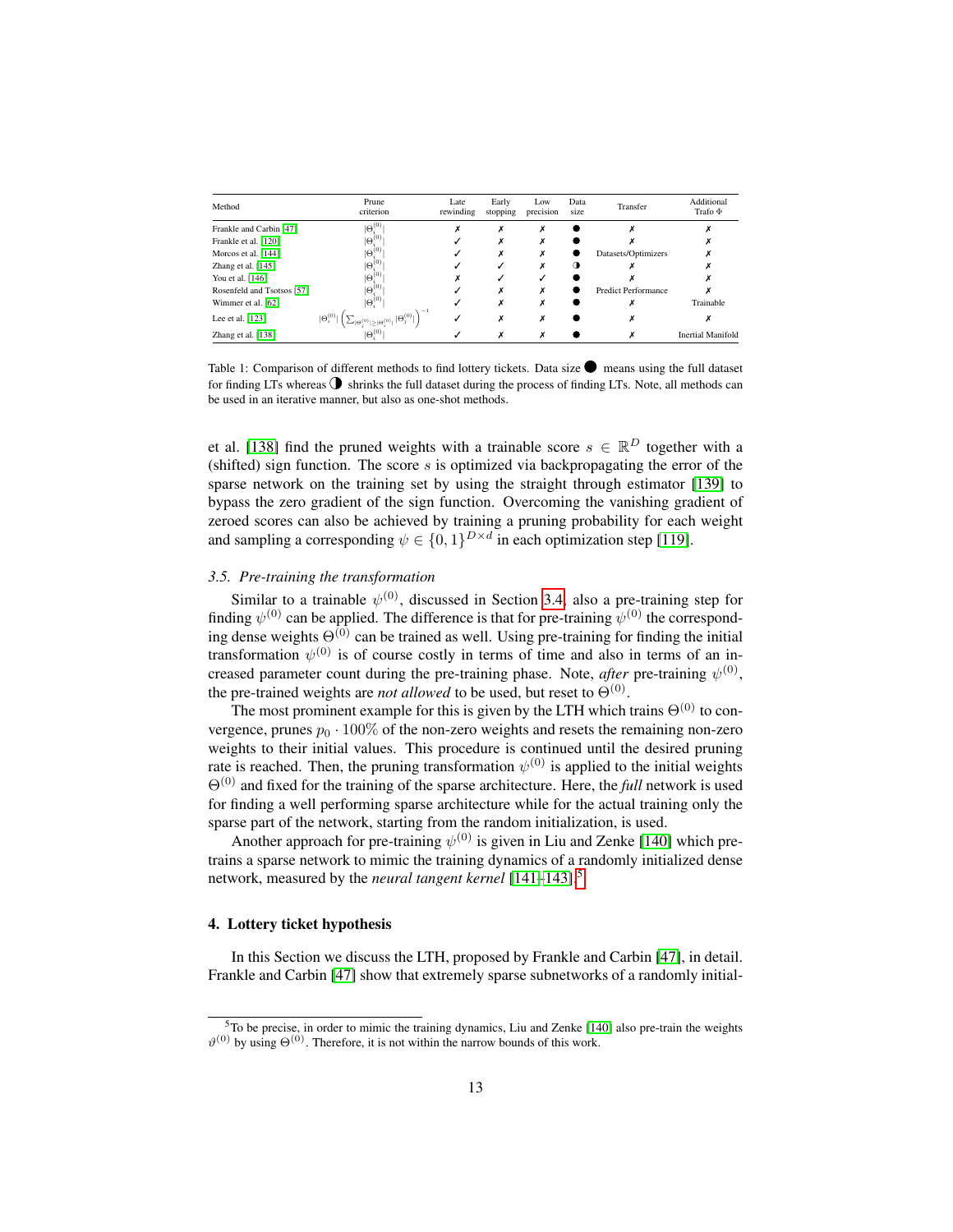

<span id="page-13-0"></span>Figure 7: Left: Classical iterative pruning applied to a converged model, like Han et al. [\[14\]](#page-30-1). Middle: Standard Lottery Ticket Hypothesis. Right: LTH with resetting weights to values from an early training step.

ized network can be found which, after being trained, match or even outperform their densely trained baseline. Furthermore, the sparsely trained network converges at least as fast as standard training but usually faster. Table [1](#page-12-3) summarizes different methods to find LTs. Figure [7](#page-13-0) compares the LTH with classical pruning methods which are applied to converged networks [\[14\]](#page-30-1).

The procedure to determine the sparse networks is as follows: First, the dense network is trained to convergence and the pruning embedding  $\psi$  is constructed according to the magnitude criterion, see Section [3.4.](#page-9-1) The un-pruned weights are reset to their values  $\Theta_i^{(0)}$ . Now, this procedure can be done *one-shot* or *iterative*. In the one-shot case, all weights are pruned after training the dense network at once. Then, the sparse network, the so called *Lottery Ticket* (LT), is trained to convergence. For the iterative procedure, not all coefficients but only  $p_0 \cdot 100\%$  (usually 20%) of the un-pruned ones are pruned in one iteration. The remaining non-zero weights are reset to their initial value and trained again until convergence. This procedure is applied iteratively until the desired pruning rate  $p$  is achieved. Finally, the LT is optimized in a last, sparse training.

Iterative LTH has shown to find better performing LTs than the one-shot approach [\[47,](#page-32-2) [120\]](#page-38-0). But, in order to reach a final pruning rate  $p$ , the iterative procedure takes

$$
\left\lceil \frac{\log(1-p)}{\log 4 - \log 5} \right\rceil \tag{18}
$$

many pre-trainings plus the final, sparse training. For the final pruning rate  $p = 0.9$ , the iterative LTH approach needs in total 12 trainings of the network. On the other hand, the one-shot approach always requires 2 trainings for arbitrary pruning rates p.

Frankle and Carbin [\[47\]](#page-32-2), Frankle et al. [\[120\]](#page-38-0), Gale et al. [\[147\]](#page-40-2) show that resetting un-pruned weights to their *initial* value only generates well trainable sparse architectures if the networks are not too big. For modern network architectures like ResNets [\[148\]](#page-40-3), resetting the weights to their initial value does not lead to similar results as the densely trained baseline. This problem can be overcome by *late rewinding*, *i.e*. resetting the weights to values reached early in the first, dense training [\[120,](#page-38-0) [144,](#page-39-5) [149\]](#page-40-4). Moreover, pruning coefficients w.r.t. a dynamic, adaptive basis for  $K \times K$  convolutional filters improves late rewinding even further [\[62\]](#page-33-6).

Lee et al. [\[123\]](#page-38-3) use scaled magnitudes to improve results for LTs at high sparsity levels. Their scale approximates the *best choice of layerwise sparsity ratios*. LTs as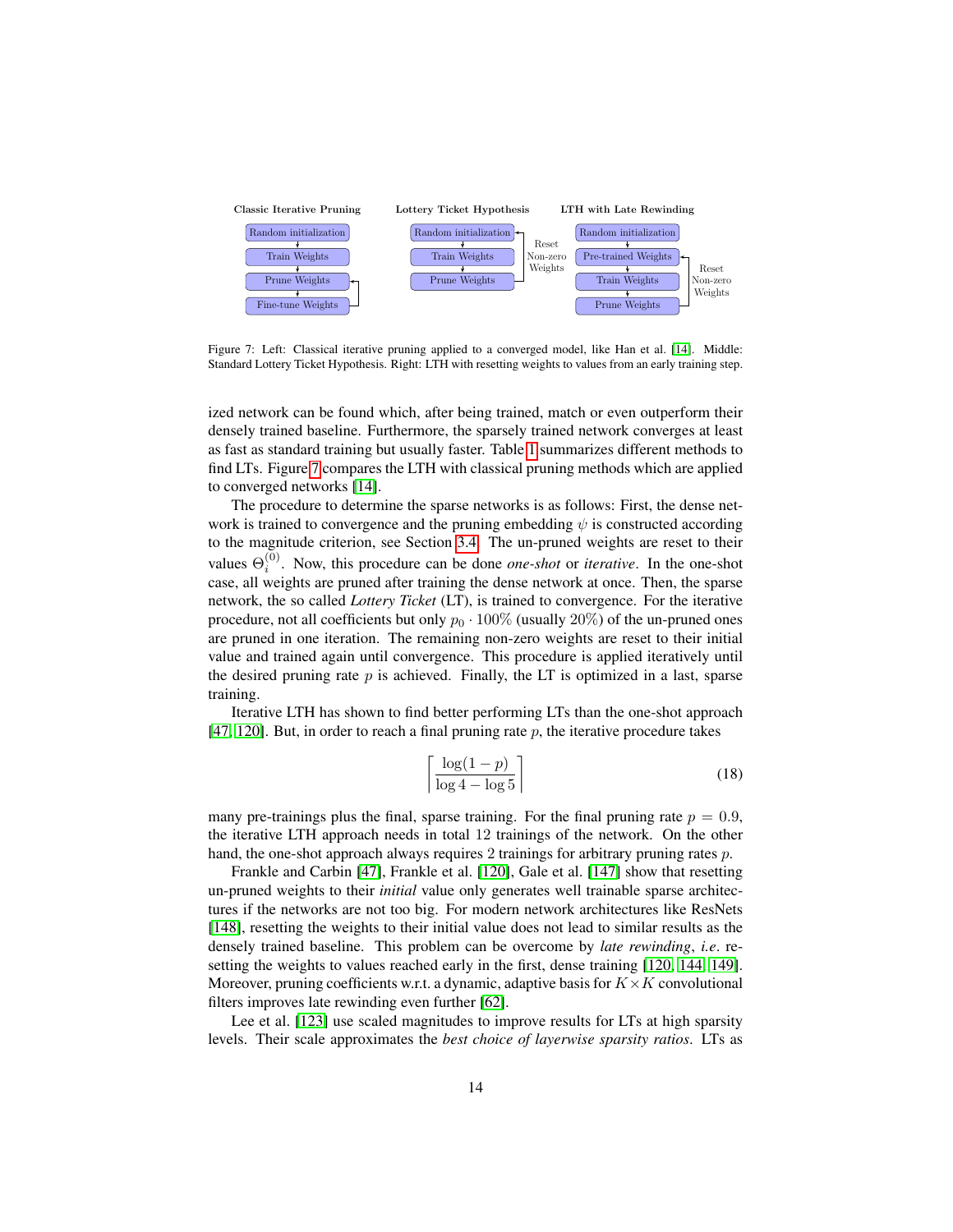*equilibria of dynamical systems* are analyzed in Zhang et al. [\[138\]](#page-39-6). They theoretically show that the important dynamics of SGD training are contained in a small  $d$  dimensional subspace  $W^+ \subset \mathbb{R}^D$ , the generator of the so called *inertial manifold*. Only a few training epochs suffice to reliably compute  $W^+$ . Rewinding un-pruned weights to their values for an early training step and projecting them onto  $W^+$  improves results compared to the standard LT with late rewinding. Theoretical guarantees for recovering sparse linear networks via LTs are described in Elesedy et al. [\[150\]](#page-40-5).

Costs for finding LTs via iterative magnitude pruning can be reduced by using early stopping and low precision training for each pre-training iteration [\[146\]](#page-40-1), sharing LTs for different datasets and optimizers [\[144\]](#page-39-5) or iteratively reducing the dataset together with the number of non-zero parameters [\[145\]](#page-40-0). Also, the error of a LT from a given family of network configurations (*i.e*. ResNet with varying sparsity, width, depth and number of used training examples) can be well estimated by knowing the performance of only a few trained networks from this network family [\[151\]](#page-40-6). Despite their first applications on image classification, LTs have also shown to be successful in self-supervised learning [\[152\]](#page-40-7), natural language processing [\[153,](#page-40-8) [154\]](#page-40-9), reinforcement learning tasks [\[153,](#page-40-8) [155\]](#page-40-10), transfer learning [\[156\]](#page-40-11) and object recognition tasks like semantic segmentation or object detection [\[157\]](#page-41-0). Moreover, Chen et al. [\[158\]](#page-41-1) propose methods to verify the ownership of LTs and hereby protect the rightful owner against intellectual property infringement.

LTs outperform randomly reinitializing sparse networks in the unstructured pruning case [\[47\]](#page-32-2). Contrarily, for structured pruning there seems to be no difference between randomly reinitializing the sparse network and resetting the weights to their random initialization [\[100\]](#page-36-6).

Closely related to the LTH with late rewinding, Renda et al. [\[159\]](#page-41-2), Le and Hua [\[160\]](#page-41-3) show that fine-tuning a pruned network with a learning rate schedule rewound to earlier stages in training outperforms classical fine-tuning of sparse networks with small learning rates. Bai et al. [\[161\]](#page-41-4) show that *arbitrary* randomly chosen pruning masks can lead to successful sparse models *if* the full network is used during training. For this, they extrude information of weights, which will be pruned eventually, into the sparse network during a pre-training step. Thus, Bai et al. [\[161\]](#page-41-4) *is not* a DRT method.

## <span id="page-14-0"></span>5. Pruning at initialization

Overcoming the high cost for the train-prune-reset cycle(s) needed to find LTs is one of the main motivation to use pruning at initialization (PaI) [\[48\]](#page-32-7). With pruning at initialization we mean methods that start with a randomly initialized network and do not perform any pre-training of the network's weights to find the pruning transformation  $\psi^{(0)}$ . Furthermore for PaI,  $\psi^{(t)} = \psi^{(0)}$  holds for all training iterations t. Different variants of PaI methods include one-shot pruning [\[48,](#page-32-7) [49,](#page-32-6) [61,](#page-33-12) [62,](#page-33-6) [125,](#page-38-5) [127,](#page-38-6) [164,](#page-41-5) [165\]](#page-41-6), iterative pruning [\[50,](#page-32-3) [102,](#page-36-7) [126,](#page-38-11) [134\]](#page-39-1) and training the pruning transformation [\[63,](#page-33-7) [119,](#page-37-8) [135,](#page-39-2) [136\]](#page-39-3). On top of that, there are methods that train the network after pruning and methods that do *not train* the non-zero parameters at all. Table [2](#page-15-0) summarizes the PaI methods proposed in this Section.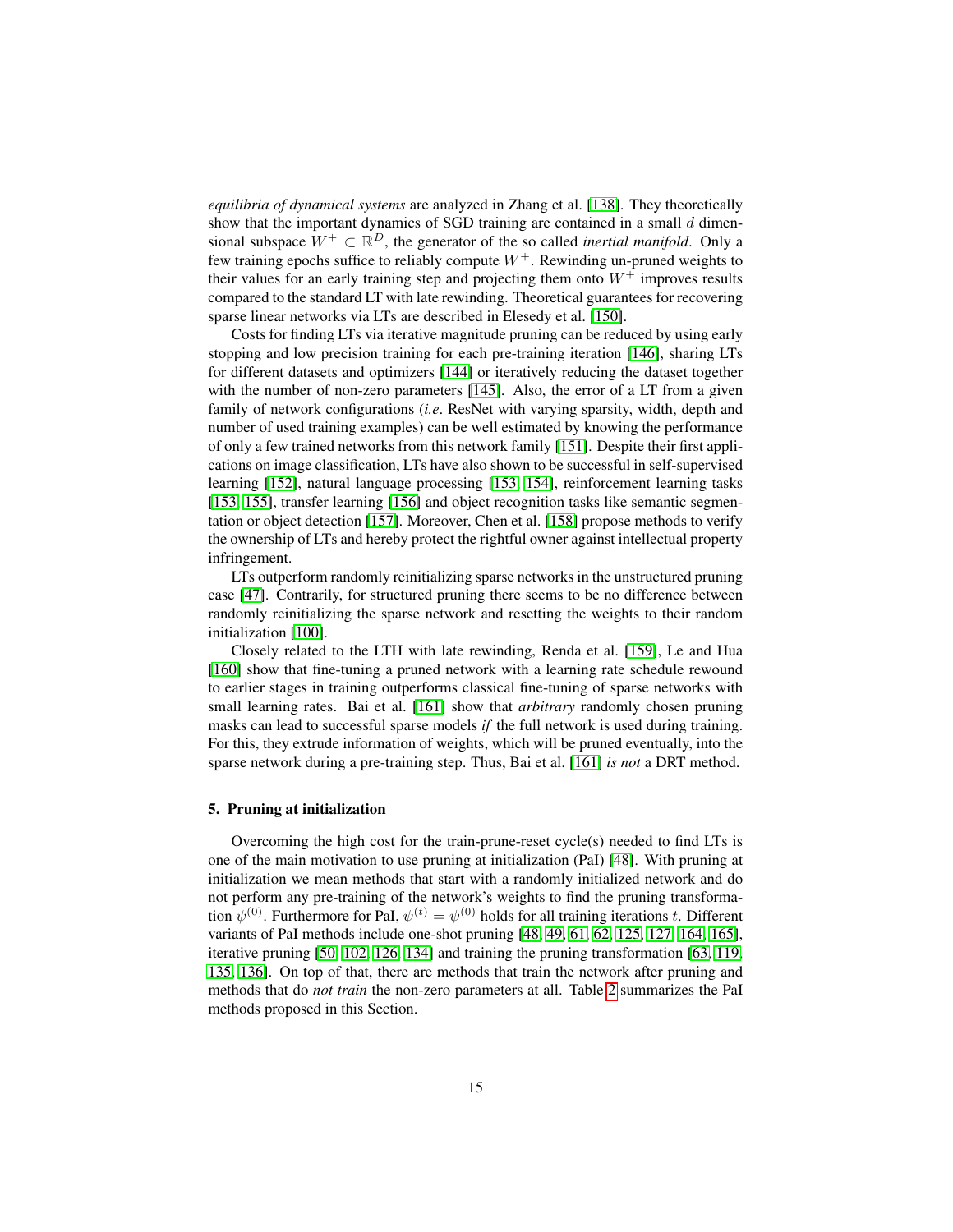| Method                          | Criterion                                                                               | One-shot | Pre-train $\psi^{(0)}$ | Train $\vartheta^{(0)}$ | Initialization of $\vartheta^{(0)}$             |
|---------------------------------|-----------------------------------------------------------------------------------------|----------|------------------------|-------------------------|-------------------------------------------------|
| Lee et al. [48]                 | $ \Theta^{(0)} \odot q^{(0)} $                                                          |          |                        |                         | standard                                        |
| Lee et al. $[125]$              | $ \Theta^{(0)} \odot q^{(0)} $                                                          |          |                        |                         | dynamic isometry                                |
| Hayou et al. [127]              | $\mathbb{E} \Theta^{(0)}\odot q^{(0)} ^2$                                               |          |                        |                         | edge of chaos                                   |
| de Jorge et al. $[126]$         | $ \Theta^{(0)} \odot q^{(0)} $                                                          |          |                        |                         | standard                                        |
| Wang et al. [49]                | $-\Theta^{(0)} \odot H^{(0)}q^{(0)}$                                                    |          |                        |                         | standard                                        |
| Tanaka et al. [50]              | $\Theta^{(0)} \odot \nabla_{\Theta^{(0)}} \mathcal{R}$                                  |          |                        |                         | standard                                        |
| Wimmer et al. [61]              | $\lambda  \Theta^{(0)} \odot q^{(0)}  + (1-\lambda)(\Theta^{(0)} \odot H^{(0)}q^{(0)})$ |          |                        |                         | standard                                        |
| Su et al. [162]                 | random (+ prior knowledge)                                                              |          |                        |                         | standard                                        |
| Patil and Dovrolis [134]        | path norm                                                                               |          |                        |                         | standard                                        |
| Lubana and Dick [163]           | $ \Theta^{(0)}\odot a^{(0)}\odot\Theta^{(0)} $                                          |          |                        |                         | standard                                        |
| Lubana and Dick [163]           | $ \Theta^{(0)} \odot H^{(0)}q^{(0)} $                                                   |          |                        |                         | standard                                        |
| Zhang and Stadie [164]          | temporal Jacobian                                                                       |          |                        |                         | standard                                        |
| Alizadeh et al. [165]           | meta-gradient                                                                           |          |                        |                         | standard                                        |
| Zhou et al. [119]               | trainable prune probability                                                             |          |                        |                         | standard                                        |
| Ramanujan et al. [135]          | trainable score s                                                                       |          |                        |                         | standard                                        |
| Diffenderfer and Kailkhura [63] | trainable score s                                                                       |          |                        |                         | binarization                                    |
| Koster et al. [166]             | trainable score $s$ (incl. sign swap)                                                   |          |                        |                         | binarization                                    |
| Chen et al. $[167]$             | $\Theta^{(0)} \odot \nabla_{\Theta^{(0)}} \mathcal{R}$ (+ trained sign swap)            |          |                        |                         | standard                                        |
| Aladago and Torresani [136]     | trainable quality score                                                                 |          |                        | $\vartheta_i^{(0)}$     | out of fixed $\{w_1^{(1)}, \ldots, w_k^{(n)}\}$ |

<span id="page-15-0"></span>Table 2: Comparison of different methods for PaI. Here,  $\Theta^{(0)} \in \mathbb{R}^D$  denotes the dense, random initialization of the model,  $g^{(0)}$  the gradient and  $H^{(0)}$  the Hessian of the loss at beginning of training. The function  $\mathcal{R}: \mathbb{R}^D \to \mathbb{R}$ , used for Tanaka et al. [\[50\]](#page-32-3), can be chosen as any almost everywhere differentiable function.

### *5.1. PaI followed by training non-zero weights*

First, we start with comparing different methods that train weights after the pruning step. We can group most of them into *gradient* based approaches and *information flow* based approaches. For a detailed comparison of the three popular PaI methods Lee et al. [\[48\]](#page-32-7), Wang et al. [\[49\]](#page-32-6), Tanaka et al. [\[50\]](#page-32-3) we refer to Frankle et al. [\[124\]](#page-38-4). Moreover, Fischer and Burkholz [\[168\]](#page-41-11) compares them on generated tasks, where known and extremely sparse target networks are *planted* in a randomly initialized model. They show that current PaI methods fail to find those sparse models at extreme sparsity. However, the performance of other pruning methods than PaI is not evaluated and it remains an open question if they are able to find these planted subnetworks.

*Gradient based approaches.* Gradient based approaches [\[48,](#page-32-7) [102,](#page-36-7) [125–](#page-38-5)[127\]](#page-38-6) try to construct the sparse network which has the best influence in changing the loss function at the beginning of training, as presented in equations [\(14\)](#page-10-2), [\(15\)](#page-10-1) and [\(16\)](#page-11-0). However, it was shown that one-shot gradient based approaches have the problem of a vanishing gradient flow, if too many parameters are pruned [\[49,](#page-32-6) [58,](#page-33-4) [125\]](#page-38-5). Methods to overcome this are given by using an iterative approach [\[102,](#page-36-7) [126\]](#page-38-11) or use an initialization of the network, adjusted to the sparse network [\[125,](#page-38-5) [127\]](#page-38-6). These adjusted initialization include so called *dynamic isometric* networks [\[125\]](#page-38-5) and networks *at the edge of chaos* [\[127\]](#page-38-6).

*Methods preserving information flow.* Other PaI methods primarily focus on generating sparse networks with a sufficient information flow [\[49,](#page-32-6) [50,](#page-32-3) [134,](#page-39-1) [164\]](#page-41-5). For randomly initialized DNNs, the loss is no better than chance. Therefore, Wang et al. [\[49\]](#page-32-6) argue that "at the beginning of training, it is more important to preserve the training dynamics than the loss itself." Consequently, Wang et al. [\[49\]](#page-32-6) try to find the sparse network with the highest gradient norm after pruning. They do so, by training the weights with highest  $-\Theta_i^{(0)}(H^{(0)}\nabla_{\Theta^{(0)}}\mathcal{L})_i$ , where  $H^{(0)}$  defines the Hessian of the loss function at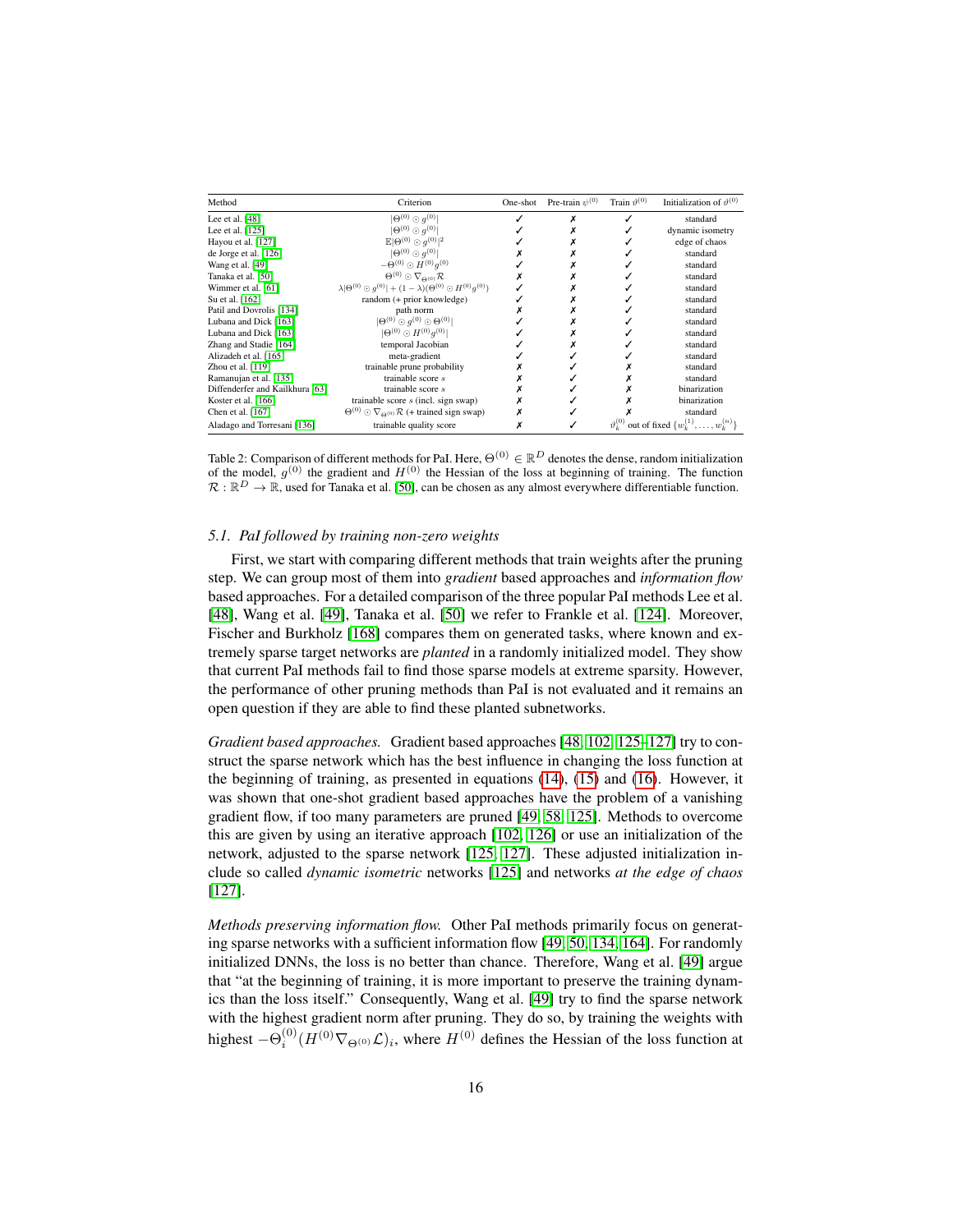initialization. Another approach is given by Tanaka et al. [\[50\]](#page-32-3) and Patil and Dovrolis [\[134\]](#page-39-1), which try to maximize the path norm in the sparse network, see Section [3.4](#page-9-1) *Conserving information flow* for more details. For RNNs or LSTMs, standard PaI methods do not work well [\[164\]](#page-41-5). By pruning based on singular values of the temporal Jacobian, Zhang and Stadie [\[164\]](#page-41-5) are able to preserve weights that propagate a high amount of information through the network's temporal depth.

*Hybrid and other approaches.* As shown in Wimmer et al. [\[61\]](#page-33-12), only optimizing the sparse network to have the highest information flow possible does not lead to the best sparse architectures – even for high pruning rates. They conclude that information flow is a *necessary* condition for sparse training but not a *sufficient* one. Therefore, they combine gradient based and information flow based methods to get the best out of both worlds. With their approach, they improve gradient based PaI and PaI based on preserving information flow at one blow.

Another method guaranteeing a faithful information flow in the network and at the same time improving performance is given by *pruning in the interspace* [\[62\]](#page-33-6). Wimmer et al. [\[62\]](#page-33-6) represent  $K \times K$  filters of a convolutional network in the *interspace* – a linear space spanned by an underlying filter basis. After pruning the filter's coefficients, the filter basis is trained jointly with the non-zero coefficients. By adapting the interspace during training, networks tend to recover from low information flow. Furthermore, using interspace representations has shown to improve not only PaI for gradient based and information flow preserving methods, but also LTH, DST, freezing *and* training dense networks.

An orthogonal approach for guaranteeing high information flow while training only a sparse part of the network is proposed by Price and Tanner [\[93\]](#page-35-8). Random pruning is combined with a bypassing DCT in each layer. Since DCTs correspond to basis transformations with an orthonormal basis, the information of a layer's input is maintained even if only a tiny fraction of parameters is trained. Therefore, results are improved tremendously for extreme pruning rates. Note, adding DCT improves performance for high p despite using a simple random selection of trained weights. As shown by Price and Tanner [\[93\]](#page-35-8), adding DCTs to each layer also improves DST methods for high  $p$ .

Alizadeh et al. [\[165\]](#page-41-6) improve Lee et al. [\[48\]](#page-32-7) by modeling the effect of pruning on the loss function at training iteration  $M > 0$ . In contrast, Lee et al. [\[48\]](#page-32-7) only analyze the effect of pruning on the loss at initialization. To do so, Alizadeh et al. [\[165\]](#page-41-6) compute a *meta-gradient* which is achieved by pre-training the dense network for M epochs. The meta-gradient is computed w.r.t. pruning mask. After pruning, the non-zero weights are reset to their initialization.

Lubana and Dick [\[163\]](#page-41-8) theoretically compare *magnitude, gradient based and information flow preserving* PaI methods. Their analysis shows that magnitude based approaches lead to a rapid decrease in the training loss, thus converge fast. Furthermore, gradient based pruning conserves the loss function, removes the slowest changing parameters and preserves the first order dynamics of a model's evolution. They combine magnitude and gradient based pruning to get the best of both worlds which yields the pruning score  $|\nabla_{\Theta^{(0)}} \mathcal{L}_i| \cdot |\Theta_i^{(0)}|^2$ . Finally, information flow preserving pruning by using Wang et al. [\[49\]](#page-32-6)'s criterion to get the sparse model with maximal gradient norm removes the weights which maximally increase the loss function. However, this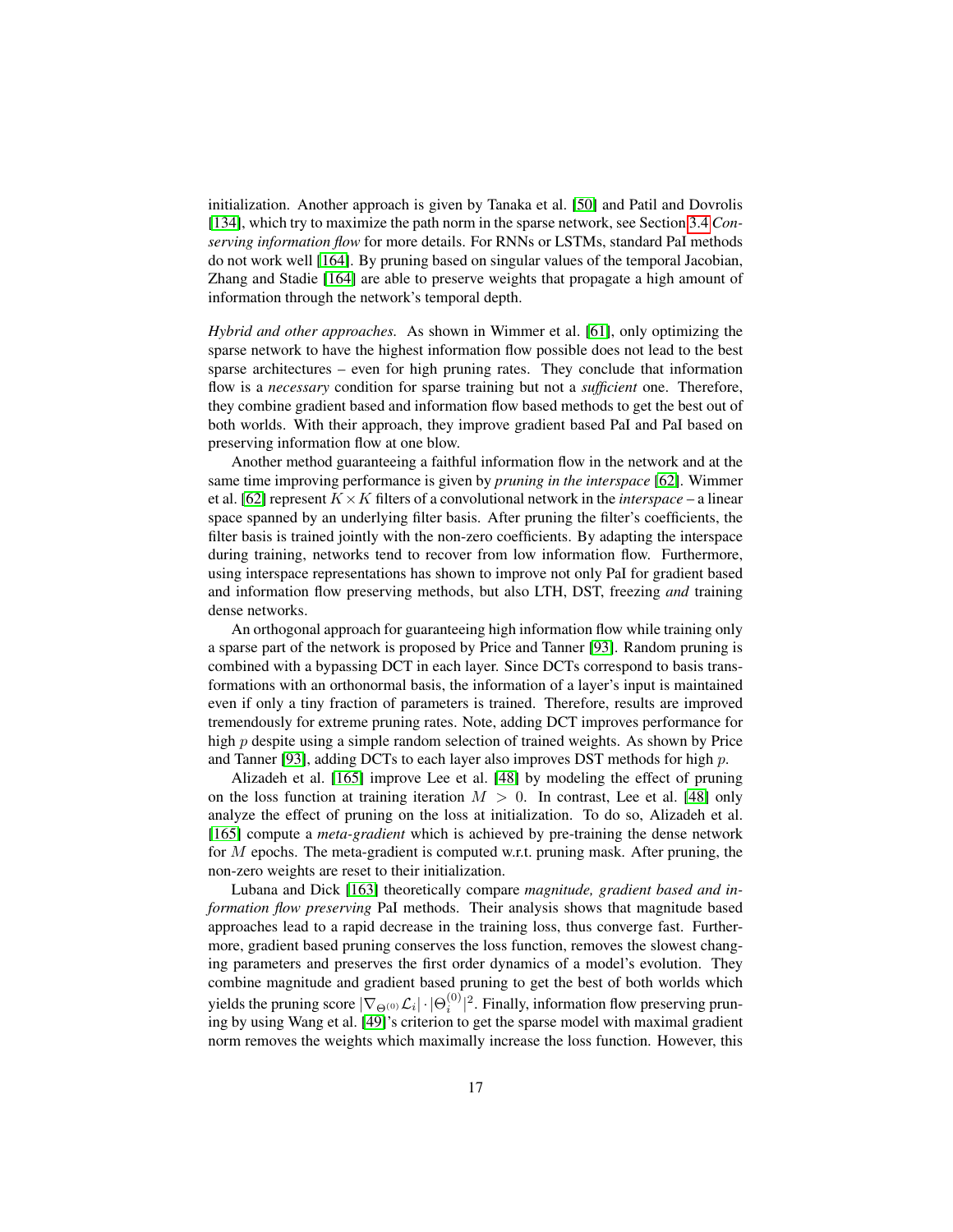

<span id="page-17-0"></span>Figure 8: Shows how Malach et al. [\[170\]](#page-41-12) approximate a single target weight through random connections by adding a wide enough layer  $l + 1/2$  between layers l and  $l + 1$  and afterwards pruning unneeded connections.

does not preserve the second order dynamics of the model. *Preserving* the gradient norm by training the weights with highest  $|\Theta_i^{(0)}(H^{(0)} \nabla_{\Theta^{(0)}} \mathcal{L})_i|$  on the other hand also preserves the second order dynamics and shows improved results compared to [\[49\]](#page-32-6).

Frankle et al. [\[124\]](#page-38-4), Su et al. [\[162\]](#page-41-7) show that the most popular PaI methods Lee et al. [\[48\]](#page-32-7), Wang et al. [\[49\]](#page-32-6), Tanaka et al. [\[50\]](#page-32-3) do not significantly lose performance if positions of non-zero weights are shuffled randomly in each layer if the sparsity is not too extreme. Consequently, these methods do not appear to find the best sparse architecture, but rather well performing layerwise pruning rates for the given network architecture and global pruning rate. Using the knowledge of well performing PaI methods, Su et al. [\[162\]](#page-41-7) show impressive results by randomly pruning weights. Hereby, they use layerwise pruning rates derived by observing the layerwise pruning rates of other well performing PaI methods. Liu et al. [\[169\]](#page-41-13) also show that random PaI can reach competitive results to other PaI methods. They experimentally demonstrate that the gap between random PaI and dense training gets smaller if the underlying baseline network becomes bigger. Therefore, random PaI can provide a strong sparse training baseline, especially for large models.

#### *5.2. PaI without training non-zero weights*

Mallya et al. [\[137\]](#page-39-4) show that a pre-trained network can be pruned for a specific task to have good performance even without fine-tuning. Inspired by that, several PaI methods showed that the same holds true for a randomly initialized network. Before we go into detail *how* pruning masks for random weights can be found, we will discuss theoretical works that cover the *universal approximator* ability of pruning a randomly initialized network, also called *strong lottery ticket hypothesis* [\[170,](#page-41-12) [171\]](#page-42-0).

*Theoretical background.* An intuition that big, randomly initialized networks contain well performing sparse subnetworks is given in Ramanujan et al. [\[135\]](#page-39-2). Let  $f_{\Theta^*}^*$  :  $\mathbb{R}^m \to \mathbb{R}^n$  be a target network with  $\Theta^* \in \mathbb{R}^{d^*}$ . Further, let  $f_{\Theta}: \mathbb{R}^m \to \mathbb{R}^n$  be a network with randomly initialized  $\Theta \in \mathbb{R}^D$  and  $\tilde{\Theta}$  be a randomly chosen sparse projection of  $\Theta$  with  $\|\Theta\|_0 = d \ll D$  non-zero parameters. Consequently,  $f_{\tilde{\Theta}}$  is an arbitrary *d*-sparse subnetwork of  $f_{\Theta}$ . Assuming  $D \gg d^* \approx d$ , Ramanujan et al. [\[135\]](#page-39-2) argue that the chance of  $f_{\Theta}$  being a well approximator of  $f_{\Theta^*}^*$  is small, but equal to  $\delta > 0$ . The big, random network has  $\binom{D}{d}$  subnetworks with d non-zero parameters. Consequently, the chance of *all* sparse subnetworks  $f_{\tilde{\Theta}}$  not being a good approximator for  $f_{\Theta*}^*$  is

$$
(1 - \delta)^{\binom{D}{d}} \xrightarrow{D \to \infty} 0 \tag{19}
$$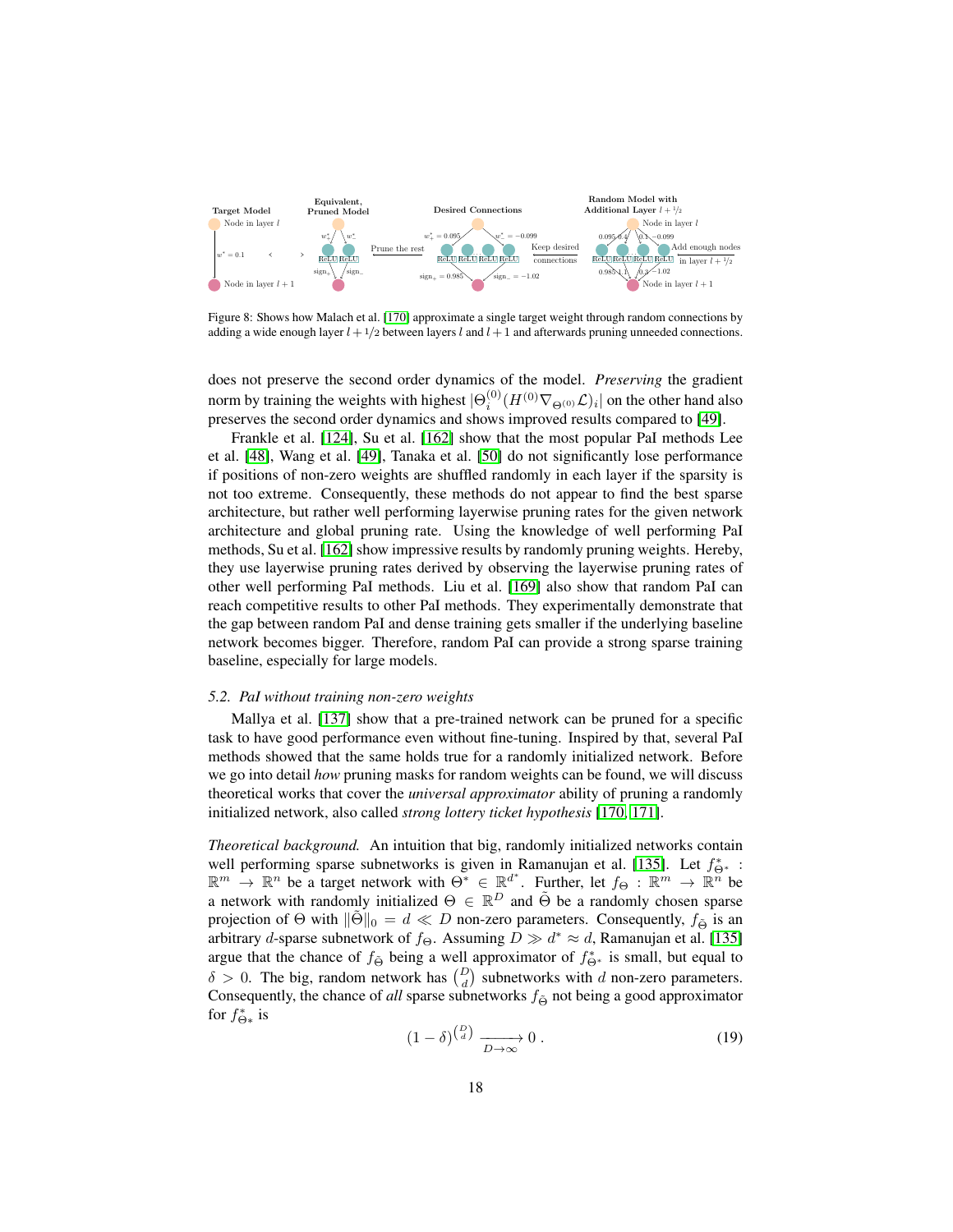Thus, if the randomly initialized network  $f_{\Theta}$  is chosen big enough, it will contain, with high chance, a well approximator for  $f_{\Theta^*}^*$  with d non-zero weights.

This intuition is proven in Malach et al. [\[170\]](#page-41-12) for MLPs by using a slightly different idea. Here, instead of making each layer in the randomly initialized network arbitrary wide, an intermediate layer  $l + \frac{1}{2}$  is added between each two layers l and  $l + 1$  of the randomly initialized network, see Figure [8](#page-17-0) right. These intermediate layers are made wide enough so that each weight  $w^*$  in the target network can be approximated well enough. It holds

$$
w^* \cdot x = \underbrace{(+1)}_{\approx \text{sign}_+} \cdot \text{ReLU}(\underbrace{|w^*|}_{\approx w^*_{+}} \cdot x) + \underbrace{(-1)}_{\approx \text{sign}_-} \cdot \text{ReLU}(\underbrace{-|w^*|}_{\approx w^*_{-}} \cdot x) . \tag{20}
$$

Therefore, for each weight  $w^*$  in the target network two paths are constructed. The first one approximates the positive part  $|w^*|$  together with sign  $+1$  and the other the negative part  $-|w^*|$  together with sign  $-1$ , see middle right of Figure [8.](#page-17-0) All remaining weights in the random network are pruned as shown in the middle left of Figure [8.](#page-17-0) As a consequence, Malach et al. [\[170\]](#page-41-12) show that, with some assumptions on the target network, pruning big randomly initialized networks is an universal approximator. But, for each target weight, a polynomial number of intermediate weights have to be added. Follow up works Orseau et al. [\[172\]](#page-42-1) and Pensia et al. [\[171\]](#page-42-0) improve the parameter efficiency by shrinking the big, randomized network. They do so by using more than two paths to approximate a weight in the original network. By allowing the random values to be resampled, the width of the intermediate layer  $l + \frac{1}{2}$  can be reduced to 2 times the size of the original layer  $l$  [\[173\]](#page-42-2). Burkholz et al. [\[174\]](#page-42-3) allow the randomly initialized network to be deeper than 2 times the target network. By approximating layers with combinations of univariate and multivariate linear functions, they are also able to approximate convolutional layers. Independent to the approach of Burkholz et al. [\[174\]](#page-42-3), da Cunha et al. [\[175\]](#page-42-4) extend the result of Pensia et al. [\[171\]](#page-42-0) to CNNs by restricting the network's input to be non-negative.

*Methods to train*  $\psi^{(0)}$ . As already mentioned before, training  $\psi^{(0)} \in \{0,1\}^{D \times d}$  requires optimizing in a discrete space. Consequently, different approaches are used to find  $\psi^{(0)}$  for a randomly initialized network. In Zhou et al. [\[119\]](#page-37-8), weights are pruned with probabilities modeled by Bernoulli samplers with corresponding trainable parameters. While helping during training, the stochasticity of this procedure may limit the performance at testing time [\[135\]](#page-39-2). The stochasticity is overcome in Ramanujan et al. [\[135\]](#page-39-2) by the edge-popup algorithm. For each weight  $\Theta_i^{(0)}$  in the network a corresponding pruning score  $s_i$  is trained. The weights with top- $d$  scores are kept at their initial value, the remaining ones are pruned. The score  $s_i$  is then optimized with the help of the so called *straight through* estimator [\[139\]](#page-39-7) and the pruning transformation is updated in each iteration. Ramanujan et al. [\[135\]](#page-39-2) show that a random Wide-ResNet50 [\[176\]](#page-42-5) contains a sub-network with smaller size than a ResNet34 [\[148\]](#page-40-3) but the same test accuracy on ImageNet [\[177\]](#page-42-6). Koster et al. [\[166\]](#page-41-9) and Chen et al. [\[167\]](#page-41-10) independently show that allowing the randomly initialized weights to switch signs, improves the performance of edge-popup. Chijiwa et al. [\[173\]](#page-42-2) improve edge-popup by allowing re-sampling of the un-trained weights. Binarizing the un-pruned, random weights can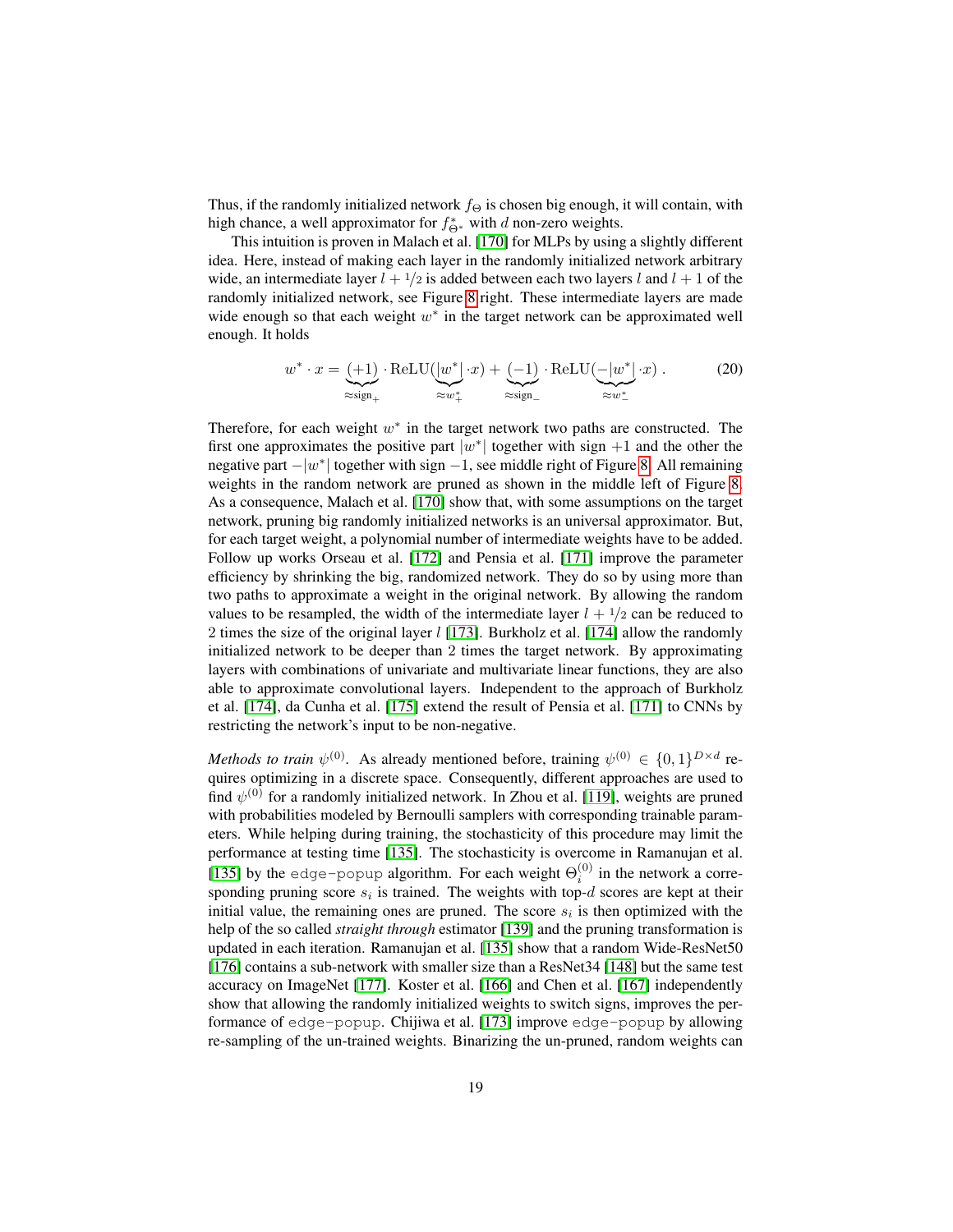| Method                         | Sparse         | Sparsity |          | Pruning     | Regrow            |                      |  |
|--------------------------------|----------------|----------|----------|-------------|-------------------|----------------------|--|
|                                | initialization | Global   | Adaptive | criterion   | criterion         | $F_p$                |  |
| Bellec et al. [60]             | random         |          |          | sign change | random            | triggered by pruning |  |
| Mocanu et al. [116]            | random         |          |          | magnitude   | random            | hyperparameter       |  |
| Mostafa and Wang [92]          | random         |          |          | magnitude   | random            | hyperparameter       |  |
| Dettmers and Zettlemoyer [118] | magnitude      |          |          | magnitude   | gradient momentum | 1 epoch              |  |
| Evci et al. [117]              | random         |          |          | magnitude   | gradient          | hyperparameter       |  |

<span id="page-19-1"></span>Table 3: Comparison of different methods for dynamic sparse training.

also be combined with the edge-popup algorithm [\[63\]](#page-33-7). Finally, Aladago and Torre-sani [\[136\]](#page-39-3) sample for each weight  $\vartheta_i^{(0)}$  in a target network a set of *n possible weights*  $w_i^{(1)}, \ldots, w_i^{(n)}$  in a *hallucinated*, *n* times bigger network. This hallucinated network is fixed. During training, each possible weight  $w_i^{(j)}$  has a corresponding *quality score* which is increased if the weight is a good choice for  $\vartheta_i^{(0)}$  and decreased otherwise. In the end, the  $w_i^{(j)}$  with the highest quality score is set as  $\vartheta_i^{(0)}$  whereas the remaining hallucinated weights are discarded, *i.e*. pruned.

## <span id="page-19-0"></span>6. Dynamic sparse training

For high pruning rates, PaI is not able to perform equally well as classical pruning methods. One possible explanation for the performance gap is that a randomly initialized network does not contain enough information to find a suitable sparse subnetwork that trains well. Adapting the pruning transformation during training or using network pre-training to find  $\psi^{(0)}$  overcomes this lack of information. As shown in Section [4,](#page-12-0) finding LTs is expensive. Furthermore, it is not answered if resetting weights to their initial value can match late rewinding for big scale datasets. Dynamic sparse training performs well for high pruning rates while only needing one, fully sparse training. This is achieved by redistributing sparsity over the network in the course of training. By always fixing a given rate of parameters at zero, the number of trained weights is kept constant during training. Different DST methods are collected in Table [3.](#page-19-1)

## *6.1. Dynamic sparse training methods*

Inspired by the rewiring of synaptic connectivity during the learning process in the human brain [\[178\]](#page-42-7), DEEP-R [\[60\]](#page-33-5) trains sparse DNNs while allowing the non-zero connections to rewire during training. To do so, pruning and rewiring is modeled as stochastic sampling of network configurations from a posterior. However, this procedure is computationally costly and challenging to apply to big networks and datasets [\[118\]](#page-37-7).

In Mocanu et al.  $[116]$ , a sparse subnetwork with d non-zero parameters is chosen randomly at the beginning of training. Here, an initial pruning rate has to be defined separately for every layer. After each epoch, trained weights with the smallest magnitude are pruned layerwise with rate  $q$  and the same number of weights is regrown at random positions in this layer. Note, the pruning rate q used for *updating*  $\psi^{(t)}$  is different from the *initial* pruning rate p. This procedure is done until training converges. Thus, in each epoch the same number of parameters is pruned and regrown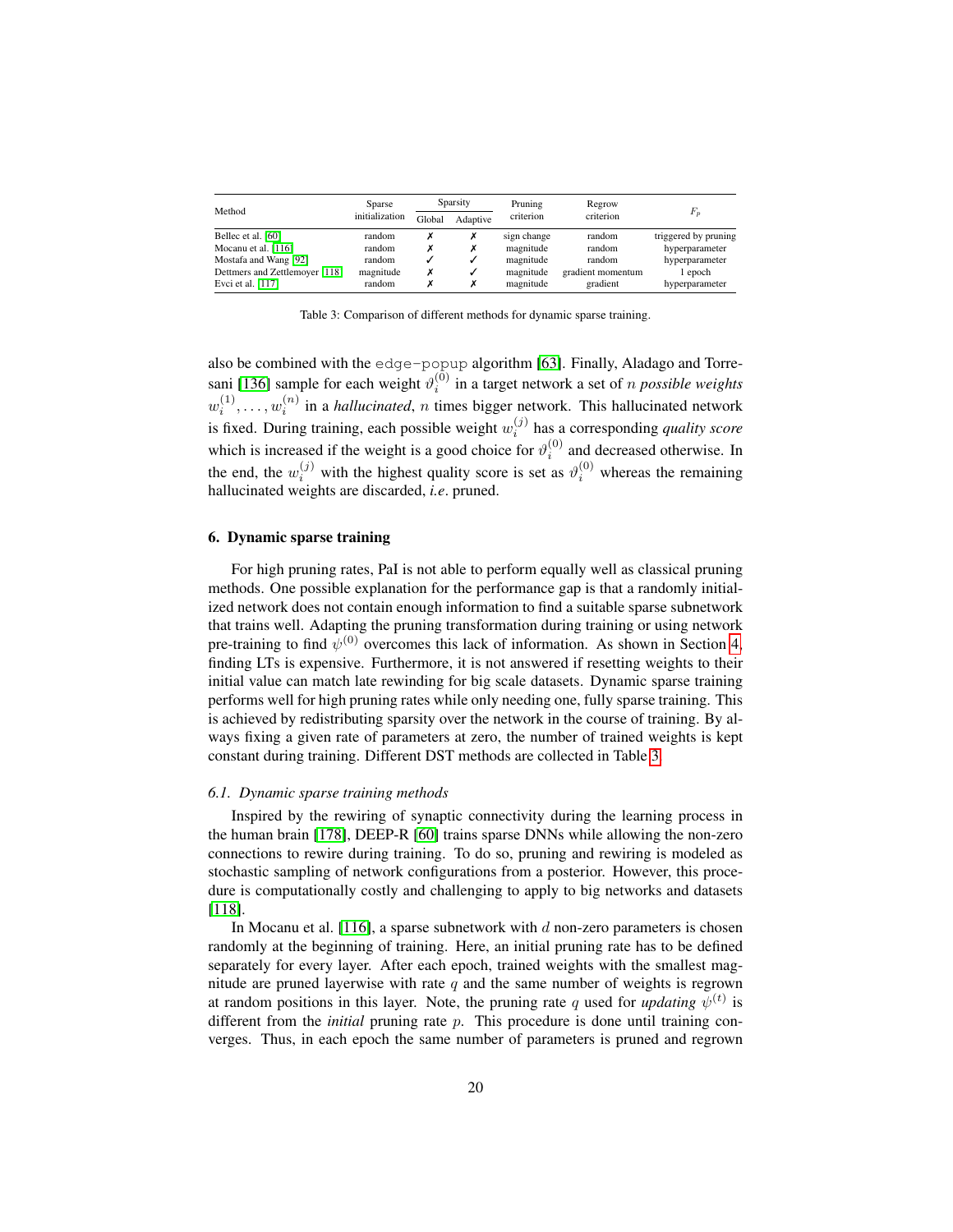which makes training hard to converge. Furthermore, the number of non-zero parameters needs to be defined for each layer before training and can not be adapted during training.

*Dynamic sparse reparameterization* [\[92\]](#page-35-7) overcomes this problem by using magnitude pruning with an adaptive, global threshold. Furthermore, the number of regrown weights in each layer is adapted proportionally to the number of non-zero weights in that layer.

Regrowing weights not randomly, but based on their gradient's momentum was proposed by Dettmers and Zettlemoyer [\[118\]](#page-37-7). Here, not only the regrown weights are determined by their momentum, but also their number in each layer is.

RigL [\[117\]](#page-37-6) bypasses the need of Dettmers and Zettlemoyer [\[118\]](#page-37-7) to compute the dense gradient in each training iteration, and only regrows weights based on their actual gradient in the updating iteration of  $\psi^{(t)}$ , *i.e.*  $t \in \{F_p, 2F_p, \ldots\}$ . Also, the number of pruned and regrown parameters is reduced by a cosine schedule to accelerate and improve convergence.

Overparameterized, densely trained DNNs in combination with SGD have shown good generalization abilities [\[179](#page-42-8)[–181\]](#page-42-9). Liu et al. [\[182\]](#page-42-10) showed that the good generalization ability of DST models can be explained by the so called *in-time-overparameterization*. Training of sparse DNNs can be viewed in the *space-time* manifold. To overparameterize DST models in this manifold, three properties must be fulfilled:

- 1. The dense baseline network has to be big enough.
- 2. Exploration of trained weights has to be guaranteed during training.
- 3. The training time has to be long enough so that the network can test enough sparse architectures in training.

If in-time-overparameterization is guaranteed for DST methods by these three criteria, Liu et al. [\[182\]](#page-42-10) show that sparse networks are able to outperform the dense, standard overparameterized ones. In-time-overparametrization can be achieved by either increasing the number of training epochs, or by reducing the batch size while keeping  $F_p$ constant. The latter leads to more updates of  $\psi^{(t)}$  while not increasing the number of training epochs.

## *6.2. Closely related methods*

We want to highlight that there exists more methods which are called *dynamic sparse training* in literature which do not fulfill our definition of it. We do not present these methods here in detail since they allow to update *all* weights of the network and only mask them out in the forward pass. Examples for such methods are Guo et al. [\[34\]](#page-31-10), Sanh et al. [\[114\]](#page-37-3), Ding et al. [\[183\]](#page-42-11), Kusupati et al. [\[184\]](#page-43-0), Liu et al. [\[185\]](#page-43-1). Other dynamic training methods [\[115,](#page-37-4) [186](#page-43-2)[–188\]](#page-43-3) sample different subnetworks for each training iteration, update this subnetwork while keeping all un-trained parameters fixed at their previous position. In the next training iteration, a new subnetwork is sampled. Therefore, they can not store the network's parameters  $\Theta^{(t)}$  in its reduced form  $\vartheta^{(t)}$  for all  $t \in \{0, 1, \ldots, T\}$ . Schwarz et al. [\[186\]](#page-43-2) additionally exchange the standard weights  $\Theta^{(t)}$  through a reparametrization using the power  $\Theta^{(t)} = \phi^{(t)} |\phi^{(t)}|^{(\alpha-1)}$  with  $\alpha > 1$ . By doing so, weights close to 0 are unlikely to grow. As a consequence, the parameters will form a heavy tailed distribution at convergence. This improves results since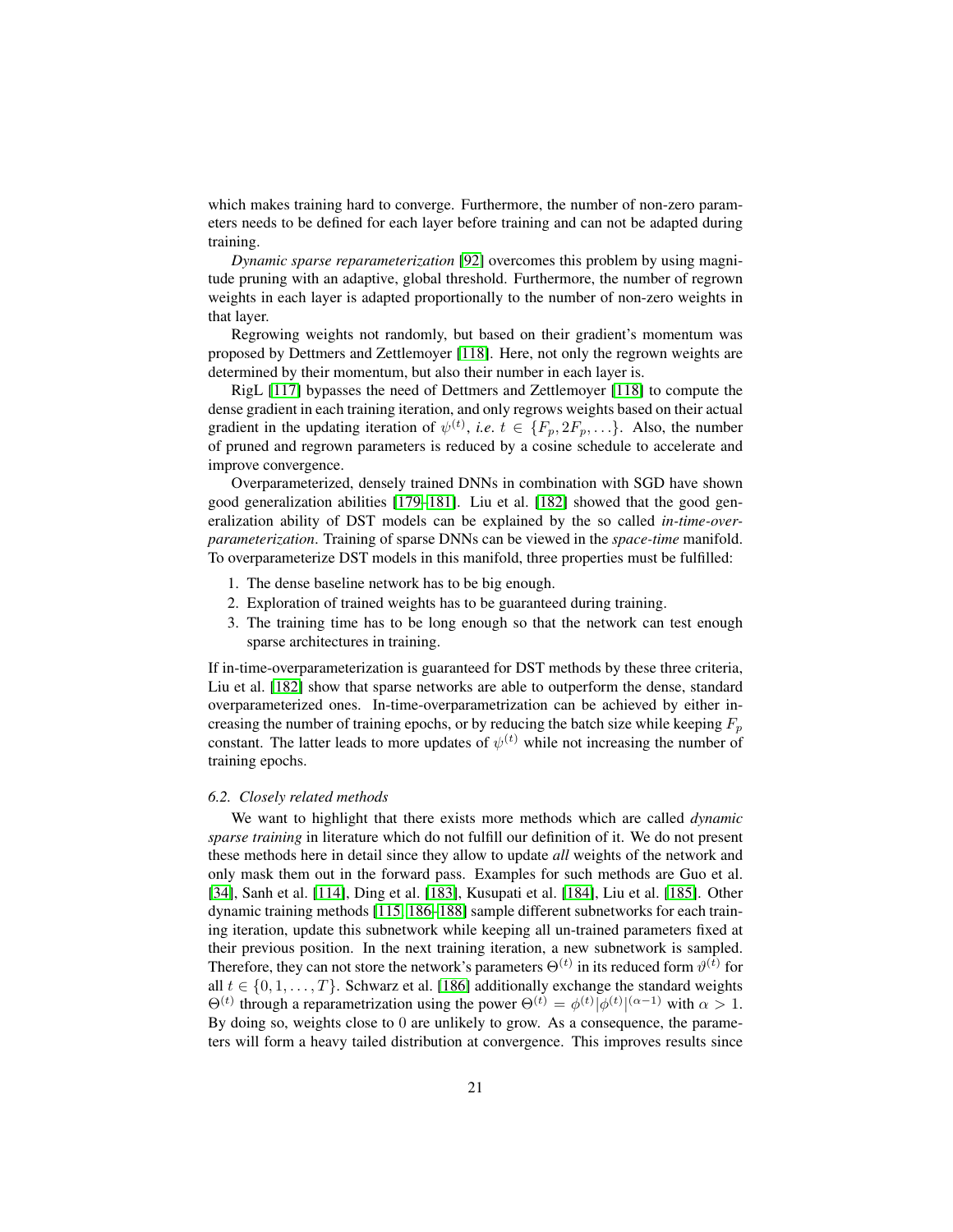| Method                     | frozen part                    | structured | criterion                                         | additional projection |  |
|----------------------------|--------------------------------|------------|---------------------------------------------------|-----------------------|--|
| <b>ELMs</b> [55]           | all except classifier          |            |                                                   |                       |  |
| Hoffer et al. [56]         | only classifier                |            |                                                   |                       |  |
| Rosenfeld and Tsotsos [57] | all except batch normalization |            |                                                   |                       |  |
| Li et al. [98]             | unstructured                   |            | random                                            | orthogonal projection |  |
| Zhou et al. $[119]$        | unstructured                   | х          | iterative magnitude (LTH)                         |                       |  |
| Wimmer et al. [58]         | unstructured                   | х          | $ \Theta^{(0)} \odot q^{(0)} $                    |                       |  |
| Sung et al. [59]           | unstructured                   | х          | $ \nabla_{\Theta^{(0)}} \log f_{\Theta^{(0)}} ^2$ |                       |  |
| Rosenfeld and Tsotsos [57] | structured                     |            | random                                            |                       |  |

<span id="page-21-1"></span>Table 4: Comparison of different methods for freezing parts of a neural network. Here,  $\Theta^{(0)}$  denotes the dense, random initialization of the network and  $g^{(0)}$  the gradient of the loss function at beginning of training.

the parameters are pruned based on their magnitude and heavy tailed distributions are highly compressible via magnitude pruning [\[39\]](#page-31-8). Using this reparametrization might also improve other DRT methods proposed in this work.

## <span id="page-21-0"></span>7. Freezing parts of a network

Contrarily to pruning, *freezing* parts of a randomly initialized network has attracted less interest in research in recent years. The main reason for this is that frozen, nonzero weights must be accounted for in the forward propagation. Thus, no (theoretical) speed up for inference can be obtained. In addition, frozen weights must be stored even after training, while zeros only require a small memory footprint. But, by using pseudorandom number generators for initializing the neural network, frozen weights can be recovered with a single 32bit integer on top of the memory cost for a pruned network [\[58\]](#page-33-4). The proposed methods to freeze a network are summarized in Table [4.](#page-21-1)

#### *7.1. Theoretical background for freezing*

Saxe et al. [\[96\]](#page-36-2) show that convolutional-pooling architectures can be inherently frequency selective while using random weights. In Giryes et al. [\[97\]](#page-36-3), euclidean distances and angles between input data points are analyzed while propagating through a ReLU network with random i.i.d. Gaussian weights. With ReLU activation functions, each layer of the network shrinks euclidean distances between points inversely proportional to their euclidean angle. This means that points with a small initial angle migrate closer towards each other the deeper the network is. Assuming the data *behaves well*, meaning data points in the same class have a small angle and points from different classes have a bigger angle between another, random Gaussian networks can be seen as an *universal system that separates any data*. On the other hand, if the data is not perfect, training might be needed to overcome big intra-class angles or small inter-class angles to achieve good generalization.

Freezing parameters at their initial value was used in Li et al. [\[98\]](#page-36-4) in order to measure the *intrinsic dimension* of the objective landscape. First, the dense network is optimized to generate the best possible solution. Then, the number of frozen parameters is gradually decreased, starting by freezing all parameters. The network's param-eters are computed according to [\(7\)](#page-6-2), with  $\psi^{(t)} = \psi^{(0)}$  equaling a random, orthogonal projection. If a similar performance as the dense solution is reached, the number of non-frozen parameters determines the intrinsic dimension of the objective landscape.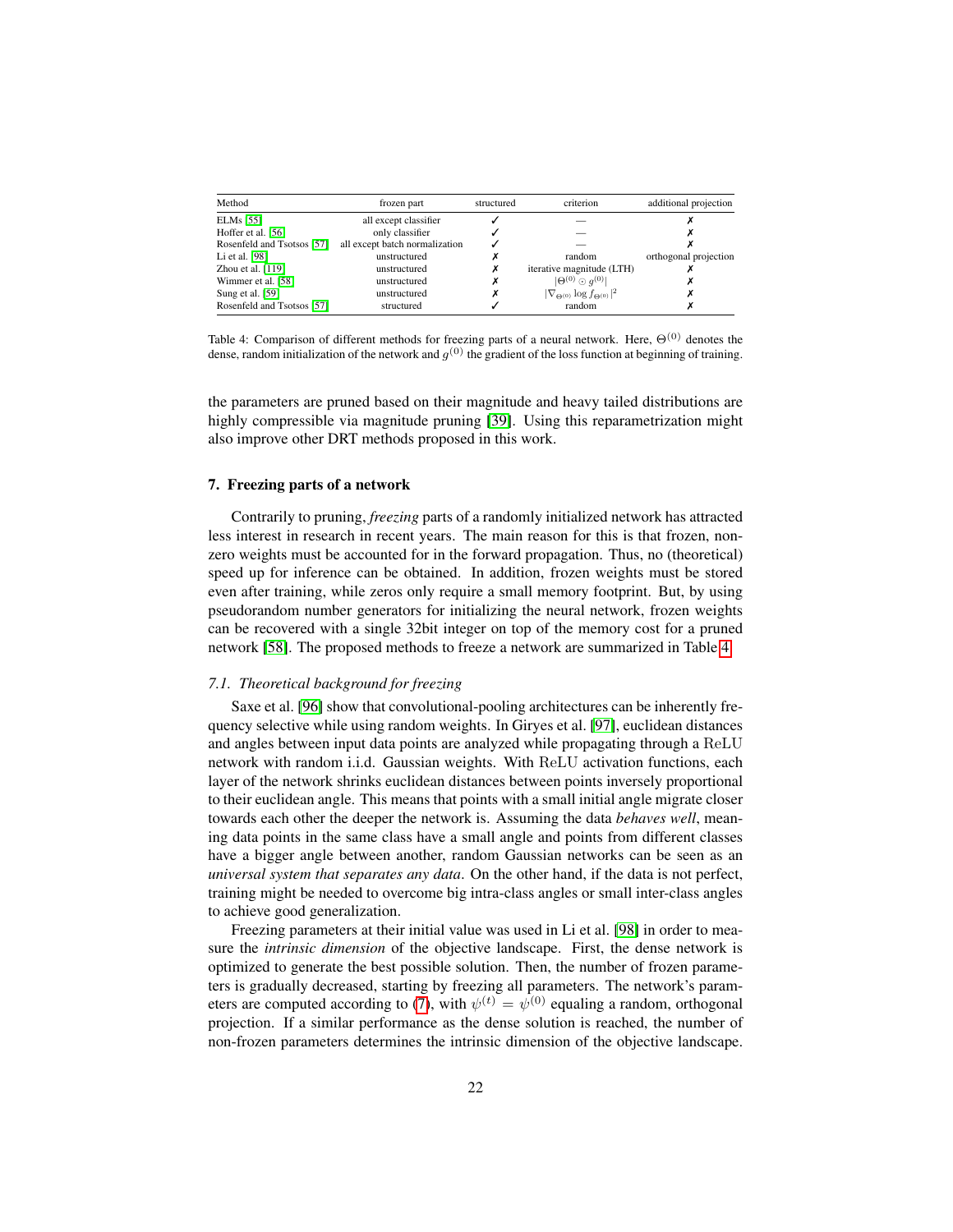While using frozen weights only as a tool to measure the dimension of a problem, Li et al. [\[98\]](#page-36-4) showed that freezing parameters can lead to competitive results.

#### *7.2. Freezing methods*

We want to start with the so called *extreme learning machines* (ELMs) [\[55,](#page-33-2) [94,](#page-36-0) [95\]](#page-36-1). ELMs are MLPs, usually with one hidden layer. The parameters of the hidden node are frozen and usually initialized randomly. However, the classification layer is trained by a closed form solution of the least-square regression [\[55\]](#page-33-2). ELMs are universal approximators if the number of hidden nodes is chosen big enough [\[94\]](#page-36-0). In SOTA networks, ELMs can be used to substitute the classification layer [\[95\]](#page-36-1). Closely related to ELMs are *random vector functional link neural networks* [\[189,](#page-43-4) [190\]](#page-43-5) which, in addition, allow links between the input and output layer.

A completely orthogonal approach to ELMs is proposed in Hoffer et al. [\[56\]](#page-33-11), where the classification layer is substituted by a random orthogonal matrix. For the classification layer, only a temperature parameter  $T$  is learnt. Experiments show that the random orthogonal layer with optimized  $T$  yields comparable results to a trainable classifier for modern architectures on CIFAR-10/100 [\[191\]](#page-43-6) and ImageNet [\[177\]](#page-42-6).

In Zhou et al. [\[119\]](#page-37-8), pruning weights and freezing them at their initial values is compared in the LTH framework. They show that freezing usually performs better for a low number of trained parameters whereas pruning has better results if more parameters are trained. Finally, they show that a combination of pruning and freezing – depending whether a weight moved towards zero or away from zero during dense training – reaches the best results.

Freezing at initialization is used in Wimmer et al. [\[58\]](#page-33-4) to overcome the problem of vanishing gradients for PaI. Similar to Zhou et al. [\[119\]](#page-37-8) they show that freezing outperforms pruning if only few parameters are trained. For high freezing rates, freezing still guarantees a sufficient information flow in the sparsely trained network. On the other hand, if a higher number of parameters is trained, pruning also performs better than freezing in this setting. But, by using weight decay on the frozen parameters, Wimmer et al. [\[58\]](#page-33-4) are able to get the best from both worlds, frozen weights at the beginning of training to ensure faithful information flow and sparse networks in the end of it, while improving both of them at the same time.

Inspired by transfer learning, Sung et al. [\[59\]](#page-33-3) freeze large parts of the model to reduce the size of the newly learned part of the network. Frozen weights are chosen according to their importance for changing the network's output, measured by the Fisher information matrix. They show that freezing parameters helps to reduce communication costs in distributed training as well as memory requirements for checkpointing networks during training. Unsurprisingly, they reach the best results if the freezing mask is allowed to change during training compared to keeping the freezing mask fixed.

Rosenfeld and Tsotsos [\[57\]](#page-33-10) freeze parameters in a structured way. They mainly focus on training only a fraction of filters (*i.e*. output channels) and determine the frozen parts randomly. In this setting, freezing outperforms pruning for almost all numbers of trained weights.

Furthermore, it is shown in Rosenfeld and Tsotsos [\[57\]](#page-33-10), Frankle et al. [\[192\]](#page-43-7) that freezing *all* weights except the trainable batch normalization [\[79\]](#page-34-12) parameters leads to non-trivial performance.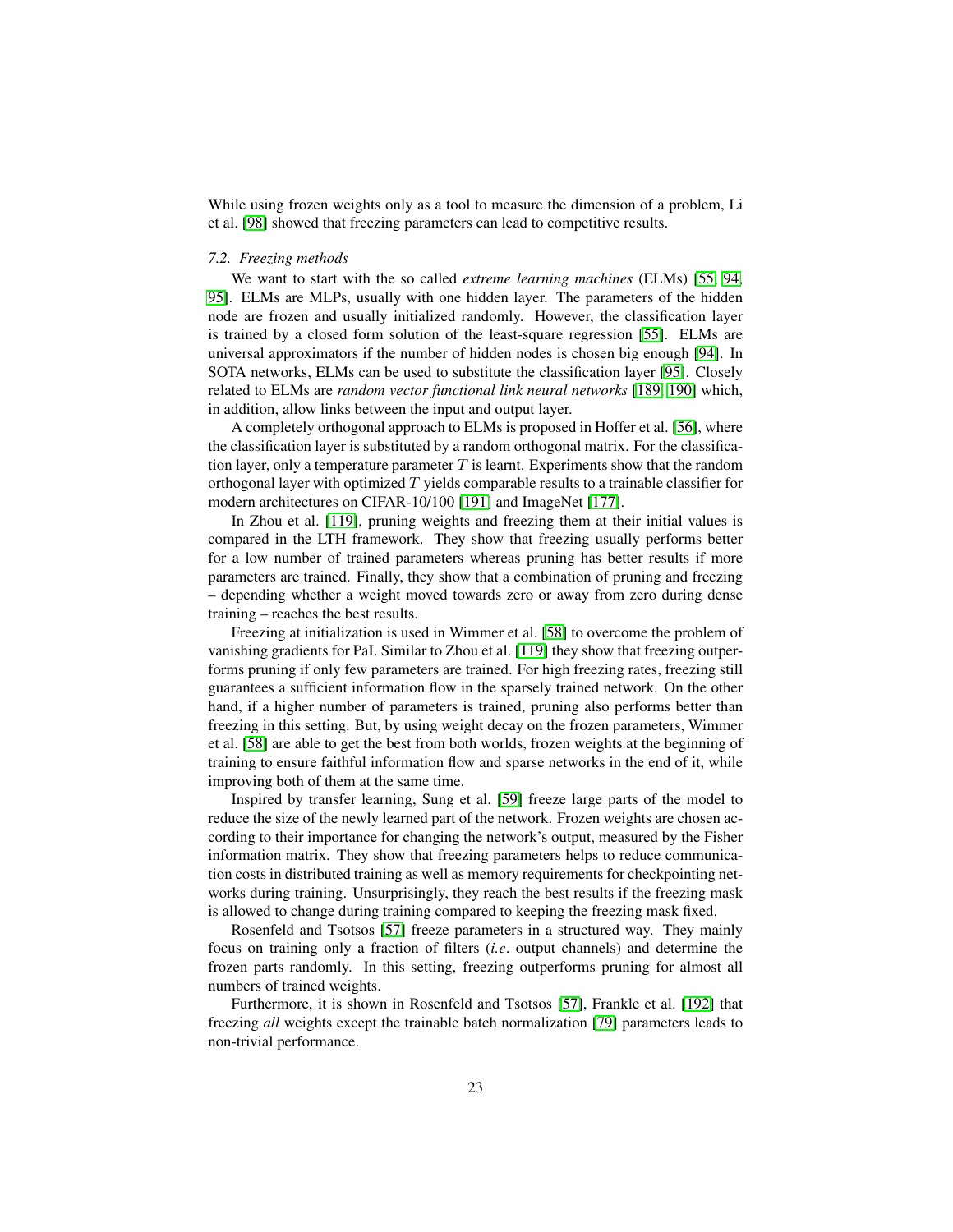| Method                         | Category   | Top-1-Acc              | Training<br><b>FLOPs</b> | Testing<br><b>FLOPs</b> | Top-1-Acc      | Training<br><b>FLOPs</b> | Testing<br><b>FLOPs</b> |
|--------------------------------|------------|------------------------|--------------------------|-------------------------|----------------|--------------------------|-------------------------|
| Dense                          |            | $76.8 \pm 0.1$         | $1\times$                | $1\times$               | $76.8 \pm 0.1$ | $1\times$                | $1\times$               |
|                                |            | pruning rate $p = 0.8$ |                          | pruning rate $p = 0.9$  |                |                          |                         |
| Random                         | PaI        | $70.6 \pm 0.1$         | $0.23\times$             | $0.23\times$            | $65.8 \pm 0.0$ | $0.10\times$             | $0.10\times$            |
| Lee et al. $[48]$              | PaI        | $72.0 \pm 0.1$         | $0.23\times$             | $0.23\times$            | $67.2 \pm 0.1$ | $0.10\times$             | $0.10\times$            |
| Frankle et al. [120]           | <b>LTH</b> | $75.8 \pm 0.1$         |                          |                         |                |                          |                         |
| Evci et al. [117]              | <b>DST</b> | $74.6 + 0.1$           | $0.23\times$             | $0.23\times$            | $72.0 + 0.1$   | $0.10\times$             | $0.10\times$            |
| + Wimmer et al. [62]           | <b>DST</b> | $76.0 \pm 0.1$         |                          |                         | $74.3 \pm 0.1$ |                          |                         |
| Evci et al. [117] $\times 5$   | <b>DST</b> | $76.6 \pm 0.1$         | $1.14\times$             | $0.23\times$            | $75.7 \pm 0.1$ | $0.52\times$             | $0.10\times$            |
| Mocanu et al. [116]            | <b>DST</b> | $72.9 \pm 0.4$         | $0.23\times$             | $0.23\times$            | $69.6 \pm 0.2$ | $0.10\times$             | $0.10\times$            |
| Dettmers and Zettlemoyer [118] | <b>DST</b> | $75.2 \pm 0.1$         | $0.61\times$             | $0.42\times$            | $72.9 \pm 0.1$ | $0.50\times$             | $0.24\times$            |

<span id="page-23-1"></span>Table 5: Performance of different methods for a ResNet50 trained on ImageNet. Results, except for the LTH experiment and Wimmer et al. [\[62\]](#page-33-6) are derived from Evci et al. [\[117\]](#page-37-6), Figure 2. Wimmer et al. [\[62\]](#page-33-6) uses the pruning method from [\[117\]](#page-37-6) combined with a trainable basis. The result for Frankle et al. [\[120\]](#page-38-0) is reported from Evci et al. [\[193\]](#page-43-8) which is LTH with late rewinding.

#### <span id="page-23-0"></span>8. Comparing and discussing different dimensionality reduced training methods

In this Section we discuss the different DRT approaches introduced in Sections [4,](#page-12-0) [5,](#page-14-0) [6](#page-19-0) and [7.](#page-21-0) Figure [3](#page-4-0) shows a high-level comparison between LTH/PaI, DST and freezing. Leaning on this structural comparison, we will now discuss different aspects of the methods.

#### *8.1. Performance.*

We start with the most important criterion, the *performance* of the methods. With performance we mean, test accuracy (or different metrics for tasks other than image classification) after training. This survey covers methods that reduce training cost. Therefore, performance needs to be brought in the context with the cost for the method. As baseline for comparing different methods, we will use our main cost measure – the number of trained (or equivalently stored) parameters.

For the performance evaluation, we use LTH with late rewinding. Note, this is *not* a real DRT method since training starts with a subset of  $\Theta^{(t)}$  for a small  $t > 0$  here. However, literature only reports results for modern networks and big scale tasks like ImageNet for LTH with late rewinding. As already mentioned in Section [4,](#page-12-0) resetting weights to their initialization shows worse results than late rewinding which should be kept in mind.

It was shown and discussed in many works that LTs have better results than PaI for high pruning rates [\[49,](#page-32-6) [124\]](#page-38-4). Also, DST improves results compared to PaI [\[117,](#page-37-6) [118\]](#page-37-7). As an example, Table [5](#page-23-1) compares PaI, LTH and DST for a ResNet50 [\[65\]](#page-33-9) on ImageNet [\[177\]](#page-42-6). Table [5](#page-23-1) shows that LTs approximately reach the same performance than DST. Both of them outperform PaI. But, if the training time spent on DST methods is doubled, DST exceeds LT [\[182\]](#page-42-10), see also discussion in Section [6.](#page-19-0) The doubled training time for DST is a fair comparison, since LTs need at least twice the training time than a standard DST method. On the other hand, the reported LTH result from Evci et al. [\[193\]](#page-43-8) does *not* use the standard way to find LTs [\[120\]](#page-38-0), but *gradual magnitude pruning* [\[147\]](#page-40-2) to find the sparse subnetwork. Thus, by using the approach to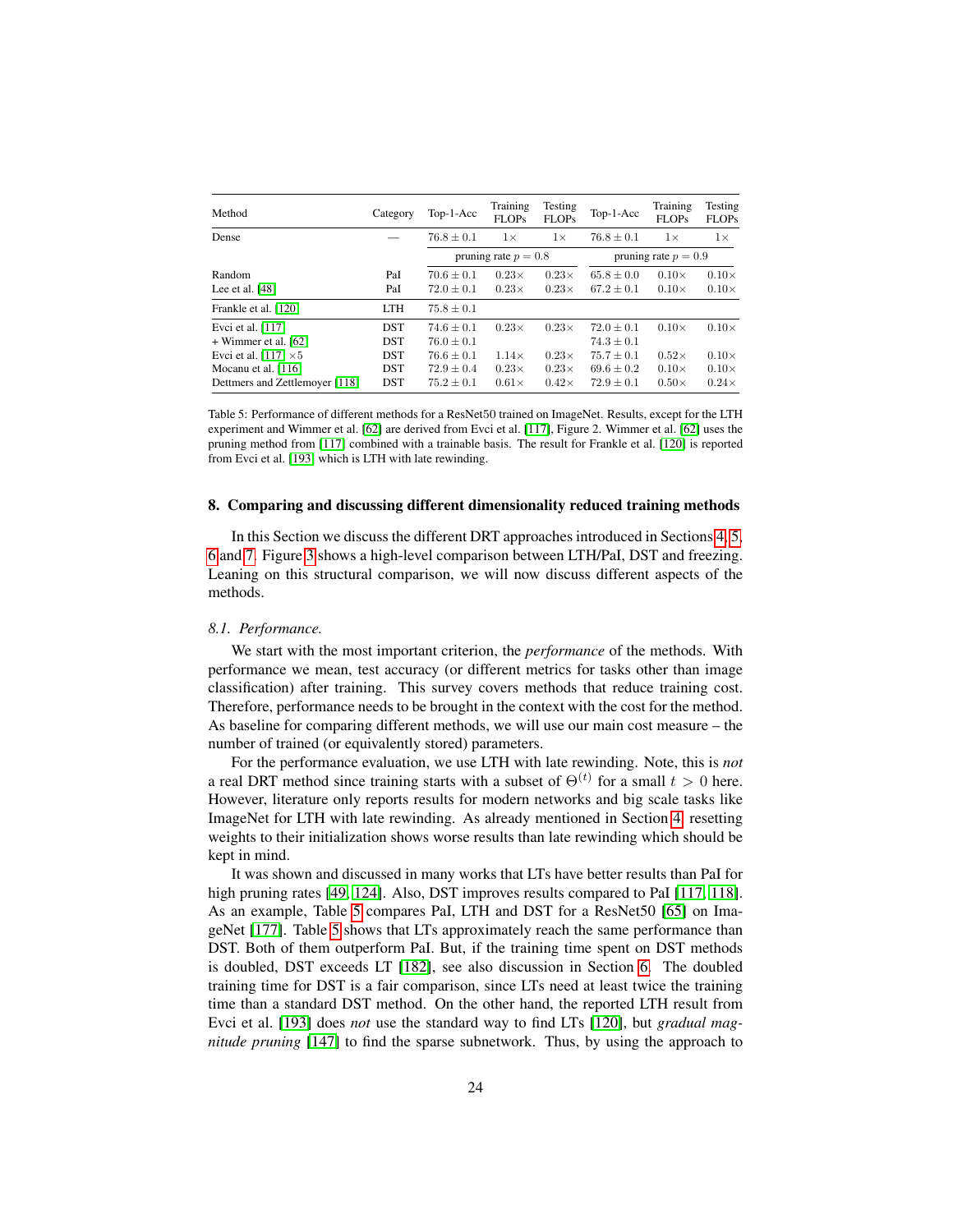iteratively train-prune-rewind the weights [\[120\]](#page-38-0), LTs performance could be improved further. Moreover, Table [5](#page-23-1) shows that pruning coefficients w.r.t. adaptive bases [\[62\]](#page-33-6) for  $K \times K$  filters improves performance of SOTA methods further.



<span id="page-24-0"></span>Figure 9: (Figure 1 in Wimmer et al. [\[58\]](#page-33-4)) Comparing the PaI method SNIP [\[48\]](#page-32-7) and the model with the same trained parameters but the un-trained parameters frozen at their initial value, FreezeNet [\[58\]](#page-33-4) for a LeNet-5-Caffe [\[194\]](#page-43-9) on MNIST [\[194\]](#page-43-9).

PaI's inferior performance is not a surprise since PaI methods are clearly the less sophisticated ones. As we will see in the following discussions, this simplicity will reduce costs at other levels, like *training time* or *hyperparameter tuning*. Our first observation therefore is, that pre-training the network to find a well trainable sparse architecture (LT) or adapt the sparse architecture during training (DST) improves results compared to finding a sparse architecture *adhoc* at the beginning of training.

Freezing the parameters is compared with pruning them in the PaI setting [\[58\]](#page-33-4) and the LTH setup [\[119\]](#page-37-8). Usually, freezing leads to slightly worse results than pruning for a higher number of trained

parameters and better results for fewer trained parameters. Figure [9](#page-24-0) shows a comparison between pruning and freezing weights for a low number of trained weights in the PaI setting. Price and Tanner [\[93\]](#page-35-8) show that the same holds true if the random dense layer is replaced by a dense DCT. Using DCTs has the advantage that they are cheap to compute.

#### *8.2. Storage cost*

As introduced in Section [2.3,](#page-7-1) techniques like the compressed sparse row format [\[99\]](#page-36-5) are used to store sparse/frozen networks after training. By using an initialization derived from a pseudorandom number generator,

$$
memory(freeze) = memory(prune) + 32bit
$$
 (21)

$$
\approx \text{memory}(\text{prune}) \tag{22}
$$

holds. Consequently, pruning and freezing have the same memory cost in this case. But, if no pseudorandom number generator can be used, pruning has much lower memory requirements than freezing.

Also, Sections [4](#page-12-0) - [7](#page-21-0) propose methods that do not use a simple pruning/freezing transformation but also an additional linear transformation to embed the small, trainable parameters  $\vartheta \in \mathbb{R}^d$  into the bigger space  $\mathbb{R}^D$ . Examples for this is pruning coupled with an additional basis transformation with shared diagonal blocks [\[62\]](#page-33-6) or a random, orthogonal projection [\[98\]](#page-36-4). The cost for storing these embeddings is neglectable for Wimmer et al. [\[62\]](#page-33-6). The same holds for Li et al. [\[98\]](#page-36-4) if the random transformation is created with a pseudorandom number generator.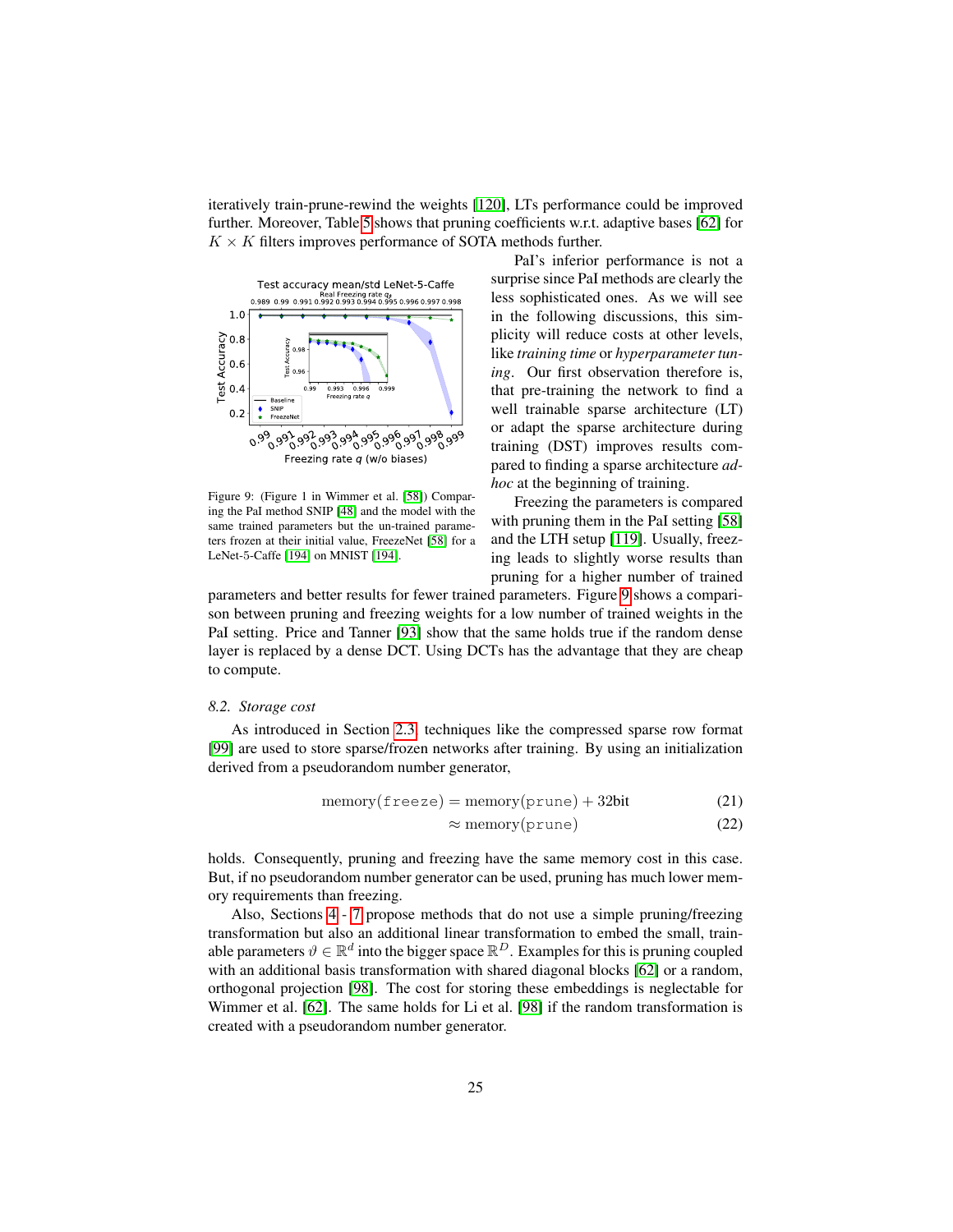## <span id="page-25-1"></span>*8.3. Training cost*

In the following, we will compare the *training costs* for different methods which mainly are measured by the *training time* for one sparse model and the number of tunable *hyperparameters* for training which implicitly determines the number of training runs needed overall. On top of that, some methods induce additional gradient computations before or during training which will be discussed in the end.

## *8.3.1. Training time*

We assume that all methods, DST, LTs, PaI and freezing train the final sparse model for  $T$  iterations. Here,  $T$  is the number of training iterations used for the dense network to (i) converge and (ii) have good generalization ability. Consequently, DST, PaI and freezing have approximately the same training time for one model. LTs on the other hand need, as discussed in Section [4,](#page-12-0) at least twice the number of training iterations than a standard training. By using iterative train-prune-reset cycles, the number of training iterations can easily reach  $10 - 20 \times$  the standard number. Thus, LTs need a massive amount of pre-training for the pruning transformation  $\psi^{(0)}$ .

As shown in Liu et al. [\[182\]](#page-42-10) and discussed in Section [6,](#page-19-0) DST massively profit from increasing the training time.

#### *8.3.2. Hyperparameters*

All proposed methods induce at least one hyperparameter more than training the corresponding dense model. This hyperparameter is given by the *number of trainable parameters*. [6](#page-25-0)

*Determining the number of trained parameters.* PaI, freezing and LT determine *one* global pruning/freezing rate. DST methods on the other hand often need to specify the rate of trained parameters for each layer separately. If the layerwise pruning rates can be adapted dynamically during training [\[118\]](#page-37-7), their initial choice has shown to be not too important and can be set constant for all layers. Other works like Mocanu et al. [\[116\]](#page-37-5), Evci et al. [\[117\]](#page-37-6), Liu et al. [\[182\]](#page-42-10) heuristically determine layerwise pruning rates by an *Erdős-Rényi model* [\[195\]](#page-43-10).

*Additional hyperparameters for PaI.* Besides the pruning rate, PaI methods introduce hyperparameters for computing the pruning transformation  $\psi^{(0)}$ . For Lee et al. [\[48\]](#page-32-7), Wang et al. [\[49\]](#page-32-6), Verdenius et al. [\[102\]](#page-36-7), de Jorge et al. [\[126\]](#page-38-11) this is the number of data batches, needed to compute the *pruning score* of each parameter. The iterative approaches Tanaka et al. [\[50\]](#page-32-3), Verdenius et al. [\[102\]](#page-36-7), de Jorge et al. [\[126\]](#page-38-11) need to determine the number of conducted pruning iterations. However, by using a high number of data batches and many pruning iterations, these parameters are not required to be finetuned further [\[49,](#page-32-6) [50\]](#page-32-3). A special case in this setting is Wimmer et al. [\[61\]](#page-33-12), interpolating between the two pruning methods Lee et al. [\[48\]](#page-32-7) and Wang et al. [\[49\]](#page-32-6). Consequently, they need to tune one hyperparameter to balance between these two methods.

<span id="page-25-0"></span><sup>&</sup>lt;sup>6</sup>In pruning literature, many methods determine the number of trainable parameters not directly but indirect by choosing an associated hyperparameter as for example weighting the  $\ell_1$  regularization. But, all proposed methods in this work choose the number of trained parameters directly.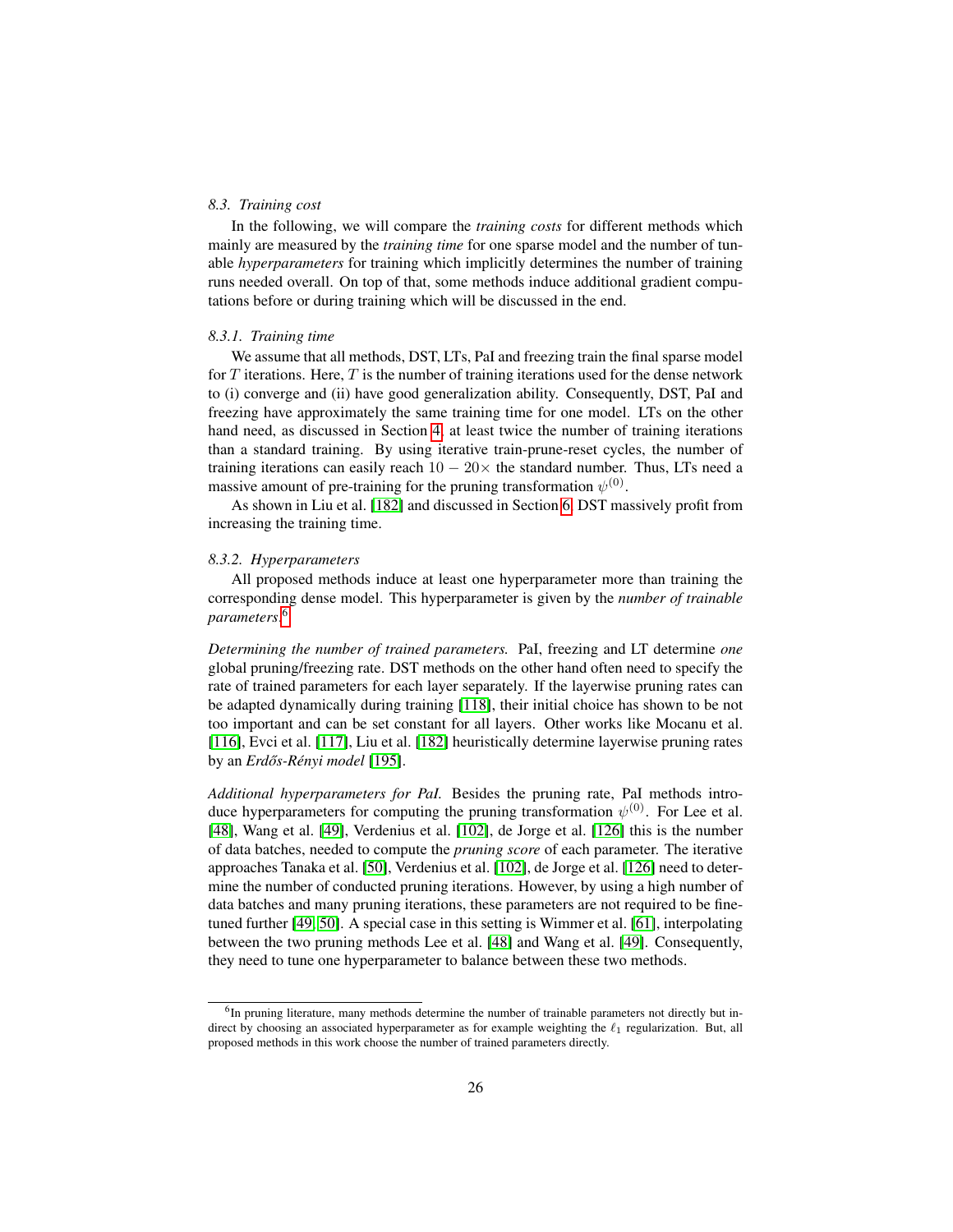*Additional hyperparameters for LTs.* As shown in Frankle et al. [\[120\]](#page-38-0), resetting weights not to their initial value but a value early on in training leads to better results. Consequently, a well performing *rewinding* iteration has to be found. A proper experimental analysis for various datasets and models is given in Frankle et al. [\[120\]](#page-38-0). Furthermore, if iterative pruning is used, the number of pruned weights in each iteration has to be determined. Usually, 20% of the non-zero weights are removed in each iteration [\[47\]](#page-32-2).

*Additional hyperparameters for freezing.* Freezing is closely related to either PaI [\[58\]](#page-33-4), LTs [\[119\]](#page-37-8) or random pruning [\[57\]](#page-33-10). Since freezing does not introduce additional hyperparameters, the same number of additional hyperparameters as for the corresponding pruning methods are needed. Note, to achieve good results with randomly frozen weights, layerwise freezing rates have to be determined which need to be fine-tuned accordingly.

*Additional hyperparameters for DST and costs for updating*  $\psi^{(t)}$ . Compared to PaI, DST has the advantage that the pruning transformation is not fixed at  $\psi^{(0)}$ . This leads to better performance after training while using the same number of trained parameters and training iterations. But this also results in costs for determining  $\psi^{(t)}$ . Besides computing  $\psi^{(t)}$ , the *update frequency*  $F_p$  and the *update pruning rate*  $q_l^{(t)}$  have to found. The update pruning rate  $q_l^{(t)}$  is defined as the ratio of formerly non-zero parameters which are newly pruned in layer l if  $\psi^{(t)}$  is updated in iteration t. Note, the update pruning rate might vary between different update iterations of the transformation and also between layers. Also, the *regrowing* rate needs to be determined since it can be different from the update pruning rate [\[118\]](#page-37-7).

Finally, there are the actual costs for updating  $\psi^{(t)}$  itself. In all considered methods in Section [6,](#page-19-0) weights are dried according to having the smallest magnitude – magnitude based pruning. For this, the  $d$  un-pruned coefficients have to be sorted. After setting some weights to zero, the same number of weights has to be flagged as trainable again. The costs for regrowing weights can almost be for free by using random regrowing of weights [\[92,](#page-35-7) [116\]](#page-37-5). On the other hand, Evci et al. [\[117\]](#page-37-6) require the gradient of the *whole* network at the update iterations  $t \in \{F_p, 2F_p, \ldots\}$  to determine  $\psi^{(t)}$ . Dettmers and Zettlemoyer [\[118\]](#page-37-7) even need these gradients in *each* training iteration in order to update a momentum parameter which also requires an additional weighting hyperparameter. A temperature parameter is needed in Bellec et al. [\[60\]](#page-33-5) to model a *random walk* in the parameter space to explore new weights.

#### <span id="page-26-0"></span>*8.3.3. Gradient computations and backward pass.*

All proposed methods update only sparse parts of the weights via backpropagation. But, some of them additionally require the computation of the dense gradient for pretraining, determining  $\psi^{(0)}$  or to update  $\psi^{(t)}$ .

First of all, LTs need to *train* the dense network in order to find  $\psi^{(0)}$ . This can limit the size of the biggest underlying dense network that can be used. For iterative LTH, networks with sparsity  $p_k = 1 - 0.8^k$  have to be trained additionally for all k with  $p_k > p$ .

PaI methods need the computation of a dense gradient before training [\[48,](#page-32-7) [50,](#page-32-3) [102,](#page-36-7) [126\]](#page-38-11). Even a Hessian-vector product has to be calculated for the method Wang et al.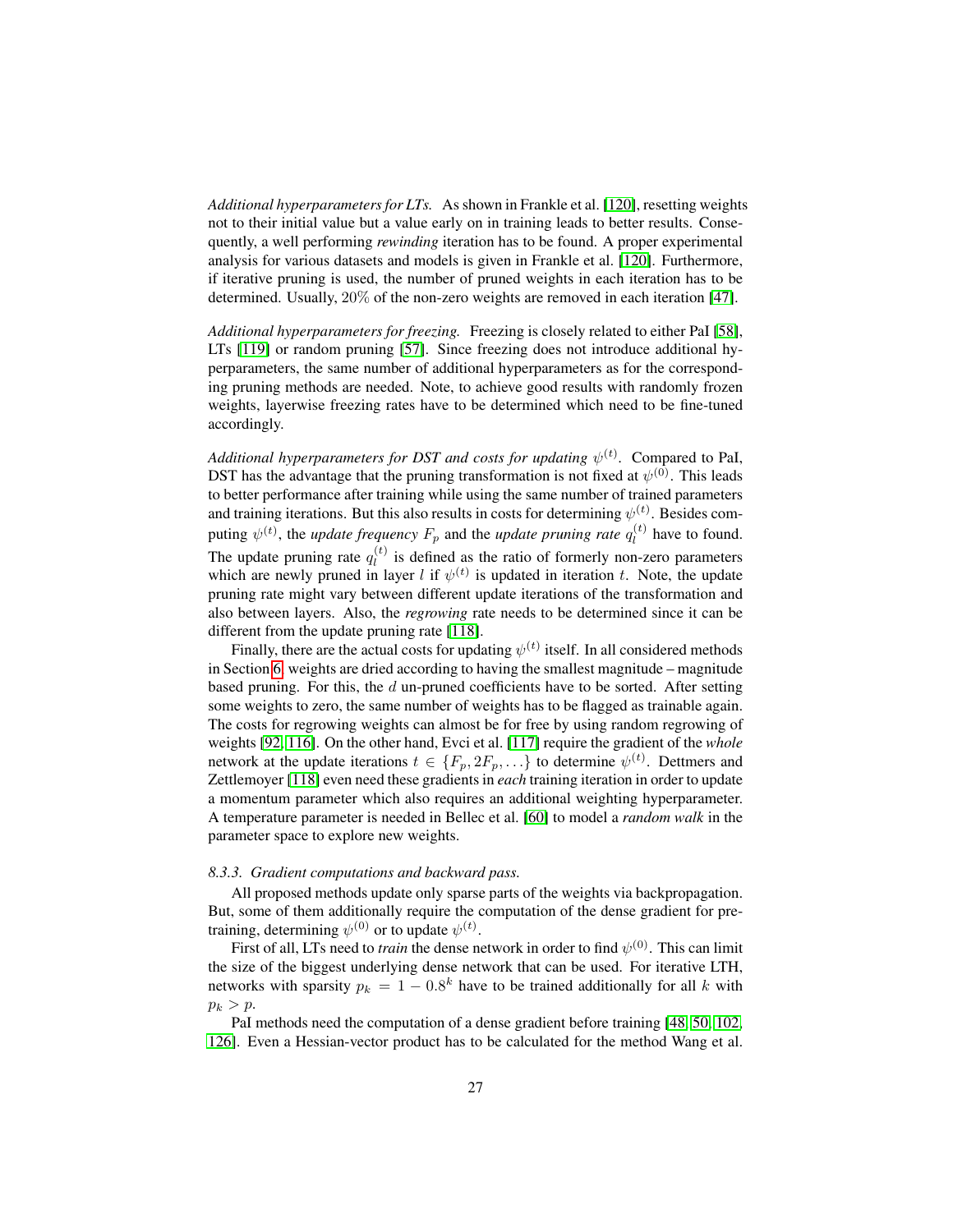[\[49\]](#page-32-6). But after having found  $\psi^{(0)}$ , PaI methods are trained with a fixed, sparse architecture without the need to compute a dense gradient anymore.

DST methods might not need a dense gradient at all, if regrown weights are found by a random selection [\[60,](#page-33-5) [92,](#page-35-7) [116\]](#page-37-5). As mentioned above, Evci et al. [\[117\]](#page-37-6) compute the dense gradient at each update step of the pruning transformation  $t \in \{F_p, 2F_p, \ldots\}$ . The most extreme case is given for Dettmers and Zettlemoyer [\[118\]](#page-37-7) which need to compute the dense gradient in each iteration.

Finally there is a difference between gradient computations for pruned and frozen models. Pruned networks compute gradients of activation maps with sparse weight tensors. Frozen networks on the other hand compute gradients of activation maps with the help of the frozen weights, *i.e*. require dense computations, see Figure [4](#page-6-1) right side. However, frozen weights do not need to be updated. Therefore, it is enough to compute only a sparse part of the weights' gradients. In summary, freezing also reduces computations in the backward pass, but not as much as pruning does.

#### *8.4. Forward Pass.*

In Section [8.3.3,](#page-26-0) gradient computations and the backward pass for the different methods are discussed. Gradients only have to be computed during training whereas the forward pass is needed for both, training and inference. Therefore, we discuss the forward pass in a standalone Section. Still, this discussion should also be seen as a part of the training costs, Section [8.3.](#page-25-1)

During and after the sparse training, LTH, DST and PaI all have the same cost for inference. This statement is not completely true, since different methods might create varying sparsity distributions for the same global pruning rate. This can result in different FLOP costs for inferring the sparse networks, see for example Table [5.](#page-23-1) However, analyzing sparsity distributions obtained by different pruning methods is beyond the scope of this work.

If parts of a network are frozen during training, *all* parameters participate in the forward pass. Of course, this also holds true for inference time. Consequently, the computational cost for inference can not be reduced and is equal to the densely trained network.

## *8.5. Summary*

In summary, we see that freezing parameters instead of pruning them leads to the same memory requirements and better results for training a low number of parameters. However, if more parameters are trained, pruning leads to equal or better performance. For pruning, the sparsity of the parameters can reduce the number of required computations for evaluating the network if the used soft- and hardware supports sparse computations. Thus, freezing seems to be a good option if the model size is a bottleneck, *i.e*. only a small part of the network is trained, whereas pruning is preferably used otherwise. Furthermore, the computational overhead induced by freezing layers can be reduced by using dense DCTs instead of dense frozen layers.

For pruning, there is a trade-off between simplicity of the method and performance after training. As shown, DST and LTs have approximately the same generalization ability and are superior to PaI for the same number of non-zero parameters. However,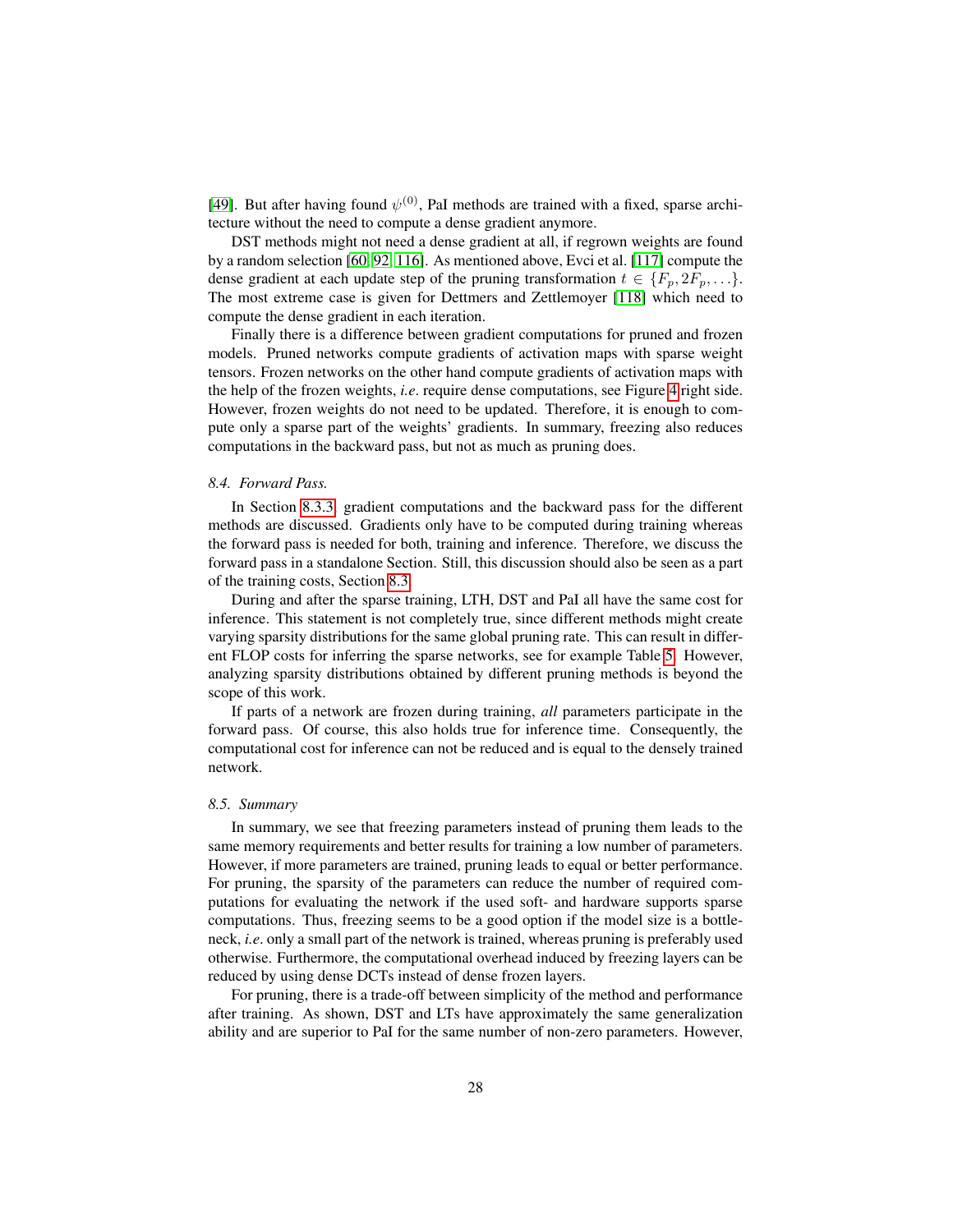PaI guarantees a fixed sparse architecture throughout training, determined by only a few dense gradient computations. Furthermore, PaI does not require extensive and costly hyperparameter tuning. Finding LTs requires expensive pre-training of the dense network. Also, LTs at initialization often show unsatisfactory results for modern network architectures and big scale datasets. Resetting weights to an early phase in training is required to achieve good performance. As shown, DST methods need more hyperparameters than PaI and LTH. Further, DST methods might need to regularly compute the full gradient of the network and increase the training time in order to reach their best performance.

As mentioned, presented results for LTs use a small pre-training step for the sparse initialization. Therefore, we conclude that DST methods achieve the best overall performance for completely sparse training. Moreover, using adaptive bases for the  $K \times K$ filters of convolutional layers further improves the proposed pruning and freezing approaches.

## <span id="page-28-0"></span>9. Conclusions

In this work we have introduced a general framework to describe the training of DNNs with reduced dimensionality (DRT). The proposed methods are dominated by pruning neural networks, but we also discussed freezing parts of the network at its random initialization. The methods are categorized in pruning at initialization (PaI), lottery tickets (LTs), dynamic sparse training (DST) and freezing. SOTA methods for each criterion are presented. Furthermore, the different approaches are compared afterwards.

We first discussed that pruning leads to better results than freezing if more parameters are optimized whereas for a low number of trained weights, freezing performs better than pruning. Furthermore, LTs and DST perform better than PaI, while PaI contains the easiest and least expensive methods. For LTs, many trainings, including training the dense model, are needed to find the sparse architecture. Also, LTs achieve their best results if weights are reset to an early phase in training which does not yield a complete sparse training. DST methods usually need more hyperparameters to be tuned than LTs and PaI. All proposed DRT methods can be further enhanced by representing convolutional filters with an adaptive representation instead of the standard, spatial one.

Altogether, finding the best DRT method for a specific setup is a trade-off between available training time and performance of the final network. The training time is mostly influenced by the number of trainings required to find the sparse architecture, ranging from 0 (PaI, DST and freezing) to more than  $20 \times$  (LTs), and the number of individual trainings required to tune hyperparameters. Also, the need to compute dense gradients (for some DST and PaI methods) or to pre-train the dense network (LTs) has to be considered if a DRT method is chosen. As discussed, frozen models have similar computational costs for inference as densely trained networks. Consequently, if the sparsity together with the used soft- and hardware can actually reduce computations, pruning should be preferred to freezing, or frozen parameters should be replaced by information preserving transformations which are cheap to compute, as for example the DCT.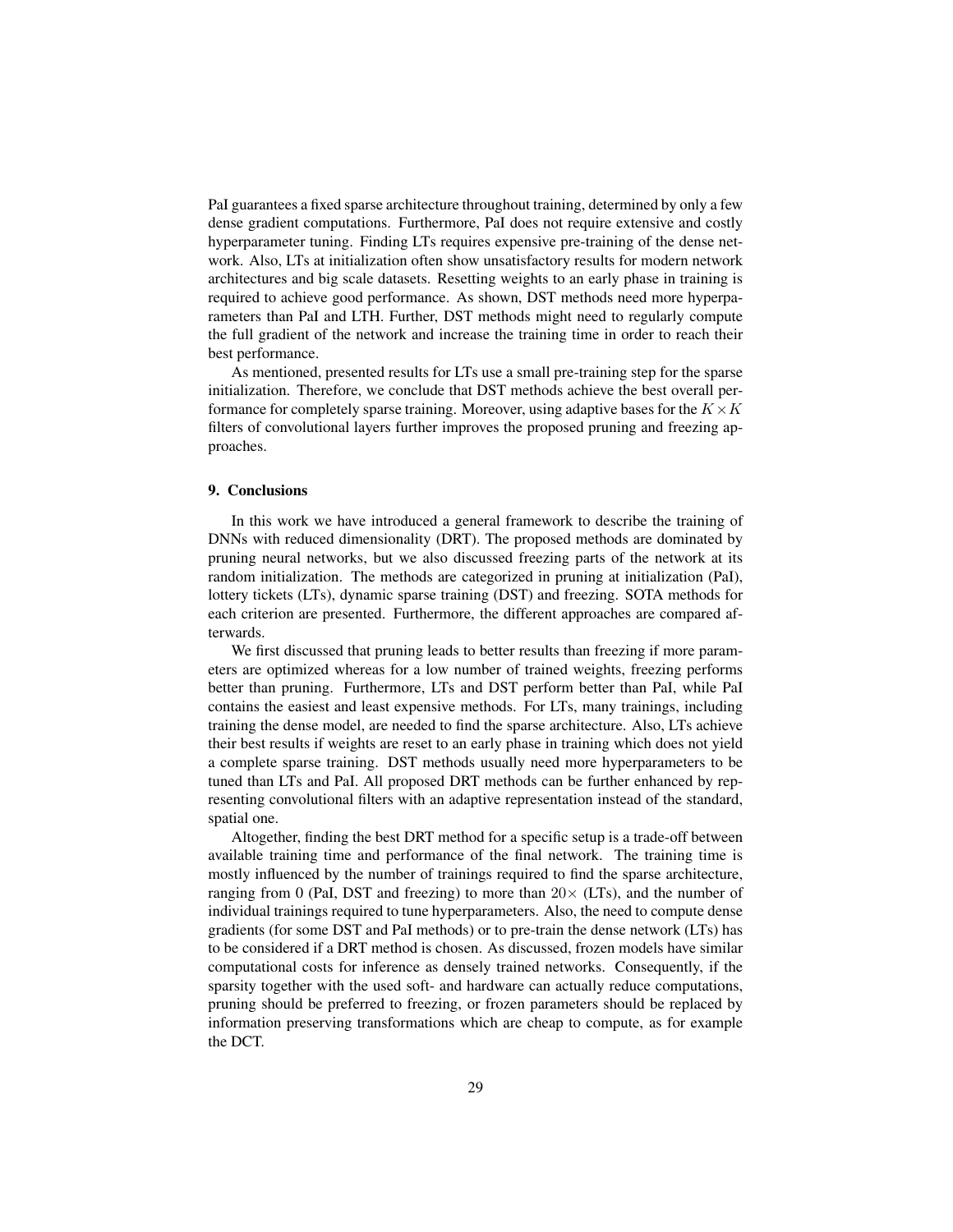- <span id="page-29-0"></span>[1] H. Pham, Z. Dai, Q. Xie, M.-T. Luong, Q. V. Le, Meta pseudo labels, in: Proceedings of the IEEE Conference on Computer Vision and Pattern Recognition, 2021.
- <span id="page-29-1"></span>[2] D. S. Park, Y. Zhang, C. Chiu, Y. Chen, B. Li, W. Chan, Q. V. Le, Y. Wu, Specaugment on large scale datasets, in: IEEE International Conference on Acoustics, Speech and Signal Processing, 2020.
- <span id="page-29-2"></span>[3] C.-Y. Wang, A. Bochkovskiy, H.-Y. M. Liao, Scaled-yolov4: Scaling cross stage partial network, in: Proceedings of the IEEE/CVF Conference on Computer Vision and Pattern Recognition, 2021.
- <span id="page-29-4"></span>[4] Z. Yang, Z. Dai, Y. Yang, J. Carbonell, R. R. Salakhutdinov, Q. V. Le, Xlnet: Generalized autoregressive pretraining for language understanding, in: Advances in Neural Information Processing Systems 32, 2019.
- <span id="page-29-5"></span>[5] R. Schwartz, J. Dodge, N. A. Smith, O. Etzioni, Green AI, Communications of the ACM 63 (2020) 54–63.
- <span id="page-29-6"></span>[6] M. E. Peters, M. Neumann, M. Iyyer, M. Gardner, C. Clark, K. Lee, L. Zettlemoyer, Deep contextualized word representations, in: Proceedings of the 2018 Conference of the North American Chapter of the Association for Computational Linguistics: Human Language Technologies, 2018.
- [7] D. Mahajan, R. Girshick, V. Ramanathan, K. He, M. Paluri, Y. Li, A. Bharambe, L. van der Maaten, Exploring the limits of weakly supervised pretraining, in: Proceedings of the European Conference on Computer Vision, 2018.
- [8] A. Kolesnikov, L. Beyer, X. Zhai, J. Puigcerver, J. Yung, S. Gelly, N. Houlsby, Big transfer (bit): General visual representation learning, in: Proceedings of the European Conference on Computer Vision, 2020.
- <span id="page-29-7"></span>[9] A. Dosovitskiy, L. Beyer, A. Kolesnikov, D. Weissenborn, X. Zhai, T. Unterthiner, M. Dehghani, M. Minderer, G. Heigold, S. Gelly, J. Uszkoreit, N. Houlsby, An image is worth 16x16 words: Transformers for image recognition at scale, in: 9th International Conference on Learning Representations, 2021.
- <span id="page-29-8"></span>[10] E. Strubell, A. Ganesh, A. McCallum, Energy and policy considerations for deep learning in NLP, in: Proceedings of the 57th Conference of the Association for Computational Linguistics, 2019.
- <span id="page-29-3"></span>[11] D. Amodei, D. Hernandez, G. Sastry, J. Clark, G. Brockman, I. Sutskever, Ai and compute, OpenAI Blog, 2018 [Online]. URL: [https://openai.com/](https://openai.com/blog/ai-and-compute/) [blog/ai-and-compute/](https://openai.com/blog/ai-and-compute/), last accessed: 05/16/2022.
- <span id="page-29-9"></span>[12] J. L. Gustafson, Moore's law, in: Encyclopedia of Parallel Computing, 2011, pp. 1177–1184.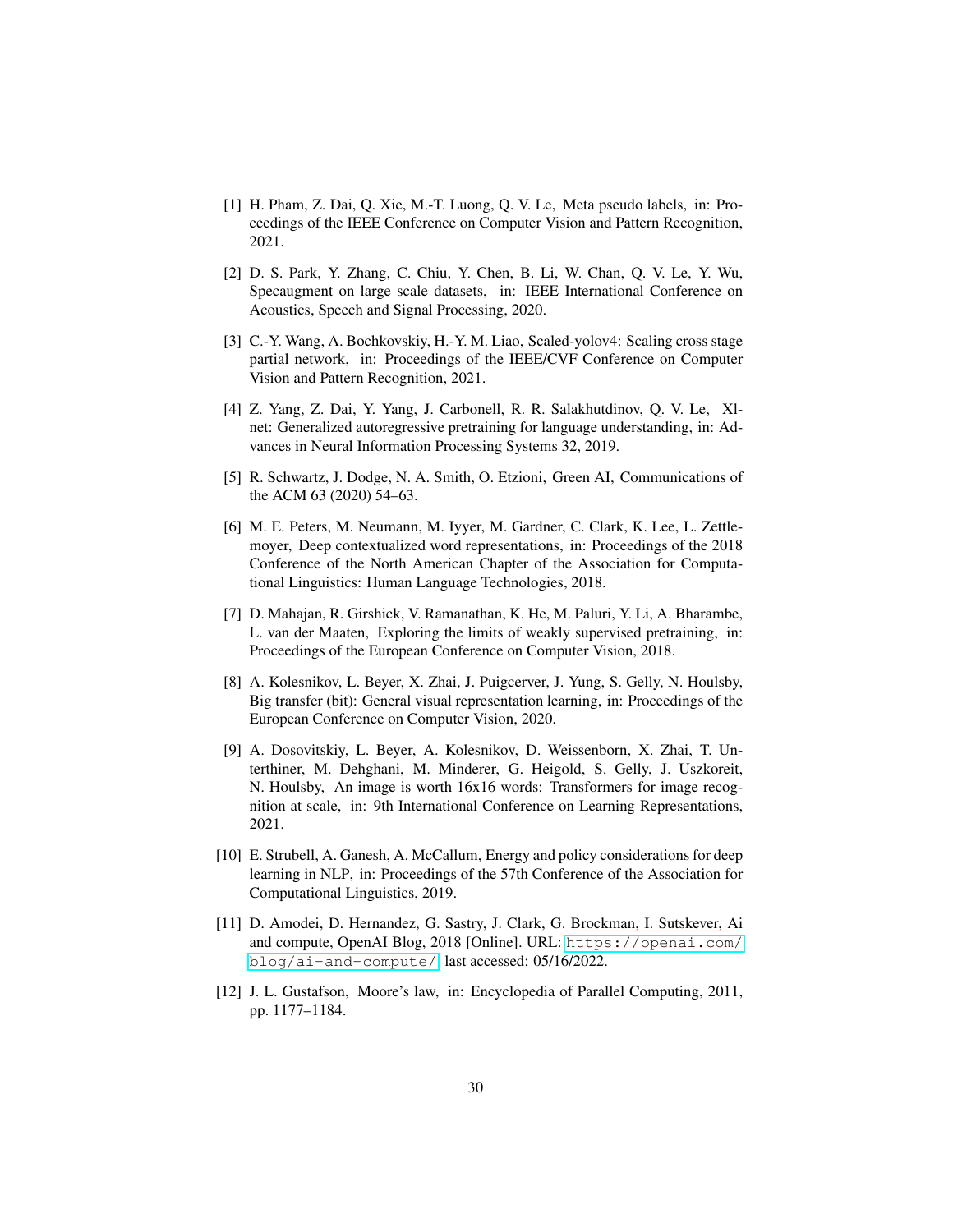- <span id="page-30-0"></span>[13] E. Strubell, A. Ganesh, A. McCallum, Energy and policy considerations for modern deep learning research, in: Proceedings of the AAAI Conference on Artificial Intelligence, 2020.
- <span id="page-30-1"></span>[14] S. Han, J. Pool, J. Tran, W. Dally, Learning both weights and connections for efficient neural network, in: Advances in Neural Information Processing Systems 28, 2015.
- [15] M. Courbariaux, Y. Bengio, J.-P. David, Binaryconnect: Training deep neural networks with binary weights during propagations, in: Advances in Neural Information Processing Systems 28, 2015.
- [16] J. Wu, C. Leng, Y. Wang, Q. Hu, J. Cheng, Quantized convolutional neural networks for mobile devices, in: Proceedings of the IEEE Conference on Computer Vision and Pattern Recognition, 2016.
- [17] A. Zhou, A. Yao, Y. Guo, L. Xu, Y. Chen, Incremental network quantization: Towards lossless cnns with low-precision weights, in: 5th International Conference on Learning Representations, 2017.
- [18] D. Zhang, J. Yang, D. Ye, G. Hua, Lq-nets: Learned quantization for highly accurate and compact deep neural networks, in: Proceedings of the European Conference on Computer Vision, 2018.
- [19] B. Jacob, S. Kligys, B. Chen, M. Zhu, M. Tang, A. Howard, H. Adam, D. Kalenichenko, Quantization and training of neural networks for efficient integer-arithmetic-only inference, in: Proceedings of the IEEE Conference on Computer Vision and Pattern Recognition, 2018.
- <span id="page-30-2"></span>[20] R. Li, Y. Wang, F. Liang, H. Qin, J. Yan, R. Fan, Fully quantized network for object detection, in: Proceedings of the IEEE/CVF Conference on Computer Vision and Pattern Recognition, 2019.
- <span id="page-30-3"></span>[21] S. J. Nowlan, G. E. Hinton, Simplifying neural networks by soft weight-sharing, Neural Computation 4 (1992) 473–493.
- [22] W. Chen, J. Wilson, S. Tyree, K. Weinberger, Y. Chen, Compressing neural networks with the hashing trick, in: Proceedings of the 32nd International Conference on Machine Learning, 2015.
- <span id="page-30-4"></span>[23] K. Ullrich, E. Meeds, M. Welling, Soft weight-sharing for neural network compression, in: 5th International Conference on Learning Representations, 2017.
- <span id="page-30-5"></span>[24] J. Xue, J. Li, Y. Gong, Restructuring of deep neural network acoustic models with singular value decomposition, in: Interspeech, 2013.
- [25] V. Lebedev, Y. Ganin, M. Rakhuba, I. V. Oseledets, V. S. Lempitsky, Speedingup convolutional neural networks using fine-tuned cp-decomposition, in: 3rd International Conference on Learning Representations, 2015.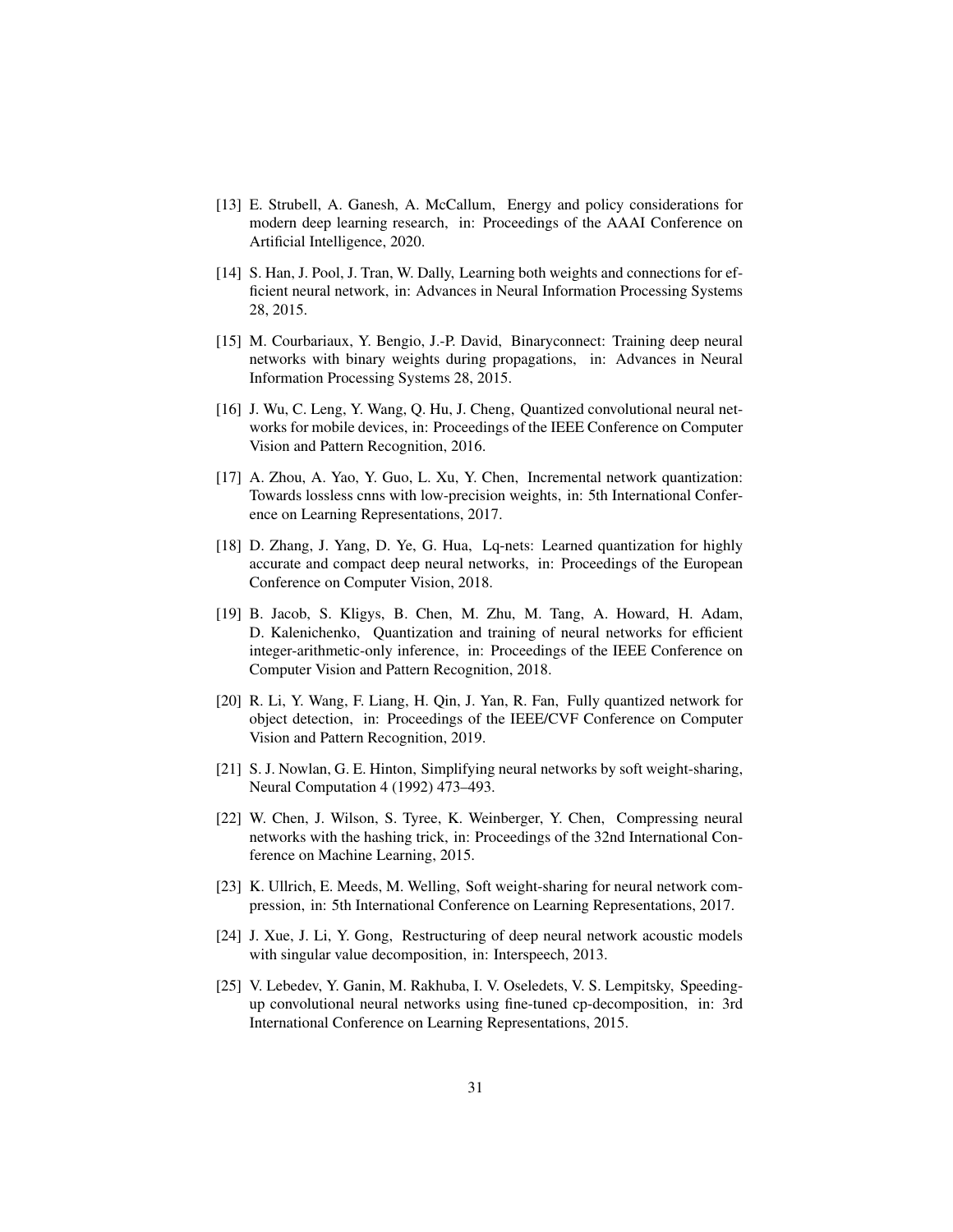- <span id="page-31-0"></span>[26] A. Novikov, D. Podoprikhin, A. Osokin, D. P. Vetrov, Tensorizing neural networks, in: Advances in Neural Information Processing Systems 28, 2015.
- <span id="page-31-1"></span>[27] T. Sainath, B. Kingsbury, V. Sindhwani, E. Arisoy, B. Ramabhadran, Low-rank matrix factorization for deep neural network training with high-dimensional output targets, in: IEEE International Conference on Acoustics, Speech and Signal Processing, 2013.
- [28] E. Denton, W. Zaremba, J. Bruna, Y. LeCun, R. Fergus, Exploiting linear structure within convolutional networks for efficient evaluation, in: Advances in Neural Information Processing Systems 27, 2014.
- <span id="page-31-2"></span>[29] B. Liu, M. Wang, H. Foroosh, M. Tappen, M. Pensky, Sparse convolutional neural networks., in: Proceedings of the IEEE Conference on Computer Vision and Pattern Recognition, 2015.
- <span id="page-31-3"></span>[30] S. A. Janowsky, Pruning versus clipping in neural networks, Physical Review A 39 (1989) 6600–6603.
- [31] M. C. Mozer, P. Smolensky, Skeletonization: A technique for trimming the fat from a network via relevance assessment, in: Advances in Neural Information Processing Systems 1, 1989.
- [32] E. D. Karnin, A simple procedure for pruning back-propagation trained neural networks, IEEE Transactions on Neural Networks 1 (1990) 239–242.
- <span id="page-31-6"></span>[33] Y. LeCun, J. S. Denker, S. A. Solla, Optimal brain damage, in: Advances in Neural Information Processing Systems 2, 1990.
- <span id="page-31-10"></span>[34] Y. Guo, A. Yao, Y. Chen, Dynamic network surgery for efficient dnns, in: Advances in Neural Information Processing Systems 29, 2016.
- <span id="page-31-4"></span>[35] X. Qian, D. Klabjan, A probabilistic approach to neural network pruning, in: Proceedings of the 38th International Conference on Machine Learning, 2021.
- <span id="page-31-5"></span>[36] D. W. Blalock, J. J. G. Ortiz, J. Frankle, J. V. Guttag, What is the state of neural network pruning?, in: Proceedings of Machine Learning and Systems 2, 2020.
- <span id="page-31-7"></span>[37] S. Arora, R. Ge, B. Neyshabur, Y. Zhang, Stronger generalization bounds for deep nets via a compression approach, in: Proceedings of the 35th International Conference on Machine Learning, 2018.
- <span id="page-31-9"></span>[38] B. Bartoldson, A. Morcos, A. Barbu, G. Erlebacher, The generalization-stability tradeoff in neural network pruning, in: Advances in Neural Information Processing Systems 33, 2020.
- <span id="page-31-8"></span>[39] M. Barsbey, M. Sefidgaran, M. A. Erdogdu, G. Richard, U. Simsekli, Heavy tails in SGD and compressibility of overparametrized neural networks, in: Advances in Neural Information Processing Systems 34, 2021.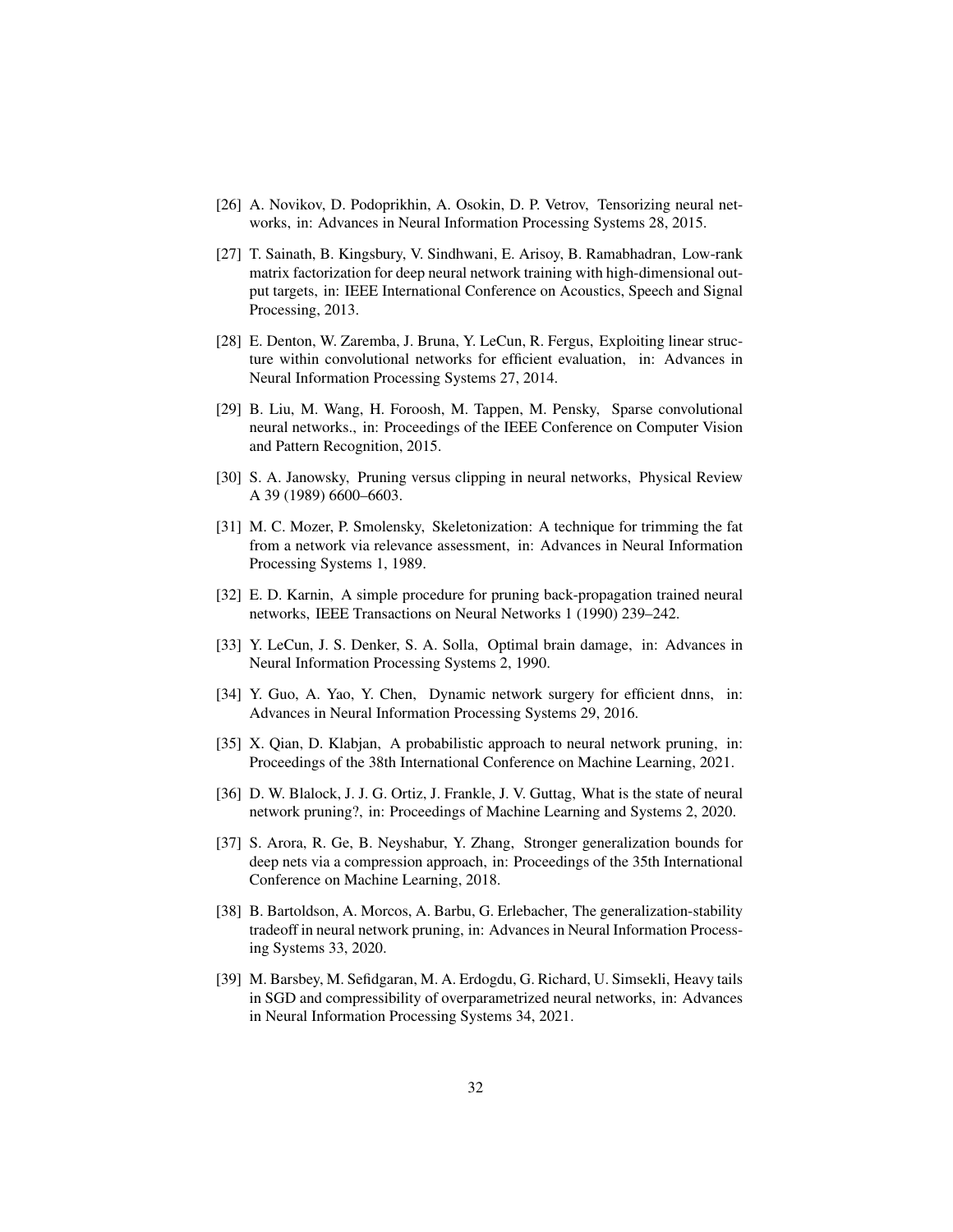- <span id="page-32-0"></span>[40] S. Anwar, K. Hwang, W. Sung, Structured pruning of deep convolutional neural networks, ACM Journal on Emerging Technologies in Computing Systems 13 (2017) 1–18.
- [41] J. Chen, S. Chen, S. J. Pan, Storage efficient and dynamic flexible runtime channel pruning via deep reinforcement learning, in: Advances in Neural Information Processing Systems 33, 2020.
- [42] Z. Huang, N. Wang, Data-driven sparse structure selection for deep neural networks, in: Proceedings of the European Conference on Computer Vision, 2018.
- [43] Z. Zhuang, M. Tan, B. Zhuang, J. Liu, Y. Guo, Q. Wu, J. Huang, J. Zhu, Discrimination-aware channel pruning for deep neural networks, in: Advances in Neural Information Processing Systems 31, 2018.
- [44] T. Zhuang, Z. Zhang, Y. Huang, X. Zeng, K. Shuang, X. Li, Neuron-level structured pruning using polarization regularizer, in: Advances in Neural Information Processing Systems 33, 2020.
- [45] D. Joo, E. Yi, S. Baek, J. Kim, Linearly replaceable filters for deep network channel pruning, in: Proceedings of the AAAI Conference on Artificial Intelligence, 2021.
- <span id="page-32-1"></span>[46] Y. Wang, X. Zhang, X. Hu, B. Zhang, H. Su, Dynamic network pruning with interpretable layerwise channel selection, in: Proceedings of the AAAI Conference on Artificial Intelligence, 2020.
- <span id="page-32-2"></span>[47] J. Frankle, M. Carbin, The lottery ticket hypothesis: Finding sparse, trainable neural networks, in: 6th International Conference on Learning Representations, 2018.
- <span id="page-32-7"></span>[48] N. Lee, T. Ajanthan, P. H. Torr, SNIP: Single-shot network pruning based on connection sensitivity, in: 7th International Conference on Learning Representations, 2019.
- <span id="page-32-6"></span>[49] C. Wang, G. Zhang, R. Grosse, Picking winning tickets before training by preserving gradient flow, in: 8th International Conference on Learning Representations, 2020.
- <span id="page-32-3"></span>[50] H. Tanaka, D. Kunin, D. L. Yamins, S. Ganguli, Pruning neural networks without any data by iteratively conserving synaptic flow, in: Advances in Neural Information Processing Systems 33, 2020.
- <span id="page-32-4"></span>[51] H. Li, A. Kadav, I. Durdanovic, H. Samet, H. P. Graf, Pruning filters for efficient convnets, in: 5th International Conference on Learning Representations, 2017.
- <span id="page-32-5"></span>[52] H. Mao, S. Han, J. Pool, W. Li, X. Liu, Y. Wang, W. J. Dally, Exploring the granularity of sparsity in convolutional neural networks, in: Proceedings of the IEEE Conference on Computer Vision and Pattern Recognition Workshops, 2017.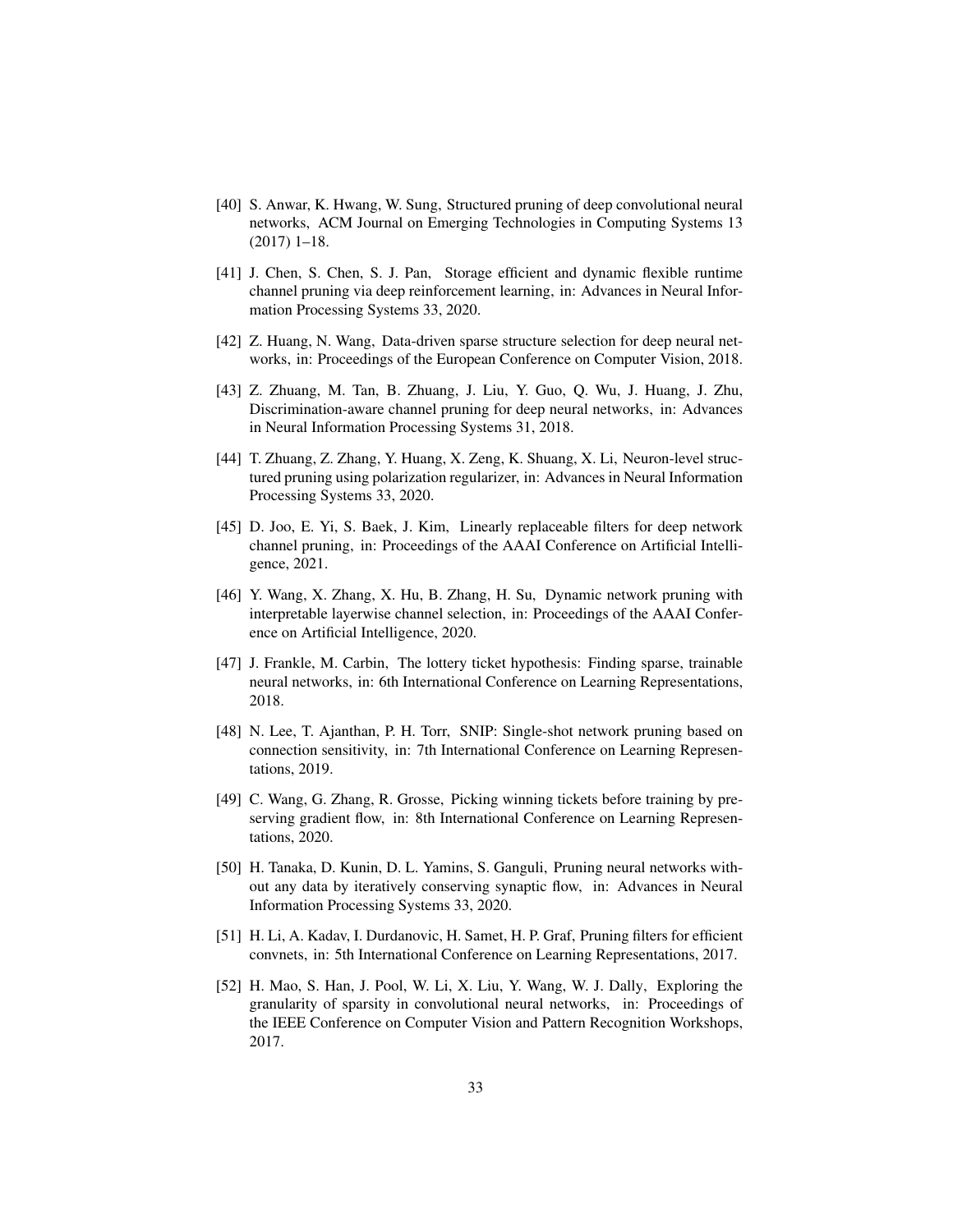- <span id="page-33-0"></span>[53] S. Han, X. Liu, H. Mao, J. Pu, A. Pedram, M. A. Horowitz, W. J. Dally, Eie: Efficient inference engine on compressed deep neural network, ACM SIGARCH Computer Architecture News 44 (2016) 243–254.
- <span id="page-33-1"></span>[54] A. Parashar, M. Rhu, A. Mukkara, A. Puglielli, R. Venkatesan, B. Khailany, J. Emer, S. W. Keckler, W. J. Dally, Scnn, in: Proceedings of the 44th Annual International Symposium on Computer Architecture, ACM, 2017.
- <span id="page-33-2"></span>[55] G.-B. Huang, Q.-Y. Zhu, C.-K. Siew, Extreme learning machine: a new learning scheme of feedforward neural networks, in: IEEE International Joint Conference on Neural Networks 2, 2004.
- <span id="page-33-11"></span>[56] E. Hoffer, I. Hubara, D. Soudry, Fix your classifier: the marginal value of training the last weight layer, in: 6th International Conference on Learning Representations, 2018.
- <span id="page-33-10"></span>[57] A. Rosenfeld, J. K. Tsotsos, Intriguing properties of randomly weighted networks: Generalizing while learning next to nothing, in: Conference on Computer and Robot Vision, 2019.
- <span id="page-33-4"></span>[58] P. Wimmer, J. Mehnert, A. P. Condurache, FreezeNet: Full performance by reduced storage costs, in: Proceedings of the Asian Conference on Computer Vision, 2020.
- <span id="page-33-3"></span>[59] Y.-L. Sung, V. Nair, C. Raffel, Training neural networks with fixed sparse masks, in: Advances in Neural Information Processing Systems 34, 2021.
- <span id="page-33-5"></span>[60] G. Bellec, D. Kappel, W. Maass, R. Legenstein, Deep rewiring: Training very sparse deep networks, in: 6th International Conference on Learning Representations, 2018.
- <span id="page-33-12"></span>[61] P. Wimmer, J. Mehnert, A. P. Condurache, COPS: Controlled pruning before training starts, in: International Joint Conference on Neural Networks, 2021.
- <span id="page-33-6"></span>[62] P. Wimmer, J. Mehnert, A. P. Condurache, Interspace pruning: Using adaptive filter representations to improve training of sparse CNNs, CoRR abs/2203.07808 (2022). URL: <https://arxiv.org/abs/2203.07808>, last accessed: 05/16/2022.
- <span id="page-33-7"></span>[63] J. Diffenderfer, B. Kailkhura, Multi-prize lottery ticket hypothesis: Finding accurate binary neural networks by pruning a randomly weighted network, in: 9th International Conference on Learning Representations, 2021.
- <span id="page-33-8"></span>[64] H. Wang, C. Qin, Y. Zhang, Y. Fu, Emerging paradigms of neural network pruning, CoRR abs/2103.06460v2 (2021). URL: [https://arxiv.org/abs/](https://arxiv.org/abs/2103.06460v2) [2103.06460v2](https://arxiv.org/abs/2103.06460v2), last accessed: 05/05/2022.
- <span id="page-33-9"></span>[65] K. He, X. Zhang, S. Ren, J. Sun, Delving deep into rectifiers: Surpassing humanlevel performance on imagenet classification, in: IEEE International Conference on Computer Vision, 2015.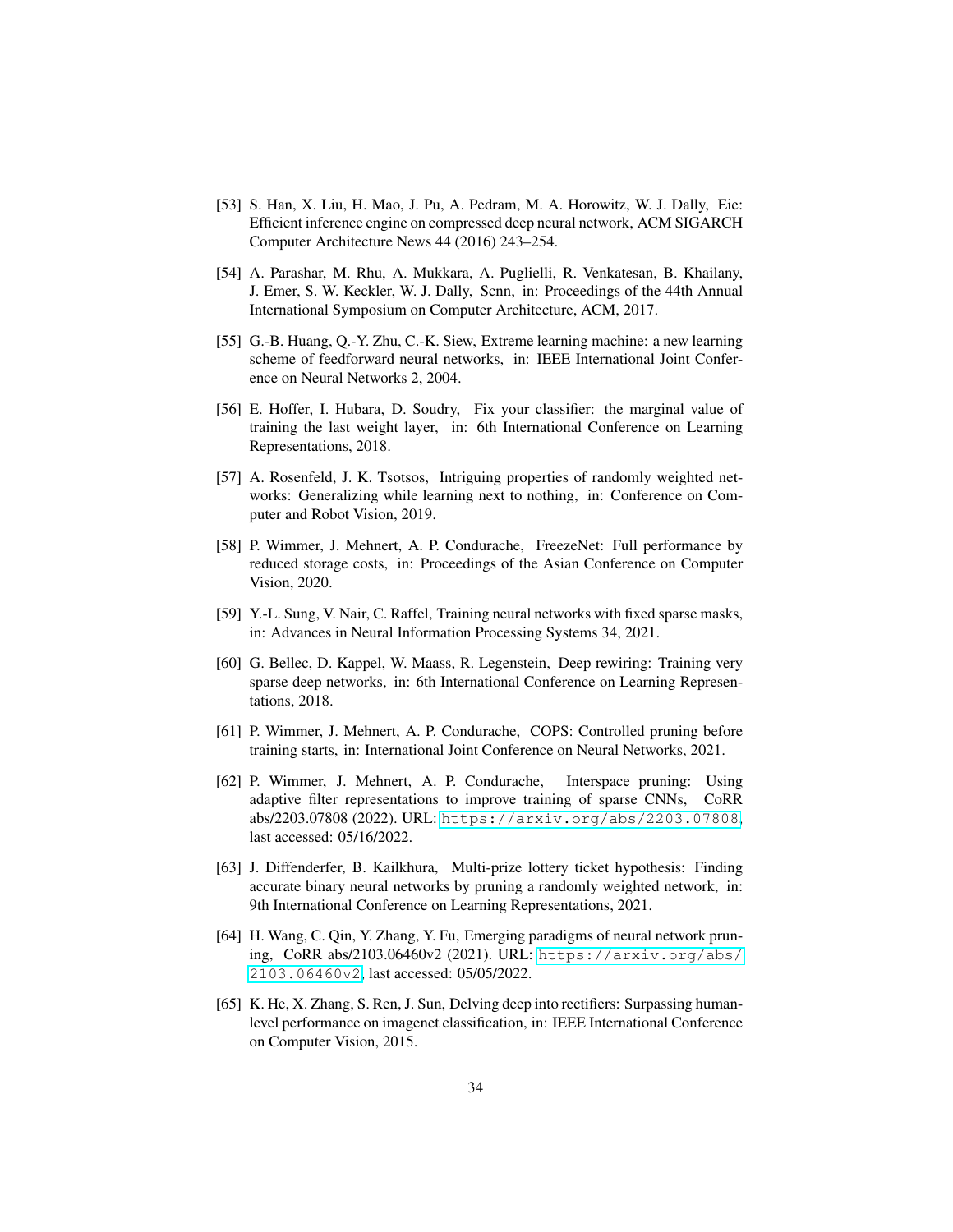- <span id="page-34-0"></span>[66] X. Glorot, Y. Bengio, Understanding the difficulty of training deep feedforward neural networks, in: Proceedings of the 13th International Conference on Artificial Intelligence and Statistics, 2010.
- <span id="page-34-1"></span>[67] A. M. Saxe, J. L. McClelland, S. Ganguli, Exact solutions to the nonlinear dynamics of learning in deep linear neural networks, in: 2nd International Conference on Learning Representations, 2014.
- <span id="page-34-2"></span>[68] J. Martens, Deep learning via hessian-free optimization, in: Proceedings of the 27th International Conference on Machine Learning, 2010.
- <span id="page-34-3"></span>[69] I. Sutskever, J. Martens, G. Dahl, G. Hinton, On the importance of initialization and momentum in deep learning, in: Proceedings of the 30th International Conference on Machine Learning, 2013.
- <span id="page-34-4"></span>[70] B. Hanin, D. Rolnick, How to start training: The effect of initialization and architecture, in: Advances in Neural Information Processing Systems 31, 2018.
- <span id="page-34-5"></span>[71] H. Robbins, S. Monro, A stochastic approximation method, The Annals of Mathematical Statistics 22 (1951) 400–407.
- <span id="page-34-6"></span>[72] J. Duchi, E. Hazan, Y. Singer, Adaptive subgradient methods for online learning and stochastic optimization, Journal of Machine Learning Research 12 (2011) 2121–2159.
- <span id="page-34-7"></span>[73] D. P. Kingma, J. Ba, Adam: A method for stochastic optimization, in: 3rd International Conference on Learning Representations, 2015.
- <span id="page-34-8"></span>[74] I. Loshchilov, F. Hutter, Decoupled weight decay regularization, in: 7th International Conference on Learning Representations, 2019.
- <span id="page-34-9"></span>[75] A. Krogh, J. A. Hertz, A simple weight decay can improve generalization, in: Advances in Neural Information Processing Systems 4, 1992.
- <span id="page-34-10"></span>[76] G. E. Hinton, N. Srivastava, A. Krizhevsky, I. Sutskever, R. Salakhutdinov, Improving neural networks by preventing co-adaptation of feature detectors, CoRR abs/1207.0580 (2012). URL: <http://arxiv.org/abs/1207.0580>, last accessed: 03/04/2022.
- [77] J. Ba, B. Frey, Adaptive dropout for training deep neural networks, in: Advances in Neural Information Processing Systems 26, 2013.
- <span id="page-34-11"></span>[78] D. P. Kingma, T. Salimans, M. Welling, Variational dropout and the local reparameterization trick, in: Advances in Neural Information Processing Systems 28, 2015.
- <span id="page-34-12"></span>[79] S. Ioffe, C. Szegedy, Batch normalization: Accelerating deep network training by reducing internal covariate shift, in: Proceedings of the 32nd International Conference on Machine Learning, 2015.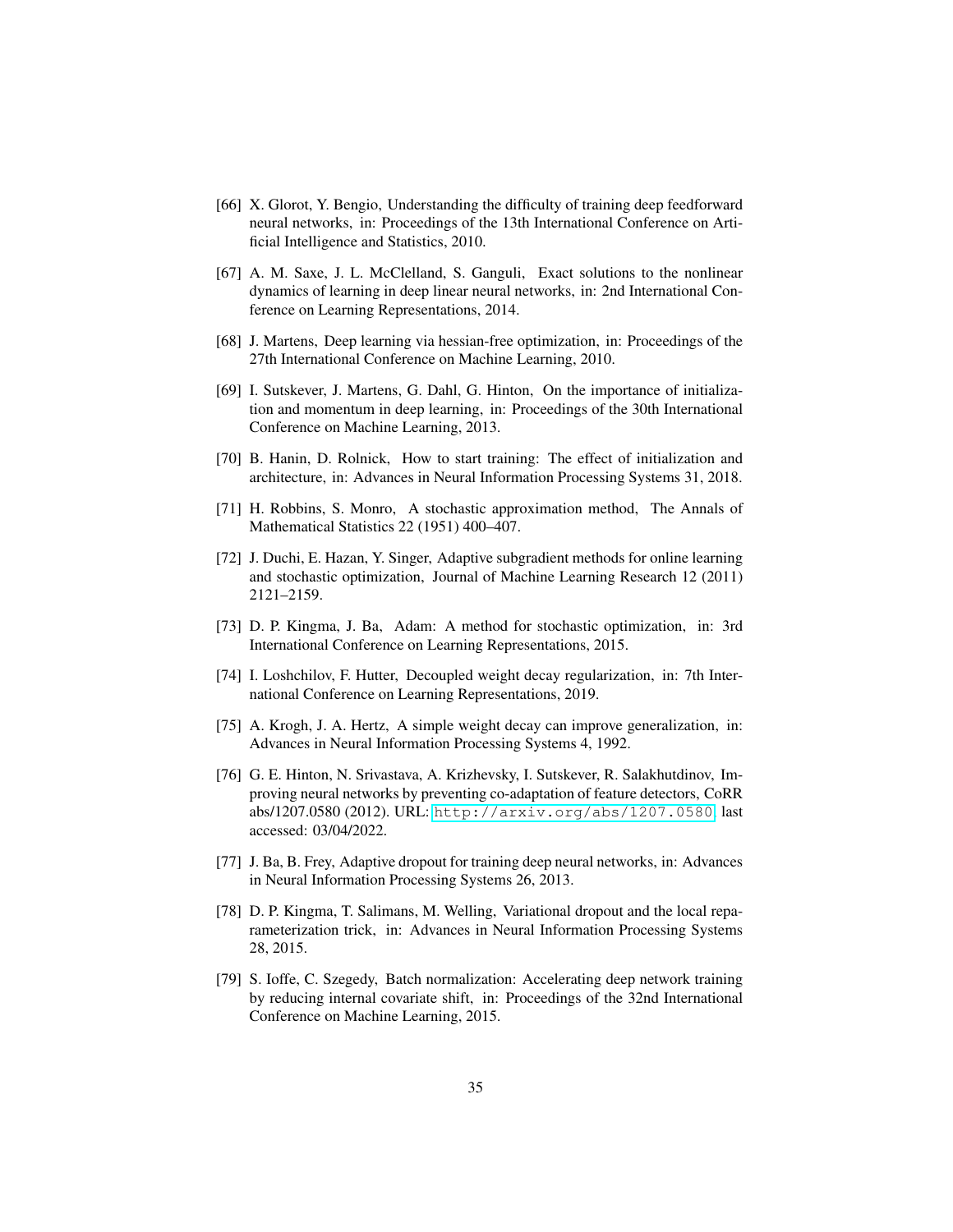- <span id="page-35-0"></span>[80] Y. Yao, L. Rosasco, A. Caponnetto, On early stopping in gradient descent learning, Constructive Approximation 26 (2007) 289–315.
- <span id="page-35-1"></span>[81] W. Finnoff, F. Hergert, H. G. Zimmermann, Improving model selection by nonconvergent methods, Neural Networks 6 (1993) 771–783.
- <span id="page-35-2"></span>[82] T. S. Cohen, M. Welling, Group equivariant convolutional networks, in: Proceedings of the 33rd International Conference on Machine Learning, 2016.
- [83] M. Jaderberg, K. Simonyan, A. Zisserman, K. Kavukcuoglu, Spatial transformer networks, in: Advances in Neural Information Processing Systems 28, 2015.
- [84] M. Rath, A. P. Condurache, Invariant integration in deep convolutional feature space, in: 28th European Symposium on Artificial Neural Networks, Computational Intelligence and Machine Learning, 2020.
- [85] M. Rath, A. P. Condurache, Improving the sample-complexity of deep classification networks with invariant integration, in: Proceedings of the 17th International Joint Conference on Computer Vision, Imaging and Computer Graphics Theory and Applications, 2022.
- <span id="page-35-3"></span>[86] B. Coors, A. P. Condurache, A. Geiger, Spherenet: Learning spherical representations for detection and classification in omnidirectional images, in: Proceedings of the European Conference on Computer Vision, 2018.
- <span id="page-35-4"></span>[87] J. Lust, A. P. Condurache, Gran: An efficient gradient-norm based detector for adversarial and misclassified examples, in: 28th European Symposium on Artificial Neural Networks, Computational Intelligence and Machine Learning, 2020.
- [88] J. Lust, A. P. Condurache, Efficient detection of adversarial, out-of-distribution and other misclassified samples, Neurocomputing 470 (2022) 335–343.
- [89] J. Ren, P. J. Liu, E. Fertig, J. Snoek, R. Poplin, M. Depristo, J. Dillon, B. Lakshminarayanan, Likelihood ratios for out-of-distribution detection, in: Advances in Neural Information Processing Systems 32, 2019.
- <span id="page-35-5"></span>[90] J. Serrà, D. Álvarez, V. Gómez, O. Slizovskaia, J. F. Núñez, J. Luque, Input complexity and out-of-distribution detection with likelihood-based generative models, in: 8th International Conference on Learning Representations, 2020.
- <span id="page-35-6"></span>[91] B. Hassibi, D. Stork, Second order derivatives for network pruning: Optimal brain surgeon, in: Advances in Neural Information Processing Systems 4, 1992.
- <span id="page-35-7"></span>[92] H. Mostafa, X. Wang, Parameter efficient training of deep convolutional neural networks by dynamic sparse reparameterization, in: Proceedings of the 36th International Conference on Machine Learning, 2019.
- <span id="page-35-8"></span>[93] I. Price, J. Tanner, Dense for the price of sparse: Improved performance of sparsely initialized networks via a subspace offset, in: Proceedings of the 38th International Conference on Machine Learning, 2021.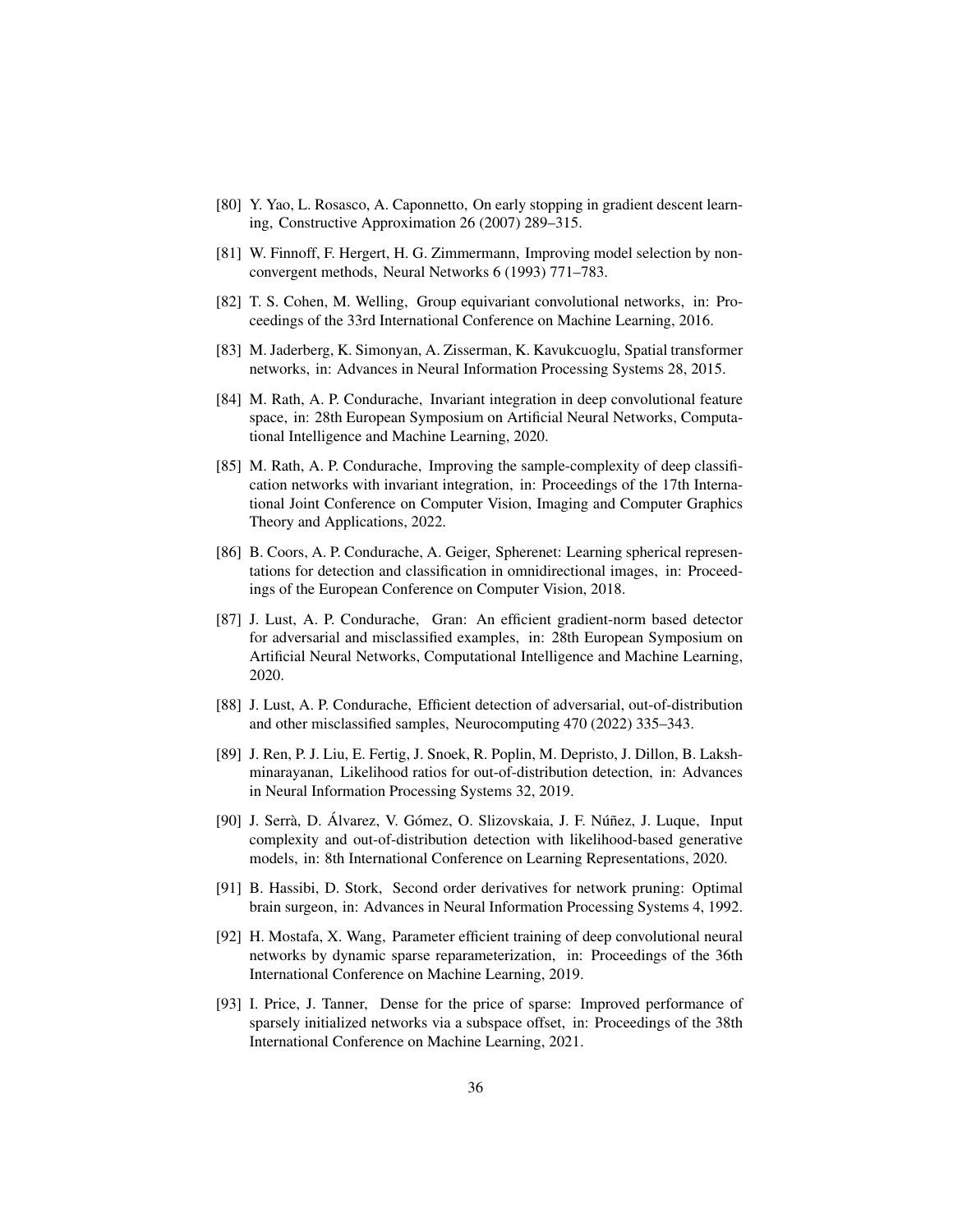- <span id="page-36-0"></span>[94] G.-B. Huang, D. H. Wang, Y. Lan, Extreme learning machines: a survey, International journal of machine learning and cybernetics 2 (2011) 107–122.
- <span id="page-36-1"></span>[95] Y. Qing, Y. Zeng, Y. Li, G.-B. Huang, Deep and wide feature based extreme learning machine for image classification, Neurocomputing 412 (2020) 426– 436.
- <span id="page-36-2"></span>[96] A. Saxe, P. W. Koh, Z. Chen, M. Bhand, B. Suresh, A. Ng, On random weights and unsupervised feature learning, in: Proceedings of the 28th International Conference on Machine Learning, 2011.
- <span id="page-36-3"></span>[97] R. Giryes, G. Sapiro, A. M. Bronstein, Deep neural networks with random gaussian weights: A universal classification strategy?, IEEE Trans. Signal Process. 64 (2016) 3444–3457.
- <span id="page-36-4"></span>[98] C. Li, H. Farkhoor, R. Liu, J. Yosinski, Measuring the intrinsic dimension of objective landscapes, in: 6th International Conference on Learning Representations, 2018.
- <span id="page-36-5"></span>[99] W. Tinney, J. Walker, Direct solutions of sparse network equations by optimally ordered triangular factorization, Proceedings of the IEEE 55 (1967) 1801–1809.
- <span id="page-36-6"></span>[100] Z. Liu, M. Sun, T. Zhou, G. Huang, T. Darrell, Rethinking the value of network pruning, in: 7th International Conference on Learning Representations, 2019.
- [101] Y. Wang, X. Zhang, L. Xie, J. Zhou, H. Su, B. Zhang, X. Hu, Pruning from scratch, in: Proceedings of the AAAI Conference on Artificial Intelligence, 2020.
- <span id="page-36-7"></span>[102] S. Verdenius, M. Stol, P. Forré, Pruning via iterative ranking of sensitivity statistics, CoRR abs/2006.00896v2 (2020). URL: [https://arxiv.org/abs/](https://arxiv.org/abs/2006.00896v2) [2006.00896v2](https://arxiv.org/abs/2006.00896v2), last accessed: 04/19/2022.
- <span id="page-36-8"></span>[103] J. Park, S. R. Li, W. Wen, P. T. P. Tang, H. Li, Y. Chen, P. Dubey, Faster cnns with direct sparse convolutions and guided pruning, in: 5th International Conference on Learning Representations, 2017.
- <span id="page-36-9"></span>[104] S. Liu, D. C. Mocanu, A. R. R. Matavalam, Y. Pei, M. Pechenizkiy, Sparse evolutionary deep learning with over one million artificial neurons on commodity hardware, Neural Comput. Appl. 33 (2021) 2589–2604.
- <span id="page-36-10"></span>[105] E. Elsen, M. Dukhan, T. Gale, K. Simonyan, Fast sparse convnets, in: Proceedings of the IEEE/CVF Conference on Computer Vision and Pattern Recognition, 2020.
- [106] T. Gale, M. Zaharia, C. Young, E. Elsen, Sparse gpu kernels for deep learning, in: Proceedings of the International Conference for High Performance Computing, Networking, Storage and Analysis, 2020.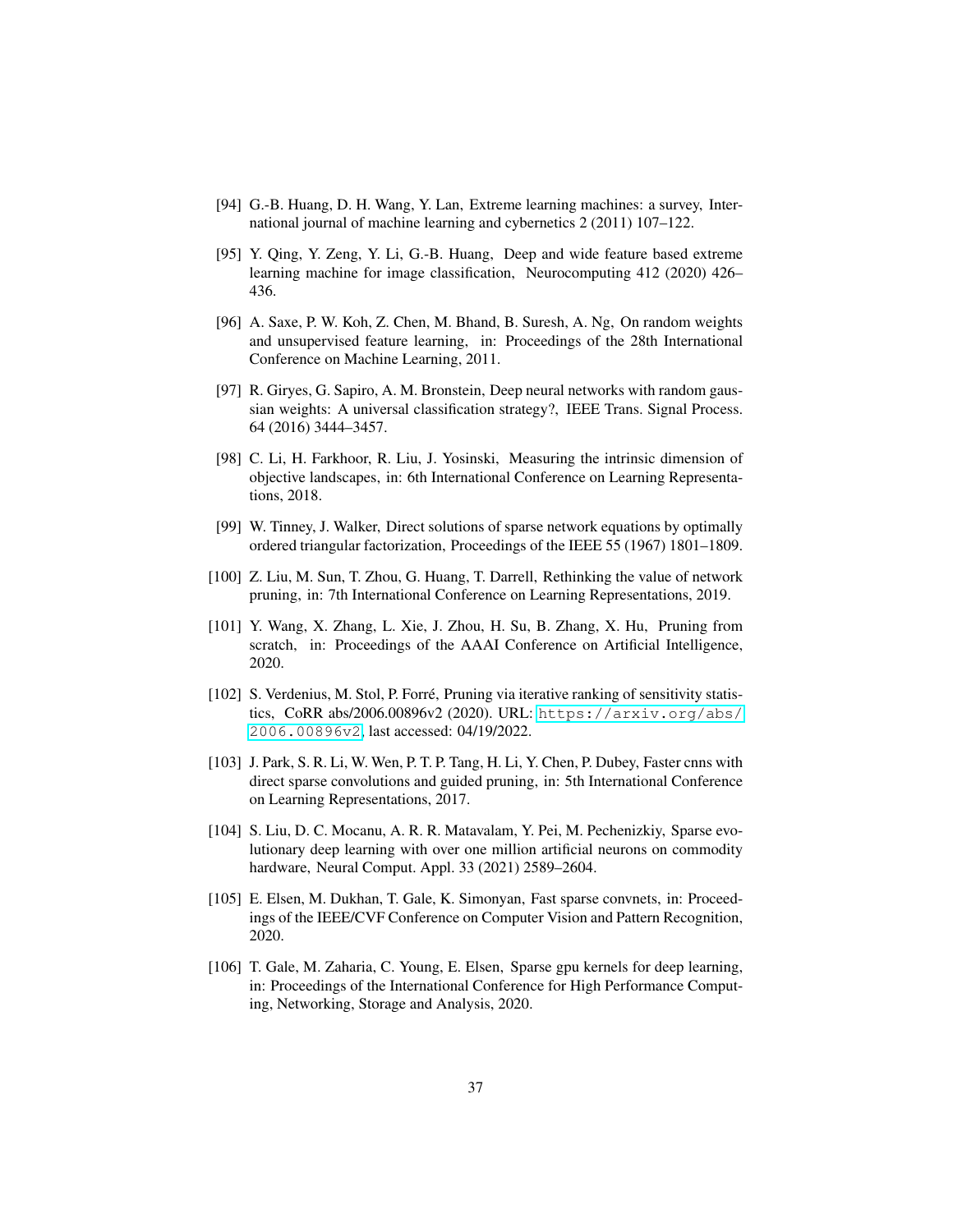- <span id="page-37-0"></span>[107] Z. Wang, Sparsert: Accelerating unstructured sparsity on gpus for deep learning inference, in: Proceedings of the ACM International Conference on Parallel Architectures and Compilation Techniques, 2020.
- <span id="page-37-1"></span>[108] I. Hubara, B. Chmiel, M. Island, R. Banner, J. Naor, D. Soudry, Accelerated sparse neural training: A provable and efficient method to find n:m transposable masks, in: Advances in Neural Information Processing Systems 34, 2021.
- [109] A. Zhou, Y. Ma, J. Zhu, J. Liu, Z. Zhang, K. Yuan, W. Sun, H. Li, Learning n:m fine-grained structured sparse neural networks from scratch, in: 9th International Conference on Learning Representations, 2021.
- [110] W. Sun, A. Zhou, S. Stuijk, R. G. J. Wijnhoven, A. Nelson, H. Li, H. Corporaal, Dominosearch: Find layer-wise fine-grained n:m sparse schemes from dense neural networks, in: Advances in Neural Information Processing Systems 34, 2021.
- [111] J. Pool, C. Yu, Channel permutations for n:m sparsity, in: Advances in Neural Information Processing Systems 34, 2021.
- [112] C. Holmes, M. Zhang, Y. He, B. Wu, NxMTransformer: Semi-structured sparsification for natural language understanding via ADMM, in: Advances in Neural Information Processing Systems 34, 2021.
- <span id="page-37-2"></span>[113] NVIDIA, Nvidia a100 tensor core gpu architecture, 2020. URL: [https://images.nvidia.com/aem-dam/en-zz/Solutions/](https://images.nvidia.com/aem-dam/en-zz/Solutions/data-center/nvidia-ampere-architecture-whitepaper.pdf) [data-center/nvidia-ampere-architecture-whitepaper.](https://images.nvidia.com/aem-dam/en-zz/Solutions/data-center/nvidia-ampere-architecture-whitepaper.pdf) [pdf](https://images.nvidia.com/aem-dam/en-zz/Solutions/data-center/nvidia-ampere-architecture-whitepaper.pdf), last accessed: 03/30/2022.
- <span id="page-37-3"></span>[114] V. Sanh, T. Wolf, A. M. Rush, Movement pruning: Adaptive sparsity by finetuning, in: Advances in Neural Information Processing Systems 33, 2020.
- <span id="page-37-4"></span>[115] S. Jayakumar, R. Pascanu, J. Rae, S. Osindero, E. Elsen, Top-kast: Top-k always sparse training, in: Advances in Neural Information Processing Systems 33, 2020.
- <span id="page-37-5"></span>[116] D. Mocanu, E. Mocanu, P. Stone, P. Nguyen, M. Gibescu, A. Liotta, Scalable training of artificial neural networks with adaptive sparse connectivity inspired by network science, Nature Communications 9 (2018) 2383.
- <span id="page-37-6"></span>[117] U. Evci, T. Gale, J. Menick, P. S. Castro, E. Elsen, Rigging the lottery: Making all tickets winners, in: Proceedings of the 37th International Conference on Machine Learning, 2020.
- <span id="page-37-7"></span>[118] T. Dettmers, L. Zettlemoyer, Sparse networks from scratch: Faster training without losing performance, CoRR abs/1907.04840v2 (2019). URL: [http:](http://arxiv.org/abs/1907.04840v2) [//arxiv.org/abs/1907.04840v2](http://arxiv.org/abs/1907.04840v2), last accessed: 03/31/2022.
- <span id="page-37-8"></span>[119] H. Zhou, J. Lan, R. Liu, J. Yosinski, Deconstructing lottery tickets: Zeros, signs, and the supermask, in: Advances in Neural Information Processing Systems 32, 2019.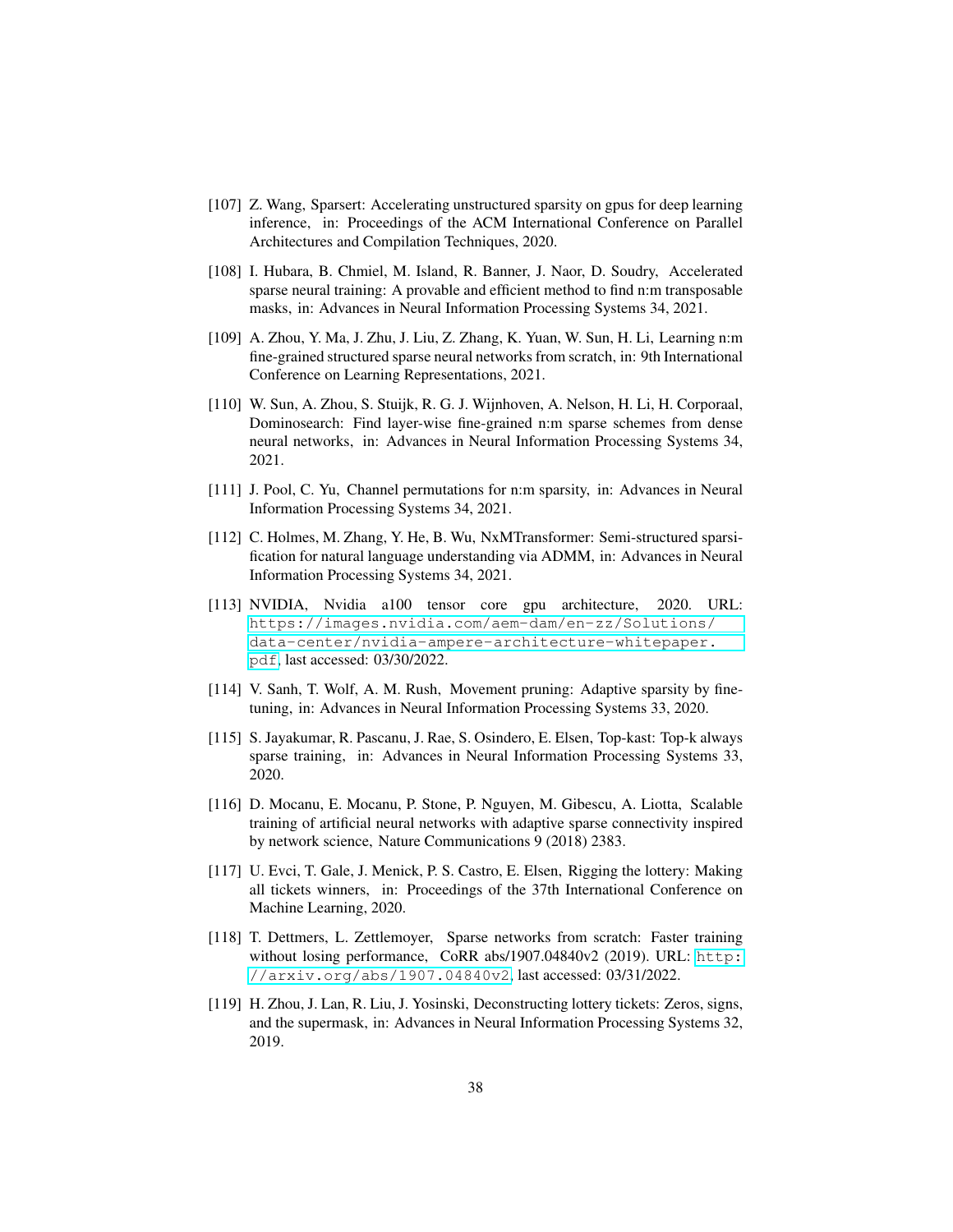- <span id="page-38-0"></span>[120] J. Frankle, G. K. Dziugaite, D. Roy, M. Carbin, Linear mode connectivity and the lottery ticket hypothesis, in: Proceedings of the 37th International Conference on Machine Learning, 2020.
- <span id="page-38-1"></span>[121] W. T. Redman, M. FONOBEROVA, R. Mohr, Y. Kevrekidis, I. Mezic, An operator theoretic view on pruning deep neural networks, in: 10th International Conference on Learning Representations, 2022.
- <span id="page-38-2"></span>[122] I. Mezić, Spectral properties of dynamical systems, model reduction and decompositions, Nonlinear Dynamics 41 (2005) 309–325.
- <span id="page-38-3"></span>[123] J. Lee, S. Park, S. Mo, S. Ahn, J. Shin, Layer-adaptive sparsity for the magnitude-based pruning, in: 9th International Conference on Learning Representations, 2021.
- <span id="page-38-4"></span>[124] J. Frankle, G. K. Dziugaite, D. Roy, M. Carbin, Pruning neural networks at initialization: Why are we missing the mark?, in: 9th International Conference on Learning Representations, 2021.
- <span id="page-38-5"></span>[125] N. Lee, T. Ajanthan, S. Gould, P. H. S. Torr, A signal propagation perspective for pruning neural networks at initialization, in: 8th International Conference on Learning Representations, 2020.
- <span id="page-38-11"></span>[126] P. de Jorge, A. Sanyal, H. Behl, P. Torr, G. Rogez, P. K. Dokania, Progressive skeletonization: Trimming more fat from a network at initialization, in: 9th International Conference on Learning Representations, 2021.
- <span id="page-38-6"></span>[127] S. Hayou, J.-F. Ton, A. Doucet, Y. W. Teh, Robust pruning at initialization, in: 9th International Conference on Learning Representations, 2021.
- <span id="page-38-7"></span>[128] B. Poole, S. Lahiri, M. Raghu, J. Sohl-Dickstein, S. Ganguli, Exponential expressivity in deep neural networks through transient chaos, in: Advances in Neural Information Processing Systems 29, 2016.
- [129] S. S. Schoenholz, J. Gilmer, S. Ganguli, J. Sohl-Dickstein, Deep information propagation, in: 5th International Conference on Learning Representations, 2017.
- <span id="page-38-8"></span>[130] L. Xiao, Y. Bahri, J. Sohl-Dickstein, S. S. Schoenholz, J. Pennington, Dynamical isometry and a mean field theory of cnns: How to train 10, 000-layer vanilla convolutional neural networks, in: Proceedings of the 35th International Conference on Machine Learning, 2018.
- <span id="page-38-9"></span>[131] B. Neyshabur, R. Salakhutdinov, N. Srebro, Path-sgd: Path-normalized optimization in deep neural networks, in: Advances in Neural Information Processing Systems 28, 2015.
- <span id="page-38-10"></span>[132] B. Neyshabur, R. Tomioka, N. Srebro, Norm-based capacity control in neural networks, in: Proceedings of The 28th Conference on Learning Theory, 2015.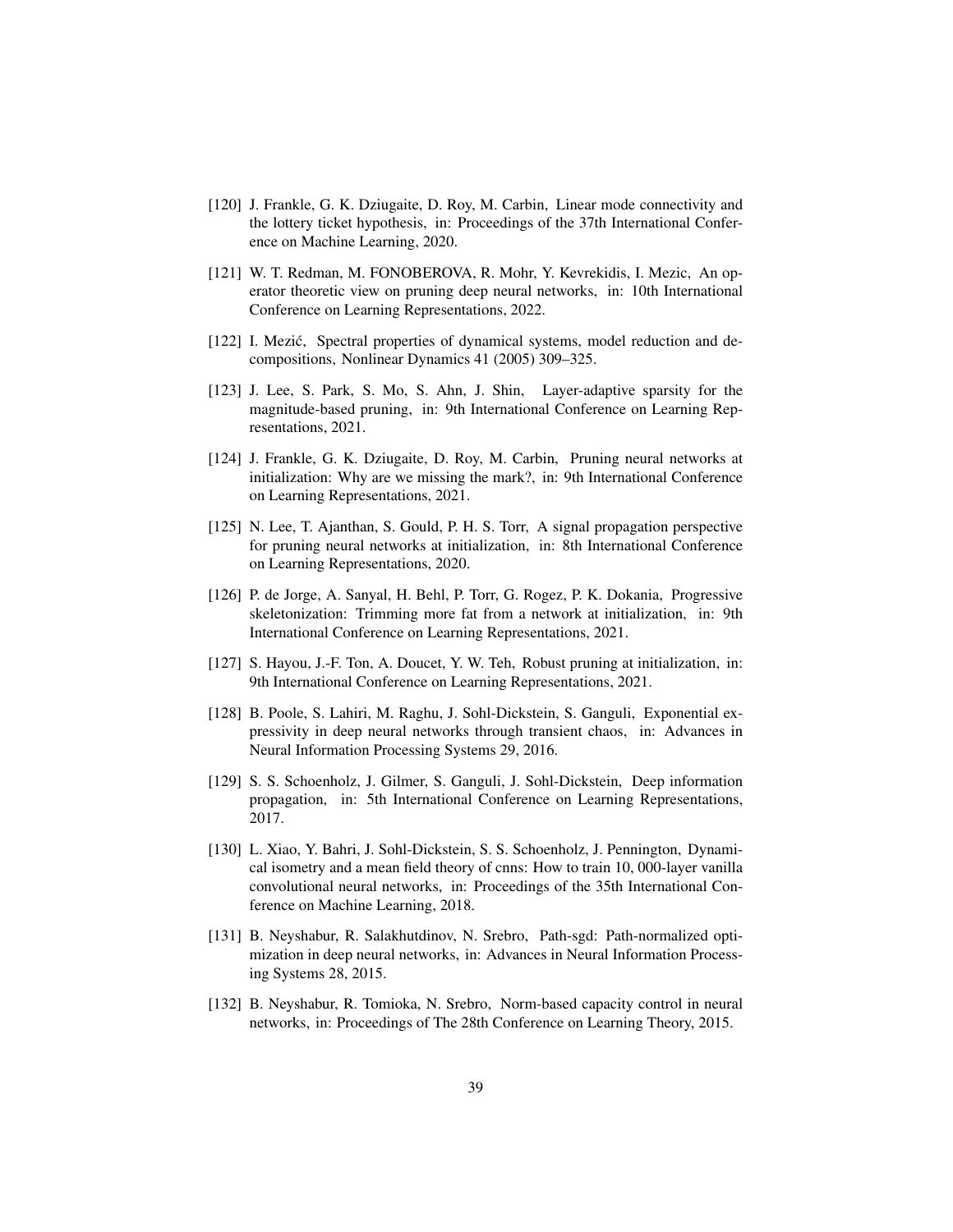- <span id="page-39-0"></span>[133] T. Gebhart, U. Saxena, P. Schrater, A unified paths perspective for pruning at initialization, CoRR abs/2101.10552 (2021). URL: [https://arxiv.org/](https://arxiv.org/abs/2101.10552) [abs/2101.10552](https://arxiv.org/abs/2101.10552), last accessed: 04/19/2022.
- <span id="page-39-1"></span>[134] S. M. Patil, C. Dovrolis, PHEW: Constructing sparse networks that learn fast and generalize well without training data, in: Proceedings of the 38th International Conference on Machine Learning, 2021.
- <span id="page-39-2"></span>[135] V. Ramanujan, M. Wortsman, A. Kembhavi, A. Farhadi, M. Rastegari, What's hidden in a randomly weighted neural network?, in: Proceedings of the IEEE/CVF Conference on Computer Vision and Pattern Recognition, 2020.
- <span id="page-39-3"></span>[136] M. M. Aladago, L. Torresani, Slot machines: Discovering winning combinations of random weights in neural networks, in: Proceedings of the 38th International Conference on Machine Learning, 2021.
- <span id="page-39-4"></span>[137] A. Mallya, D. Davis, S. Lazebnik, Piggyback: Adapting a single network to multiple tasks by learning to mask weights, in: Proceedings of the European Conference on Computer Vision, 2018.
- <span id="page-39-6"></span>[138] Y. Zhang, M. Lin, F. Chao, Y. Wang, Y. Wu, F. Huang, M. Xu, Y. Tian, R. Ji, Lottery jackpots exist in pre-trained models, CoRR abs/2104.08700v5 (2021). URL: <https://arxiv.org/abs/2104.08700v5>, last accessed: 05/02/2022.
- <span id="page-39-7"></span>[139] Y. Bengio, N. Léonard, A. C. Courville, Estimating or propagating gradients through stochastic neurons for conditional computation, CoRR abs/1308.3432 (2013). URL: <http://arxiv.org/abs/1308.3432>, last accessed: 03/31/2022.
- <span id="page-39-8"></span>[140] T. Liu, F. Zenke, Finding trainable sparse networks through neural tangent transfer, in: Proceedings of the 37th International Conference on Machine Learning, 2020.
- <span id="page-39-9"></span>[141] A. Jacot, C. Hongler, F. Gabriel, Neural tangent kernel: Convergence and generalization in neural networks, in: Advances in Neural Information Processing Systems 31, 2018.
- [142] S. Arora, S. S. Du, W. Hu, Z. Li, R. R. Salakhutdinov, R. Wang, On exact computation with an infinitely wide neural net, in: Advances in Neural Information Processing Systems 32, 2019.
- <span id="page-39-10"></span>[143] J. Lee, L. Xiao, S. Schoenholz, Y. Bahri, R. Novak, J. Sohl-Dickstein, J. Pennington, Wide neural networks of any depth evolve as linear models under gradient descent, in: Advances in Neural Information Processing Systems 32, 2019.
- <span id="page-39-5"></span>[144] A. Morcos, H. Yu, M. Paganini, Y. Tian, One ticket to win them all: generalizing lottery ticket initializations across datasets and optimizers, in: Advances in Neural Information Processing Systems 32, 2019.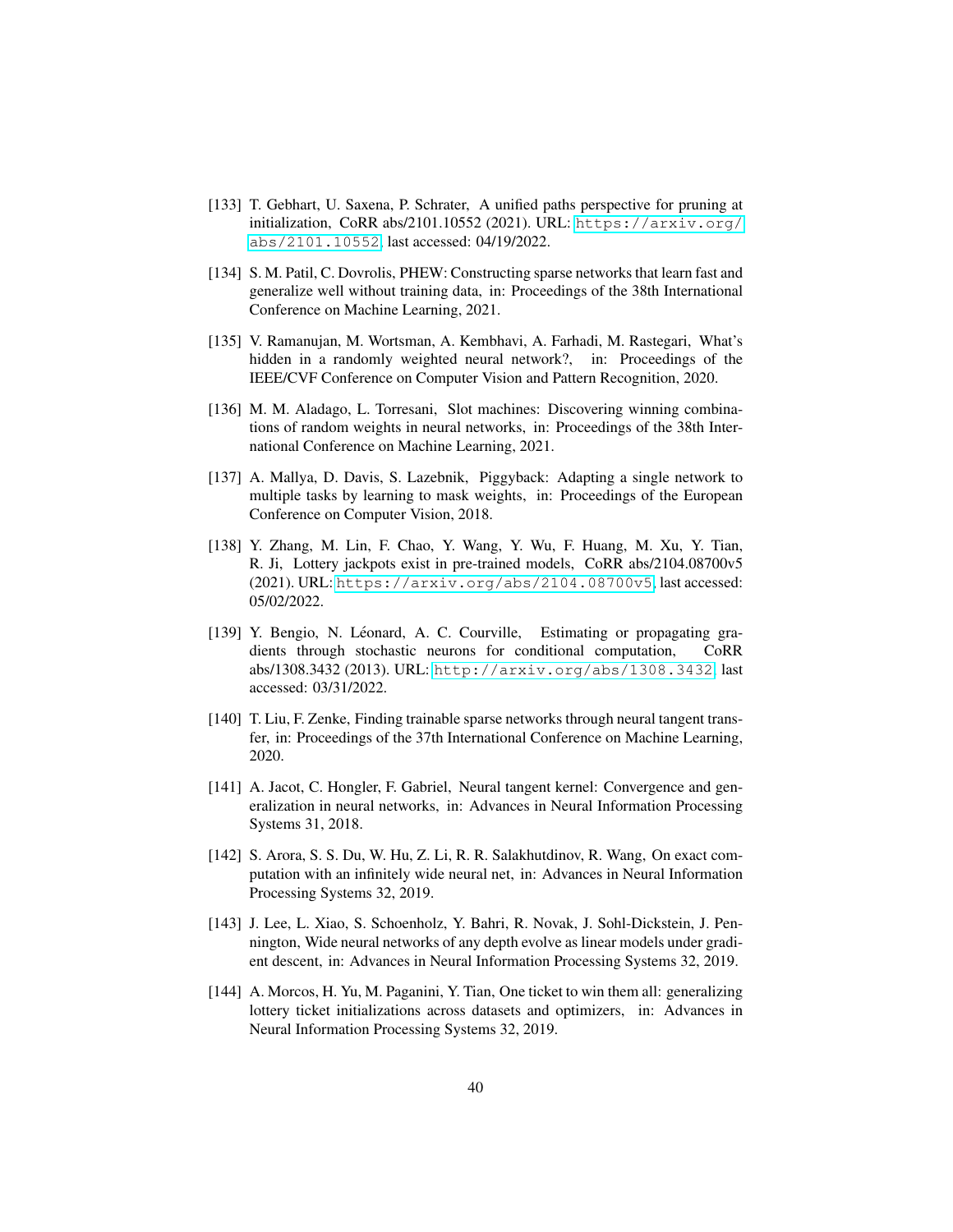- <span id="page-40-0"></span>[145] Z. Zhang, X. Chen, T. Chen, Z. Wang, Efficient lottery ticket finding: Less data is more, in: Proceedings of the 38th International Conference on Machine Learning, 2021.
- <span id="page-40-1"></span>[146] H. You, C. Li, P. Xu, Y. Fu, Y. Wang, X. Chen, R. G. Baraniuk, Z. Wang, Y. Lin, Drawing early-bird tickets: Toward more efficient training of deep networks, in: 8th International Conference on Learning Representations, 2020.
- <span id="page-40-2"></span>[147] T. Gale, E. Elsen, S. Hooker, The state of sparsity in deep neural networks, in: 36th International Conference on Machine Learning Joint Workshop on On-Device Machine Learning & Compact Deep Neural Network Representations (ODML-CDNNR), 2019.
- <span id="page-40-3"></span>[148] K. He, X. Zhang, S. Ren, J. Sun, Deep residual learning for image recognition, in: Proceedings of the IEEE Conference on Computer Vision and Pattern Recognition, 2016.
- <span id="page-40-4"></span>[149] J. Frankle, D. J. Schwab, A. S. Morcos, The early phase of neural network training, in: 8th International Conference on Learning Representations, 2020.
- <span id="page-40-5"></span>[150] B. Elesedy, V. Kanade, Y. W. Teh, Lottery tickets in linear models: An analysis of iterative magnitude pruning, in: Sparsity in Neural Networks Workshop, 2021.
- <span id="page-40-6"></span>[151] J. S. Rosenfeld, J. Frankle, M. Carbin, N. Shavit, On the predictability of pruning across scales, in: Proceedings of the 38th International Conference on Machine Learning, 2021.
- <span id="page-40-7"></span>[152] T. Chen, J. Frankle, S. Chang, S. Liu, Y. Zhang, M. Carbin, Z. Wang, The lottery tickets hypothesis for supervised and self-supervised pre-training in computer vision models, in: Proceedings of the IEEE/CVF Conference on Computer Vision and Pattern Recognition, 2021.
- <span id="page-40-8"></span>[153] H. Yu, S. Edunov, Y. Tian, A. S. Morcos, Playing the lottery with rewards and multiple languages: lottery tickets in rl and nlp, in: 8th International Conference on Learning Representations, 2020.
- <span id="page-40-9"></span>[154] T. Chen, J. Frankle, S. Chang, S. Liu, Y. Zhang, Z. Wang, M. Carbin, The lottery ticket hypothesis for pre-trained bert networks, in: Advances in Neural Information Processing Systems 33, 2020.
- <span id="page-40-10"></span>[155] M. Vischer, R. T. Lange, H. Sprekeler, On lottery tickets and minimal task representations in deep reinforcement learning, in: 10th International Conference on Learning Representations, 2022.
- <span id="page-40-11"></span>[156] R. V. Soelen, J. W. Sheppard, Using winning lottery tickets in transfer learning for convolutional neural networks, in: International Joint Conference on Neural Networks, 2019.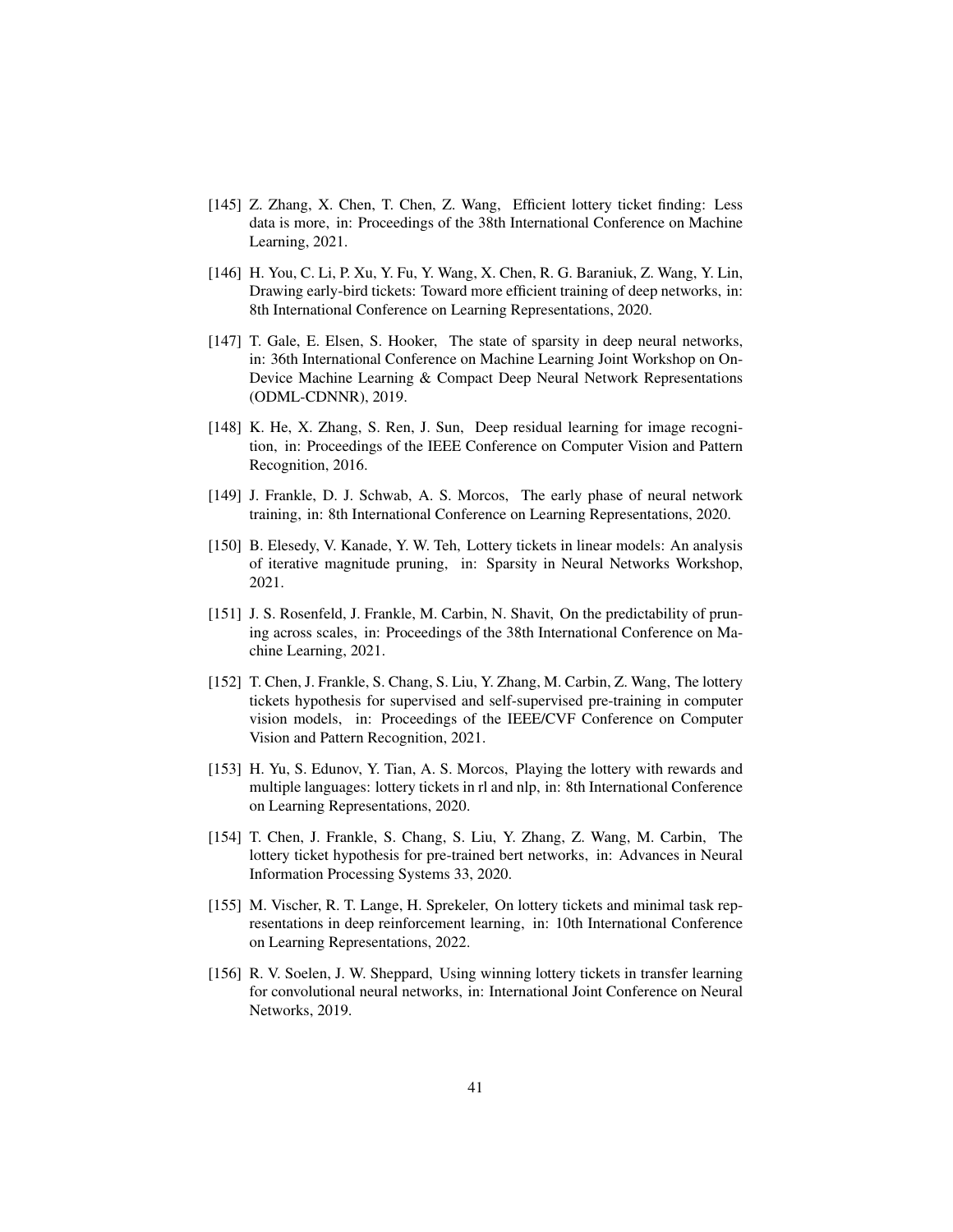- <span id="page-41-0"></span>[157] S. Girish, S. R. Maiya, K. Gupta, H. Chen, L. S. Davis, A. Shrivastava, The lottery ticket hypothesis for object recognition, in: Proceedings of the IEEE/CVF Conference on Computer Vision and Pattern Recognition, 2021.
- <span id="page-41-1"></span>[158] X. Chen, Y. Cheng, S. Wang, Z. Gan, J. Liu, Z. Wang, The elastic lottery ticket hypothesis, in: Advances in Neural Information Processing Systems 34, 2021.
- <span id="page-41-2"></span>[159] A. Renda, J. Frankle, M. Carbin, Comparing rewinding and fine-tuning in neural network pruning, in: 8th International Conference on Learning Representations, 2020.
- <span id="page-41-3"></span>[160] D. H. Le, B.-S. Hua, Network pruning that matters: A case study on retraining variants, in: 9th International Conference on Learning Representations, 2021.
- <span id="page-41-4"></span>[161] Y. Bai, H. Wang, Z. TAO, K. Li, Y. Fu, Dual lottery ticket hypothesis, in: 10th International Conference on Learning Representations, 2022.
- <span id="page-41-7"></span>[162] J. Su, Y. Chen, T. Cai, T. Wu, R. Gao, L. Wang, J. D. Lee, Sanity-checking pruning methods: Random tickets can win the jackpot, in: Advances in Neural Information Processing Systems 33, 2020.
- <span id="page-41-8"></span>[163] E. S. Lubana, R. Dick, A gradient flow framework for analyzing network pruning, in: 9th International Conference on Learning Representations, 2021.
- <span id="page-41-5"></span>[164] S. Zhang, B. C. Stadie, One-shot pruning of recurrent neural networks by jacobian spectrum evaluation, in: 8th International Conference on Learning Representations, 2020.
- <span id="page-41-6"></span>[165] M. Alizadeh, S. A. Tailor, L. M. Zintgraf, J. van Amersfoort, S. Farquhar, N. D. Lane, Y. Gal, Prospect pruning: Finding trainable weights at initialization using meta-gradients, in: 10th International Conference on Learning Representations, 2022.
- <span id="page-41-9"></span>[166] N. Koster, O. Grothe, A. Rettinger, Signing the supermask: Keep, hide, invert, in: 10th International Conference on Learning Representations, 2022.
- <span id="page-41-10"></span>[167] X. Chen, J. Zhang, Z. Wang, Peek-a-boo: What (more) is disguised in a randomly weighted neural network, and how to find it efficiently, in: 10th International Conference on Learning Representations, 2022.
- <span id="page-41-11"></span>[168] J. Fischer, R. Burkholz, Plant 'n' seek: Can you find the winning ticket?, in: 10th International Conference on Learning Representations, 2022.
- <span id="page-41-13"></span>[169] S. Liu, T. Chen, X. Chen, L. Shen, D. C. Mocanu, Z. Wang, M. Pechenizkiy, The unreasonable effectiveness of random pruning: Return of the most naive baseline for sparse training, in: 10th International Conference on Learning Representations, 2022.
- <span id="page-41-12"></span>[170] E. Malach, G. Yehudai, S. Shalev-Schwartz, O. Shamir, Proving the lottery ticket hypothesis: Pruning is all you need, in: Proceedings of the 37th International Conference on Machine Learning, 2020.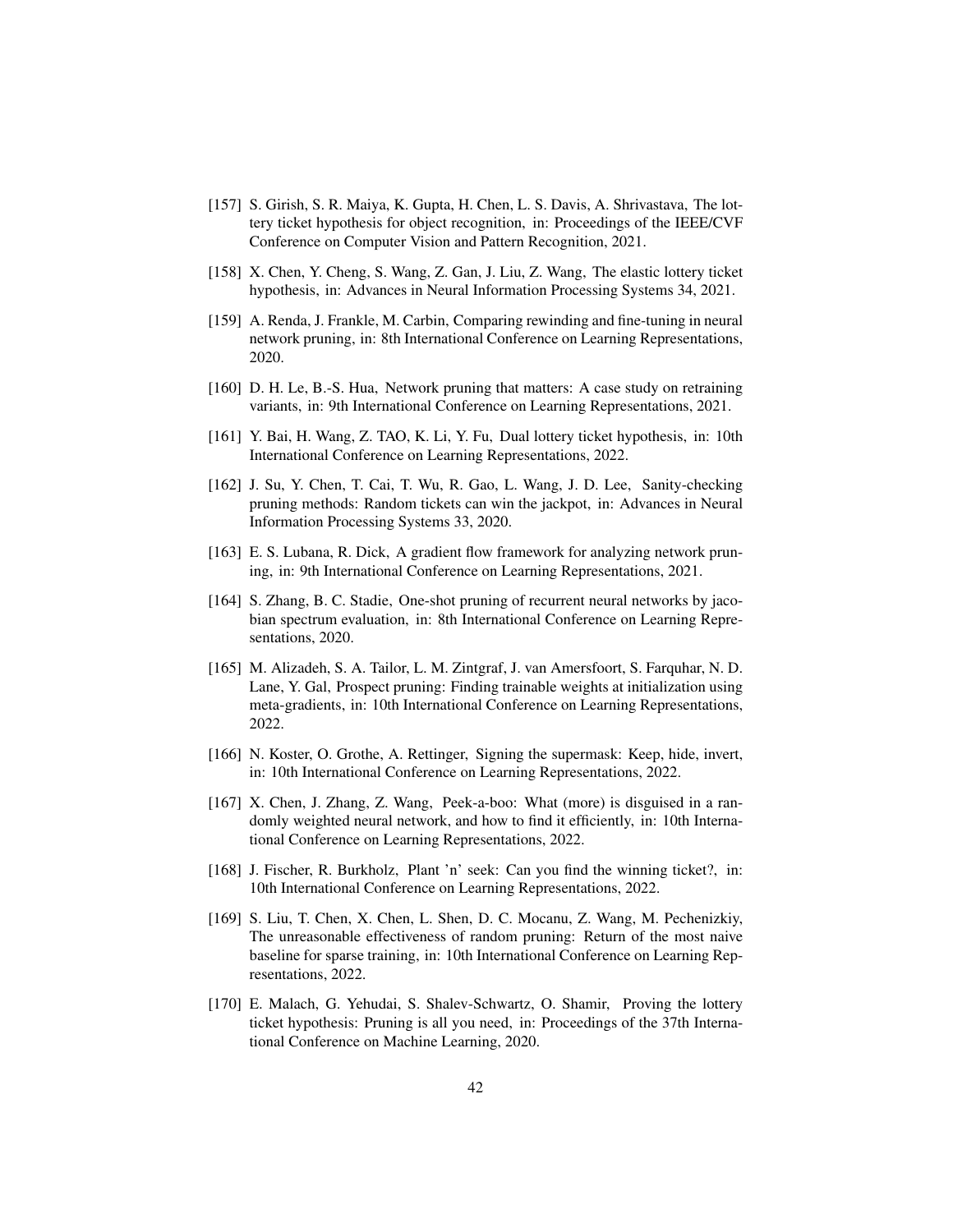- <span id="page-42-0"></span>[171] A. Pensia, S. Rajput, A. Nagle, H. Vishwakarma, D. Papailiopoulos, Optimal lottery tickets via subset sum: Logarithmic over-parameterization is sufficient, in: Advances in Neural Information Processing Systems 33, 2020.
- <span id="page-42-1"></span>[172] L. Orseau, M. Hutter, O. Rivasplata, Logarithmic pruning is all you need, in: Advances in Neural Information Processing Systems 33, 2020.
- <span id="page-42-2"></span>[173] D. Chijiwa, S. Yamaguchi, Y. Ida, K. Umakoshi, T. Inoue, Pruning randomly initialized neural networks with iterative randomization, in: Advances in Neural Information Processing Systems 34, 2021.
- <span id="page-42-3"></span>[174] R. Burkholz, N. Laha, R. Mukherjee, A. Gotovos, On the existence of universal lottery tickets, in: 10th International Conference on Learning Representations, 2022.
- <span id="page-42-4"></span>[175] A. da Cunha, E. Natale, L. Viennot, Proving the lottery ticket hypothesis for convolutional neural networks, in: 10th International Conference on Learning Representations, 2022.
- <span id="page-42-5"></span>[176] S. Zagoruyko, N. Komodakis, Wide residual networks, in: Proceedings of the British Machine Vision Conference, 2016.
- <span id="page-42-6"></span>[177] J. Deng, W. Dong, R. Socher, L. Li, K. Li, L. Fei-Fei, Imagenet: A largescale hierarchical image database, in: Proceedings of the IEEE Conference on Computer Vision and Pattern Recognition, 2009.
- <span id="page-42-7"></span>[178] A. R. Chambers, S. Rumpel, A stable brain from unstable components: Emerging concepts and implications for neural computation, Neuroscience 357 (2017) 172–184.
- <span id="page-42-8"></span>[179] S. S. Du, X. Zhai, B. Poczos, A. Singh, Gradient descent provably optimizes over-parameterized neural networks, in: 7th International Conference on Learning Representations, 2019.
- [180] Y. Li, Y. Liang, Learning overparameterized neural networks via stochastic gradient descent on structured data, in: Advances in Neural Information Processing Systems 31, 2018.
- <span id="page-42-9"></span>[181] A. Brutzkus, A. Globerson, E. Malach, S. Shalev-Shwartz, SGD learns overparameterized networks that provably generalize on linearly separable data, in: 6th International Conference on Learning Representations, 2018.
- <span id="page-42-10"></span>[182] S. Liu, L. Yin, D. C. Mocanu, M. Pechenizkiy, Do we actually need dense over-parameterization? In-time over-parameterization in sparse training, in: Proceedings of the 38th International Conference on Machine Learning, 2021.
- <span id="page-42-11"></span>[183] X. Ding, G. Ding, X. Zhou, Y. Guo, J. Han, J. Liu, Global sparse momentum sgd for pruning very deep neural networks, in: Advances in Neural Information Processing Systems 32, 2019.